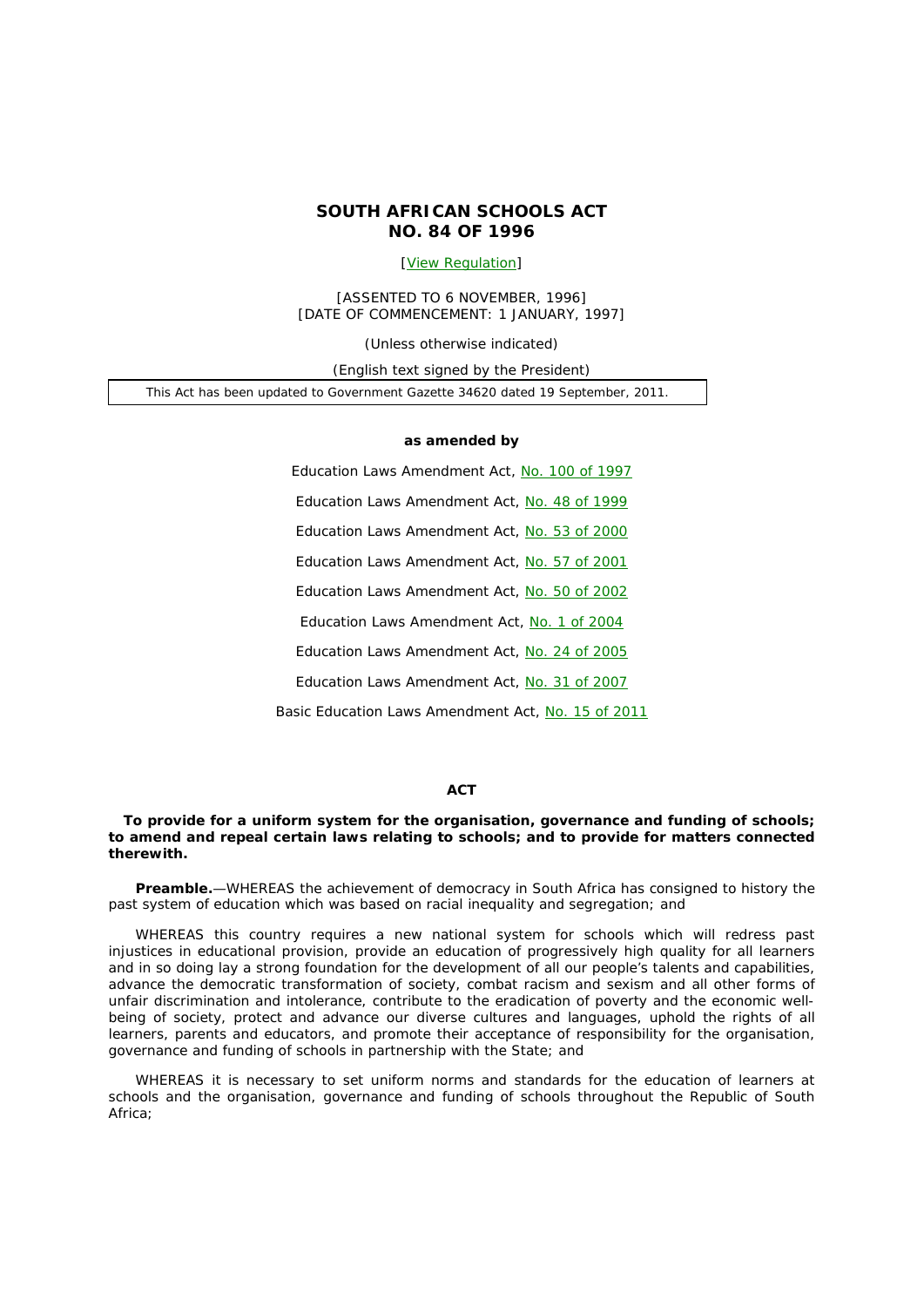#### ARRANGEMENT OF SECTIONS

#### CHAPTER 1

## DEFINITIONS AND APPLICATION OF ACT

# 1. Definitions<br>2. Application

Application of Act

## CHAPTER 2

## LEARNERS

| <u>3</u> . | Compulsory attendance                    |
|------------|------------------------------------------|
| 4.         | Exemption from compulsory attendance     |
| <u>5</u> . | Admission to public schools              |
|            | Norme and standards for hasic infrastruc |

- 5A. Norms and standards for basic infrastructure and capacity in public
- schools
- 6. Language policy of public schools
- 6A. Curriculum and assessment
- 6B. Non-discrimination in respect of official languages
- 7. Freedom of conscience and religion at public schools
- 8. Code of conduct
- 8A. Random search and seizure and drug testing at schools
- 9. Suspension and expulsion from public school
- 10. Prohibition of corporal punishment
- 10A. Prohibition of initiation practices
- 11. Representative council of learners

## CHAPTER 3

#### PUBLIC SCHOOLS

| Provision of public schools |
|-----------------------------|
|                             |

- 12A. Merger of public schools
- 13. Public schools on State property
- 14. Public schools on private property
- 15. Status of public schools
- 16. Governance and professional management of public schools
- 16A. Functions and responsibilities of principal of public school
- 17. Governing body serving two or more schools
- 18. Constitution of governing body
- 18A. Code of conduct of governing body
- 19. Enhancement of capacity of governing bodies
- 20. Functions of all governing bodies
- 21. Allocated functions of governing bodies
- 22. Withdrawal of functions from governing bodies
- 23. Membership of governing body of ordinary public school
- 24. Membership of governing body of public school for learners with special education needs
- 25. Failure by governing body to perform functions
- 26. Recusal by members of governing body
- 27. Reimbursement of members of governing body
- 28. Election of members of governing body
- 29. Office-bearers of governing bodies
- 30. Committees of governing body
- 31. Term of office of members and office-bearers of governing bodies
- 32. Status of minors on governing bodies of public schools
- 33. Closure of public schools
- 33A. Prohibition of political activities during school time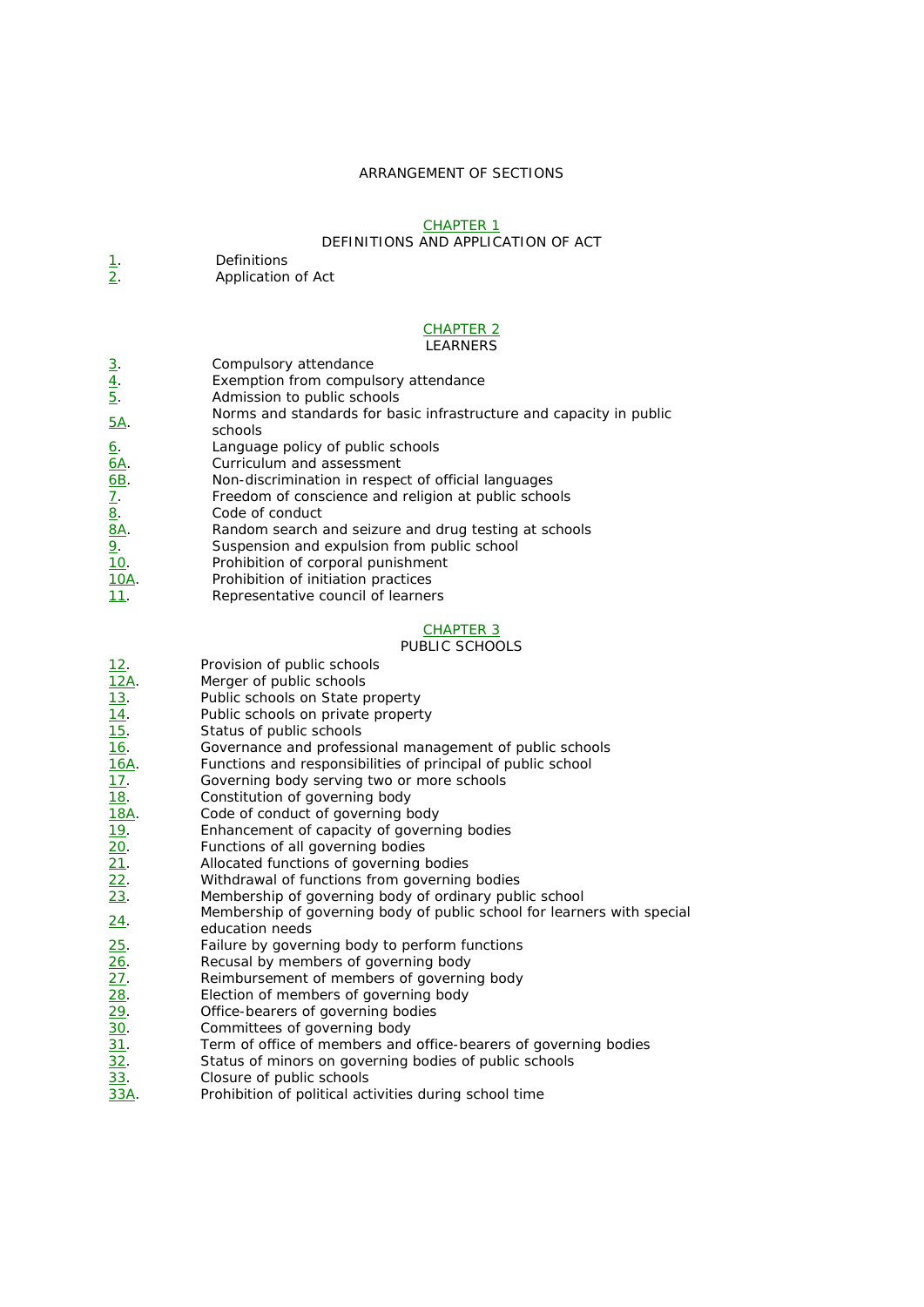#### CHAPTER 4

#### FUNDING OF PUBLIC SCHOOLS

- 34. Responsibility of State
- 35. Norms and standards for school funding
- 36. Responsibility of governing body
- 37. School funds and assets of public schools
- 38. Annual budget of public school
- 38A. Prohibition of payment of unauthorised remuneration, or giving of financial
- benefit or benefit in kind to certain employees
- 39. School fees at public schools
- 40. Parent's liability for payment of school fees
- 41. Enforcement of payment of school fees<br>42. Financial records and statements of pul
- Financial records and statements of public schools
- $\frac{43}{13}$ . Audit or examination of financial records and statements
- 44. Financial year of public school

#### CHAPTER 5

#### INDEPENDENT SCHOOLS

- 45. Establishment of independent school
- 45A. Admission age to independent school
- 46. Registration of independent school
- 47. Withdrawal of registration of independent school
- 48. Subsidies to registered independent schools
- 49. Declaration of independent school as public school
- 50. Duties of Member of Executive Council relating to independent schools
- 51. Registration of learner for education at home

#### CHAPTER 6

## TRANSITIONAL PROVISIONS

- 52. Transitional provisions relating to schools other than private schools
- 53. Transitional provisions relating to private schools
- 55. Transitional provisions relating to immovable property of certain schools
- $\overline{56}$ . Transitional provisions relating to public schools on private property
- 57. Transitional provisions relating to private property owned by religious organisation

#### CHAPTER 7

#### GENERAL PROVISIONS

| <u>58</u> . | Expropriation                                               |
|-------------|-------------------------------------------------------------|
| 58A.        | Alienation of assets of public school                       |
| 58B.        | Identification of underperforming public schools            |
| 58C.        | Compliance with norms and standards                         |
| <u>59</u> . | Duty of schools to provide information                      |
| 60.         | Liability of State                                          |
| 61.         | Regulations                                                 |
| 62.         | Delegation of powers                                        |
| 63.         | Repeal and amendment of laws                                |
| 64.         | Short title and commencement                                |
| Schedule 1. |                                                             |
| Schedule 2. | Amendment of Educators' Employment Act, 1994, by section 63 |

#### CHAPTER 1 DEFINITIONS AND APPLICATION OF ACT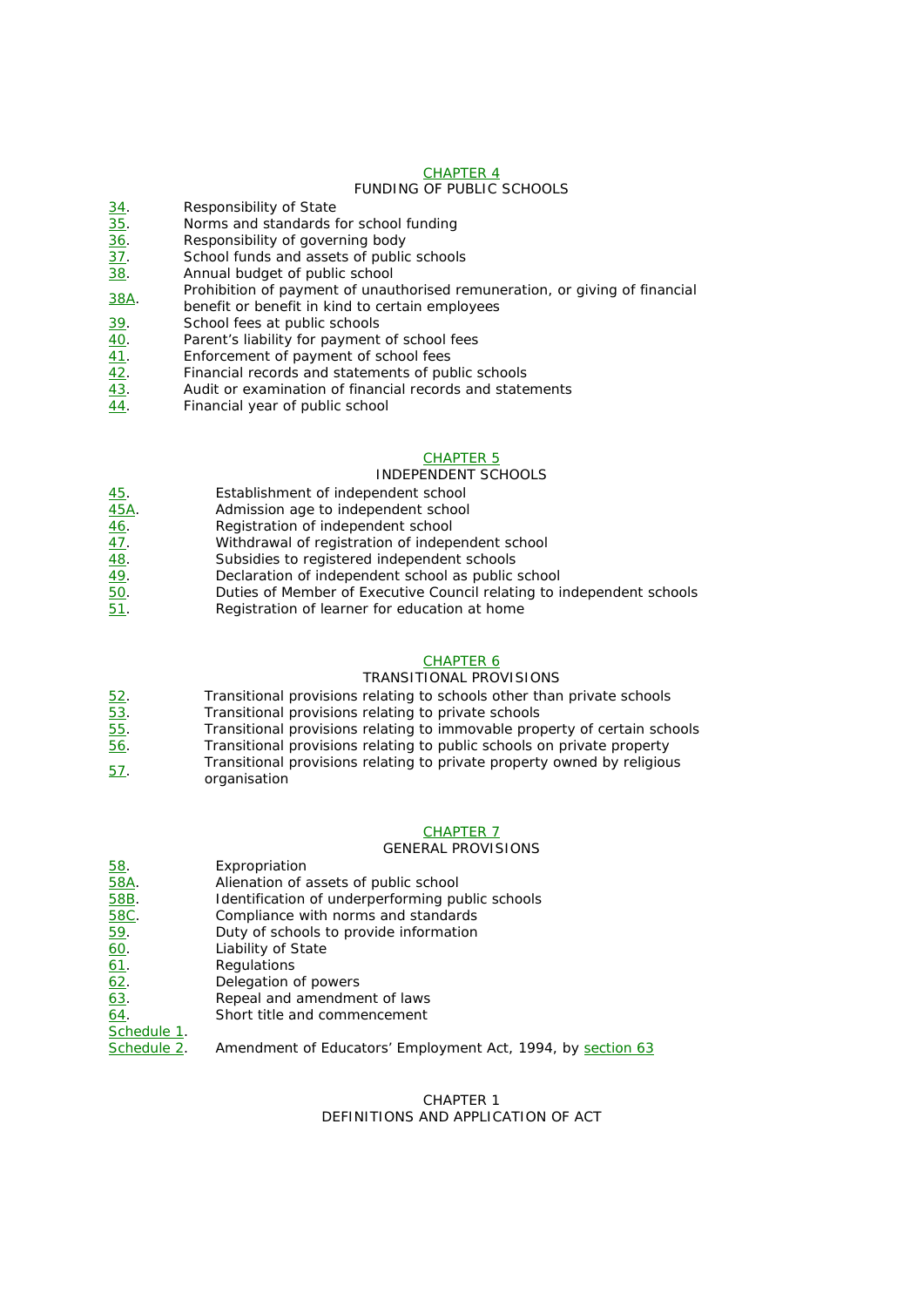**1. Definitions.**—(1) In *this Act*, unless the context indicates otherwise—

**"***Constitution***"** means the *Constitution* of the Republic of South Africa, 1996 (Act No. 108 of 1996);

> [Definition of "*Constitution*" substituted by s. 1 (*b*) of Act No. 100 of 1997.] Wording of Sections

**"***Council of Education Ministers***"** means the *Council of Education Ministers* established by the National Education Policy Act, 1996 (Act No. 27 of 1996);

#### **"dangerous object"** means—

- (*a*)
- any explosive material or device;
- (*b*)
- any firearm or gas weapon;
- (*c*)

any article, object or instrument that may be employed to cause bodily harm to a person or damage to property, or to render a person temporarily paralysed or unconscious; or

(*d*)

any object that the *Minister* may, by notice in the *Gazette*, declare to be a dangerous object for the purpose of this Act;

[Definition of "dangerous object" inserted by s. 4 (*a*) of Act No. 31 of 2007.]

**"***education department***"** means the department established by section 7 (2) of the Public Service Act, 1994 (Proclamation No. 103 of 1994), which is responsible for education in a *province*;

**"***educator***"** means any person, excluding a person who is appointed to exclusively perform extracurricular duties, who teaches, educates or trains other persons or who provides professional educational services, including professional therapy and education psychological services, at a *school*;

> [Definition of "*educator*" substituted by s. 6 (a) of Act No. 48 of 1999.] Wording of Sections

**"***governing body***"** means a *governing body* contemplated in section 16 (1);

**"***grade***"** means that part of an educational programme which a *learner* may complete in one *school* year, or any other education programme which the *Member of the Executive Council* may deem to be equivalent thereto;

**"***Head of Department***"** means the head of an *education department*;

**"illegal drug"** means—

(*a*)

any unlawful substance that has a psychological or physiological effect; or

(*b*)

any substance having such effect that is possessed unlawfully; [Definition of "illegal drug" inserted by s. 4 (*b*) of Act No. 31 of 2007.]

**"***independent school***"** means a *school* registered or deemed to be registered in terms of section 46;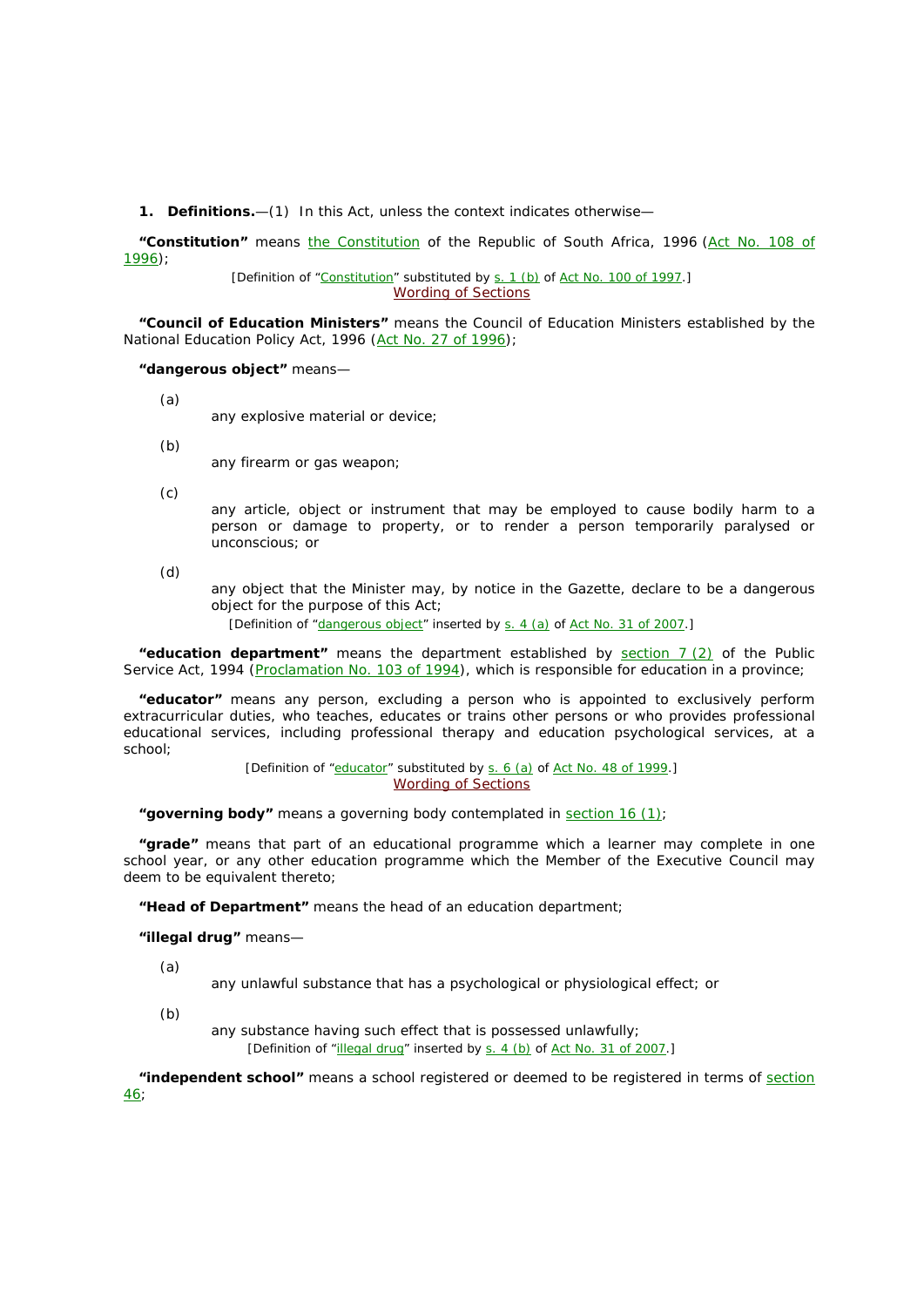**"***learner***"** means any person receiving education or obliged to receive education in terms of this  $Act$ 

*"loan"* means any financial obligation based on agreement, which obligation renders a *school*  liable for making payment, in one or more instalments, in favour of any person, but does not include the payment of staff appointed by the *governing body* in terms of section 20 (4) or (5); [Definition of "*loan*" inserted by s. 4 (*a*) of Act No. 15 of 2011.]

**"***member of staff***"** means a person employed at a *school*;

**"***Member of the Executive Council***"** means the *Member of the Executive Council* of a *province*  who is responsible for education in that *province*;

**"***Minister"* means the *Minister* of Basic Education;

[Definition of "*Minister*" substituted by s. 4 (*b*) of Act No. 15 of 2011.] Wording of Sections

**"***no fee threshold***"** means the level of funding per *learner* contemplated in the *norms and standards* for *school* funding applicable to a *public school* which enables the *Minister* to declare a *school* a no fee *school* in terms of *this Act*;

[Definition of "*no fee threshold*" inserted by s. 1 (*a*) of Act No. 24 of 2005.]

**"***norms and standards for school funding***"** means the national norms and standards for the funding of *schools* determined by the *Minister* in terms of section 35;

[Definition of "*norms and standards for school funding*" inserted by s. 1 (*a*) of Act No. 24 of 2005.]

**"***officer***"** means an employee of an *education department* appointed in terms of the *Educators*  Employment Act, 1994 (Proclamation No. 138 of 1994), or the Public Service Act, 1994 (Proclamation No. 103 of 1994);

**"***parent***"** means—

(*a*)

the biological or adoptive *parent* or legal guardian of a *learner*; [Para. (*a*) substituted by s. 4 (*c*) of Act No. 15 of 2011.] Wording of Sections

(*b*)

the person legally entitled to custody of a *learner*; or

(*c*)

the person who undertakes to fulfil the obligations of a person referred to in paragraphs (*a*) and (*b*) towards the *learner*'*s* education at *school*;

**"***principal***"** means an *educator* appointed or acting as the head of a *school*;

**"***province***"** means a *province* established by section 124 of the *Constitution*;

**"***provincial legislature***"** means a *provincial legislature* contemplated in section 125 of the *Constitution*;

**"***public school***"** means a *school* contemplated in Chapter 3;

**"***Registrar of deeds***"** means the *registrar of deeds* referred to in section 2 of the Deeds Registries Act, 1937 (Act No. 47 of 1937);

[Definition of "Registrar of deeds" inserted by s. 1 (a) of Act No. 100 of 1997.]

**"***school***"** means a *public school* or an independent *school* which enrols *learners* in one or more *grades* from *grade* R (Reception) to *grade* twelve;

[Definition of "*school*" substituted by s. 1 (*c*) of Act No. 100 of 1997 and by s. 6 (*b*) of Act No. 48 of

1999.]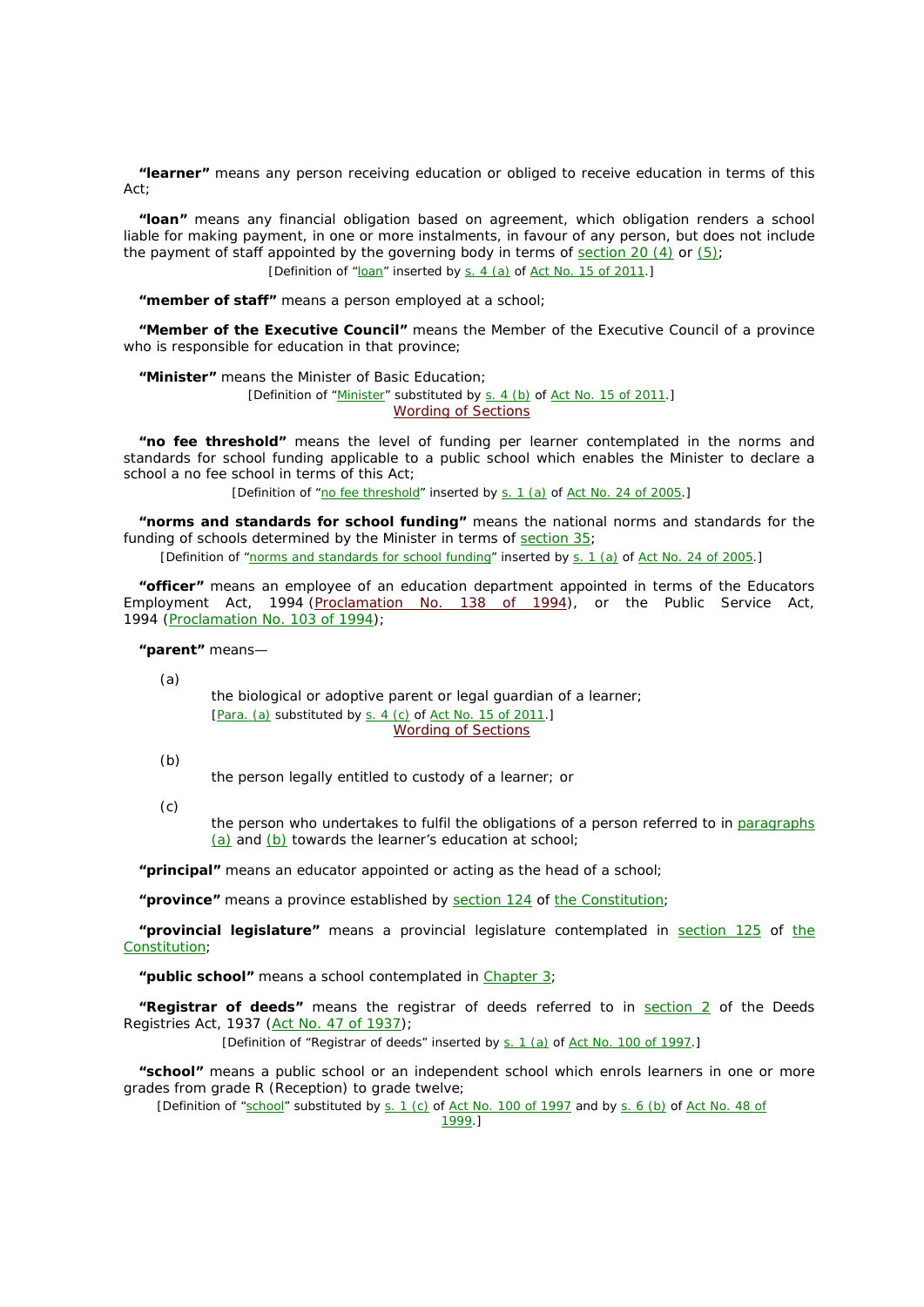#### Wording of Sections

**"school activity"** means any official educational, cultural, recreational or social activity of the *school* within or outside the *school* premises;

[Definition of "school activity" inserted by s. 4 (*c*) of Act No. 31 of 2007.]

**"***school fees***"** means *school fees* contemplated in section 39 and includes any form of contribution of a monetary nature made or paid by a person or body in relation to the attendance or participation by a *learner* in any programme of a *public school*;

[Definition of "*school fees*" inserted by s. 1 (b) of Act No. 24 of 2005.]

**"***this Act***"** means *this Act* and all regulations promulgated under *this Act*.

 $[Sub-s. (1),$  previously  $s. 1$ , amended by  $s. 1$  of  $Act No. 50 of 2002.$ 

Wording of Sections

(2) Footnotes appearing in *this Act* must not be used in the interpretation of any provision of *this Act*.

[Sub-s. (2) added by s. 1 of Act No. 50 of 2002.]

| <b>Wording of Sections</b>                                                                                                                | $\mathbf x$ |
|-------------------------------------------------------------------------------------------------------------------------------------------|-------------|
| def: Constitution of Act 84 of 1996 prior to amendment by Act 100 of 1997                                                                 |             |
| <b>Wording of Sections</b>                                                                                                                | ×           |
| def: educator of Act 84 of 1996 prior to amendment by Act 48 of 1999                                                                      |             |
| <b>Wording of Sections</b>                                                                                                                | ×           |
| def: Minister of Act 84 of 1996 prior to amendment by Act 15 of 2011                                                                      |             |
| <b>Repealed Act</b>                                                                                                                       | ×           |
| P 138 of 1994 has been repealed by s 137(1) of Act 76 of 1998                                                                             |             |
| <b>Wording of Sections</b>                                                                                                                | х           |
| <u>def: parent par(a)</u> of Act 84 of 1996 prior to amendment by Act 15 of 2011                                                          |             |
| <b>Wording of Sections</b>                                                                                                                | ×           |
| def: school of Act 84 of 1996 prior to amendment by Act 100 of 1997<br>def: school of Act 84 of 1996 prior to amendment by Act 48 of 1999 |             |
| <b>Wording of Sections</b>                                                                                                                | ж           |
| s $1(1)$ , s 1 of Act 84 of 1996 prior to amendment by Act 50 of 2002                                                                     |             |

**2. Application of Act.**—(1) *This Act* applies to *school* education in the Republic of South Africa.

(2) A *Member of the Executive Council* and a *Head of Department* must exercise any power conferred upon them by or under *this Act*, after taking full account of the applicable policy determined in terms of the National Education Policy Act, 1996 (Act No. 27 of 1996).

(3) Nothing in *this Act* prevents a *provincial legislature* from enacting legislation for *school*  education in a *province* in accordance with the *Constitution* and *this Act*.

[Sub-s. (3) amended by s. 2 of Act No. 100 of 1997.] Wording of Sections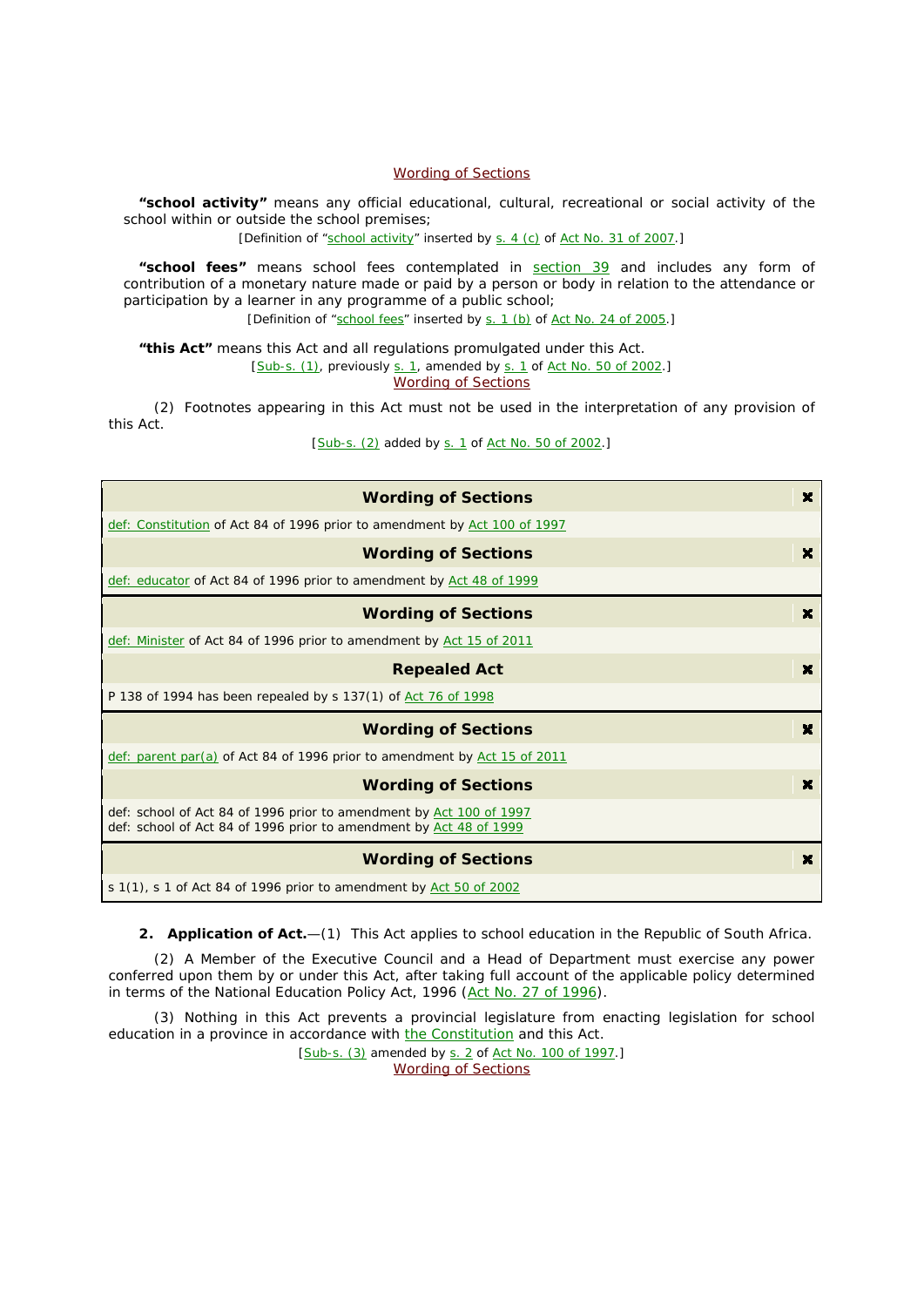#### CHAPTER 2 LEARNERS

#### **Wording of Sections**

s 2(3) of Act 84 of 1996 prior to amendment by Act 100 of 1997

**3. Compulsory attendance.**—(1) Subject to *this Act* and any applicable provincial law, every *parent* must cause every *learner* for whom he or she is responsible to attend a *school* from the first *school* day of the year in which such *learner* reaches the age of seven years until the last *school* day of the year in which such *learner* reaches the age of fifteen years or the ninth *grade*, whichever occurs first.

(2) The *Minister* must, by notice in the Government Gazette, determine the ages of compulsory attendance at *school* for *learners* with special education needs.

(3) Every *Member of the Executive Council* must ensure that there are enough *school* places so that every child who lives in his or her *province* can attend *school* as required by subsections (1) and  $(2)$ .

(4) If a *Member of the Executive Council* cannot comply with subsection (3) because of a lack of capacity existing at the date of commencement of this Act, he or she must take steps to remedy any such lack of capacity as soon as possible and must make an annual report to the *Minister* on the progress achieved in doing so.

(5) If a *learner* who is subject to compulsory attendance in terms of subsection (1) is not enrolled at or fails to attend a *school*, the *Head of Department* may—

(*a*)

investigate the circumstances of the *learner*'*s* absence from *school*;

(*b*)

take appropriate measures to remedy the situation; and

(*c*)

failing such a remedy, issue a written notice to the *parent* of the *learner* requiring compliance with subsection (1).

(6) Subject to *this Act* and any other applicable law—

(*a*)

any *parent* who, without just cause and after a written notice from the *Head of Department*, fails to comply with **subsection (1)**, is guilty of an offence and liable on conviction to a fine or to imprisonment for a period not exceeding six months; or

(*b*)

any other person who, without just cause, prevents a *learner* who is subject to compulsory attendance from attending a *school*, is guilty of an offence and liable on conviction to a fine or to imprisonment for a period not exceeding six months.

**4. Exemption from compulsory attendance.**—(1) A *Head of Department* may exempt a *learner* entirely, partially or conditionally from compulsory *school* attendance if it is in the best interests of the *learner*.

(2) Every *Head of Department* must maintain a register of all *learner*s exempted from compulsory *school* attendance.

 $\mathbf{x}$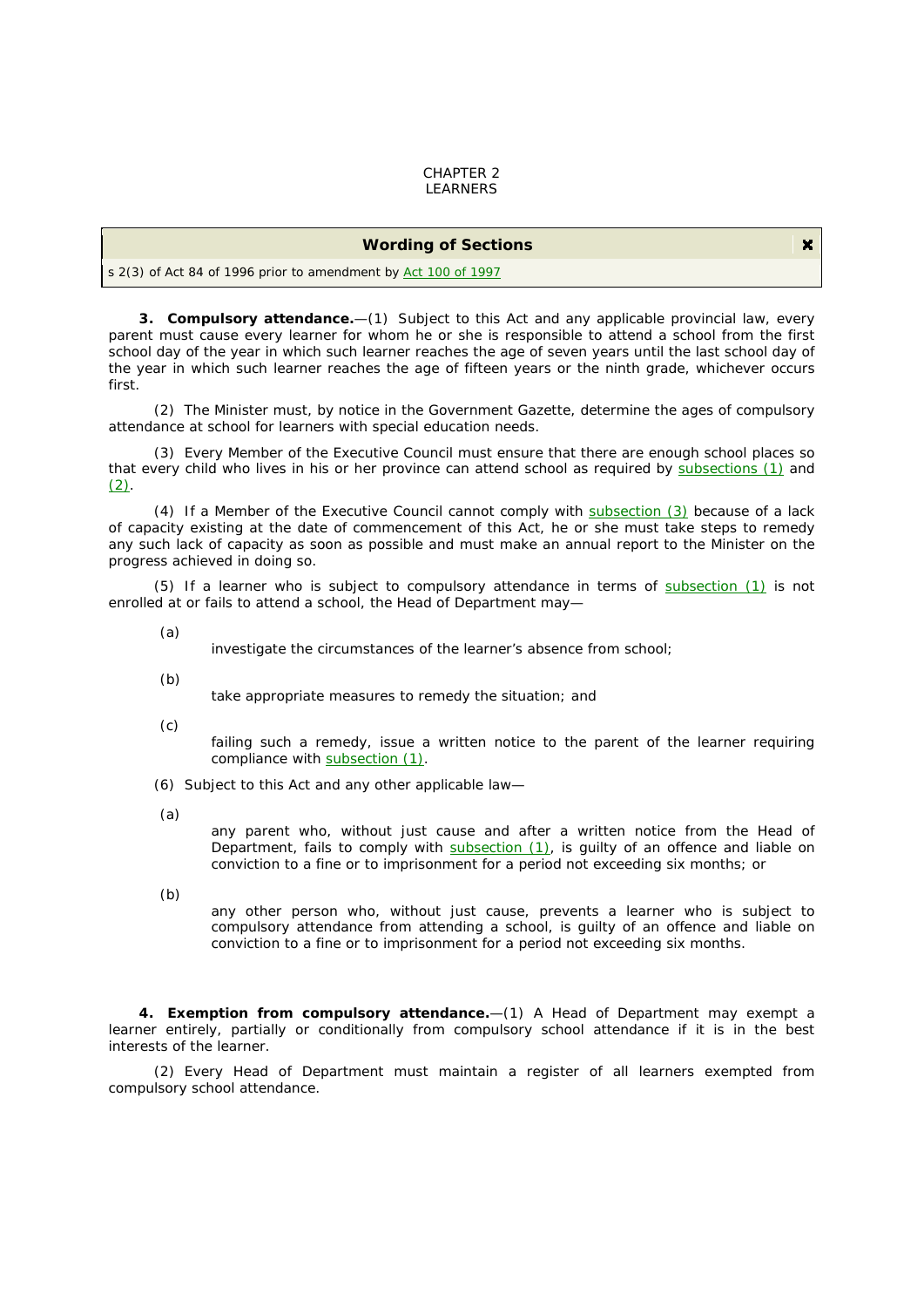**5. Admission to public schools.**—(1) A *public school* must admit *learners* and serve their educational requirements without unfairly discriminating in any way.

(2) The *governing body* of a *public school* may not administer any test related to the admission of a *learner* to a *public school*, or direct or authorise the *principal* of the *school* or any other person to administer such test.

(3) No *learner* may be refused admission to a *public school* on the grounds that his or her *parent*—

(*a*)

is unable to pay or has not paid the *school* fees determined by the *governing body*  under section 39;

(*b*)

*Head of* 

does not subscribe to the mission statement of the *school*; or

- (*c*) has refused to enter into a contract in terms of which the *parent* waives any claim for damages arising out of the education of the *learner*.
- (4) (*a*) The admission age of a *learner* to a *public school* to—

| <i>grade</i> R is age four turning five by 30 June in the year of admission;                                                                                                  | (i)  |
|-------------------------------------------------------------------------------------------------------------------------------------------------------------------------------|------|
| <i>grade</i> 1 is age five turning six by 30 June in the year of admission.                                                                                                   | (ii) |
| (b) Subject to the availability of suitable <i>school</i> places and other educational resources, the<br>Department may admit a learner who-                                  |      |
| is under the age contemplated in $param2$ and $\frac{a}{b}$ if good cause is shown; and                                                                                       | (i)  |
| complies with the criteria contemplated in paragraph $(c)$ .                                                                                                                  | (ii) |
| $(c)$ The <i>Minister</i> may, by regulation, prescribe-                                                                                                                      |      |
| criteria for the admission to a <i>public school</i> , at an age lower than the admission age, of<br>an underage <i>learner</i> who complies with the criteria <sup>1</sup> . | (i)  |

age requirements for different *grades* at a public school.

(*d*) For the purpose of **paragraph** (*b*) (i), good cause shown means that-

(i)

(ii)

it can be shown that exceptional circumstances exist which necessitate the admission of an underage *learner* because admission would be in his or her best interest; and

(ii)

the refusal to admit that *learner* would be severely detrimental to his or her development. [Sub-s. (4) substituted by s. 2 of Act No. 50 of 2002 with effect from 1 January, 2004.]

Wording of Sections

(5) Subject to *this Act* and any applicable provincial law, the admission policy of a *public school*  is determined by the *governing body* of such *school*.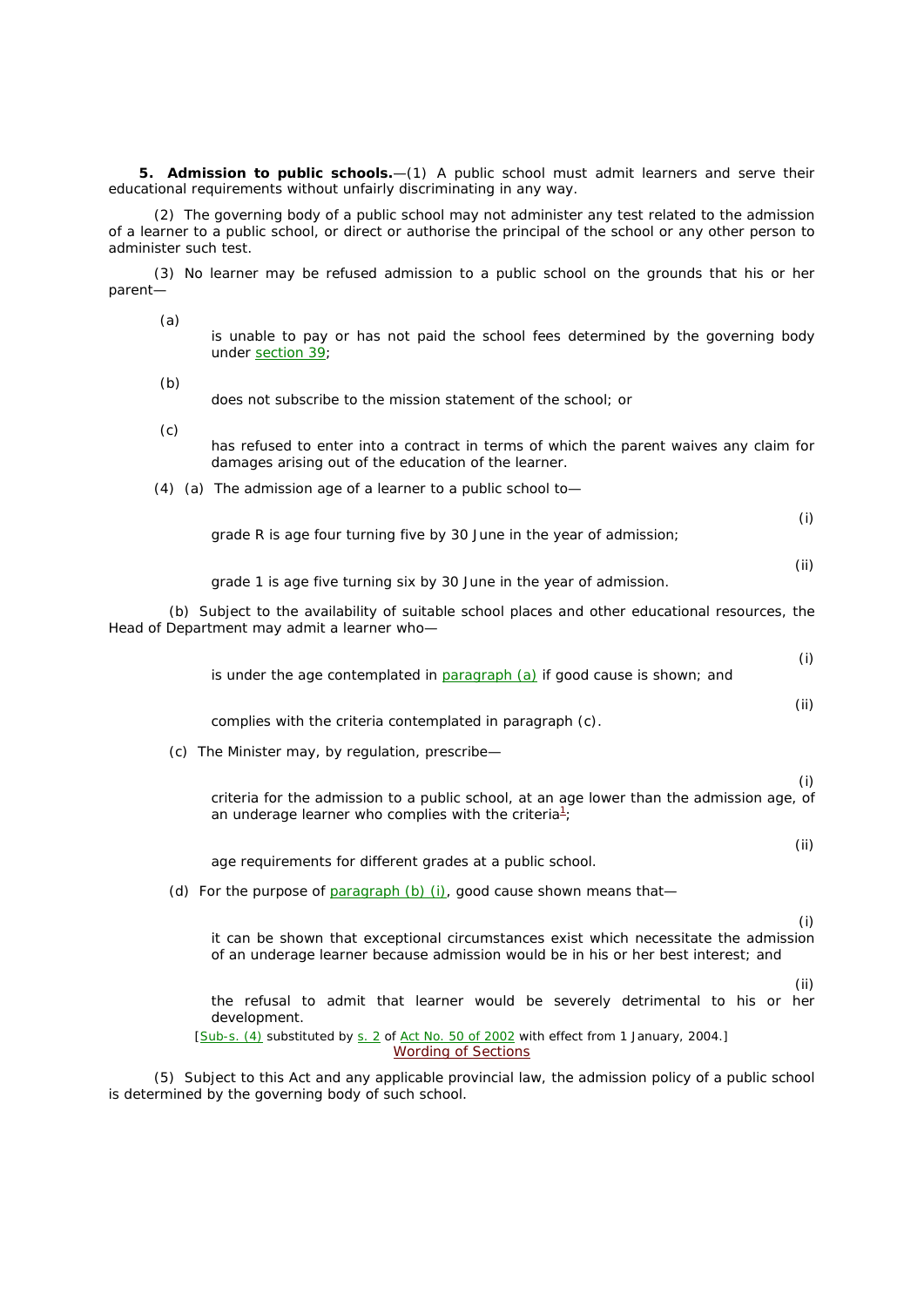(6) In determining the placement of a *learner* with special education needs, the *Head of Department* and *principal* must take into account the rights and wishes of the *parents* of such *learner*.

(7) An application for the admission of a *learner* to a *public school* must be made to the *education department* in a manner determined by the *Head of Department*.

(8) If an application in terms of subsection (7) is refused, the *Head of Department* must inform the *parent* in writing of such refusal and the reason therefor.

(9) Any *learner* or *parent* of a *learner* who has been refused admission to a *public school* may appeal against the decision to the *Member of the Executive Council*.

#### **Footnotes**

It is acknowledged that criteria for admission of an underage learner are complex and take some considerable time to develop. The criteria must be reliable and effective and their proper implementation will require the training of evaluators. The criteria must be based on an educationally sound basis in order to ensure that—

1

1

 $\mathbf{x}$ 

 $\mathbf{x}$ 

(*a*) learners are admitted on an equitable basis;

- (*b*) there is no unfair discrimination to learners;
- (*c*) the admission is fair to the individual learner as well as other learners in the classroom;
- (*d*) recognition is given to the diversity of language, culture and economic background;
- (*e*) notice is taken of the differences between urban and rural environments; and
- (*f*) the physical, psychological and mental development of the child is taken into account.

## **Footnote**

It is acknowledged that criteria for admission of an underage learner are complex and take some considerable time to develop. The criteria must be reliable and effective and their proper implementation will require the training of evaluators. The criteria must be based on an educationally sound basis in order to ensure that—

- (*a*) learners are admitted on an equitable basis;
- (*b*) there is no unfair discrimination to learners;
- (*c*) the admission is fair to the individual learner as well as other learners in the classroom;
- (*d*) recognition is given to the diversity of language, culture and economic background;
- (*e*) notice is taken of the differences between urban and rural environments; and
- (*f*) the physical, psychological and mental development of the child is taken into account.

#### **Wording of Sections**

s 5(4) of Act 84 of 1996 prior to amendment by Act 50 of 2002

**5A. Norms and standards for basic infrastructure and capacity in public schools.**— (1) The *Minister* may, after consultation with the Minister of Finance and the *Council of Education Ministers*, by regulation prescribe minimum uniform norms and standards for—

(*a*)

*school* infrastructure;

(*b*)

capacity of a *school* in respect of the number of *learners* a *school* can admit; and

(*c*)

the provision of learning and teaching support material.

[Sub-s. (1) amended by s. 5 of Act No. 15 of 2011.] Wording of Sections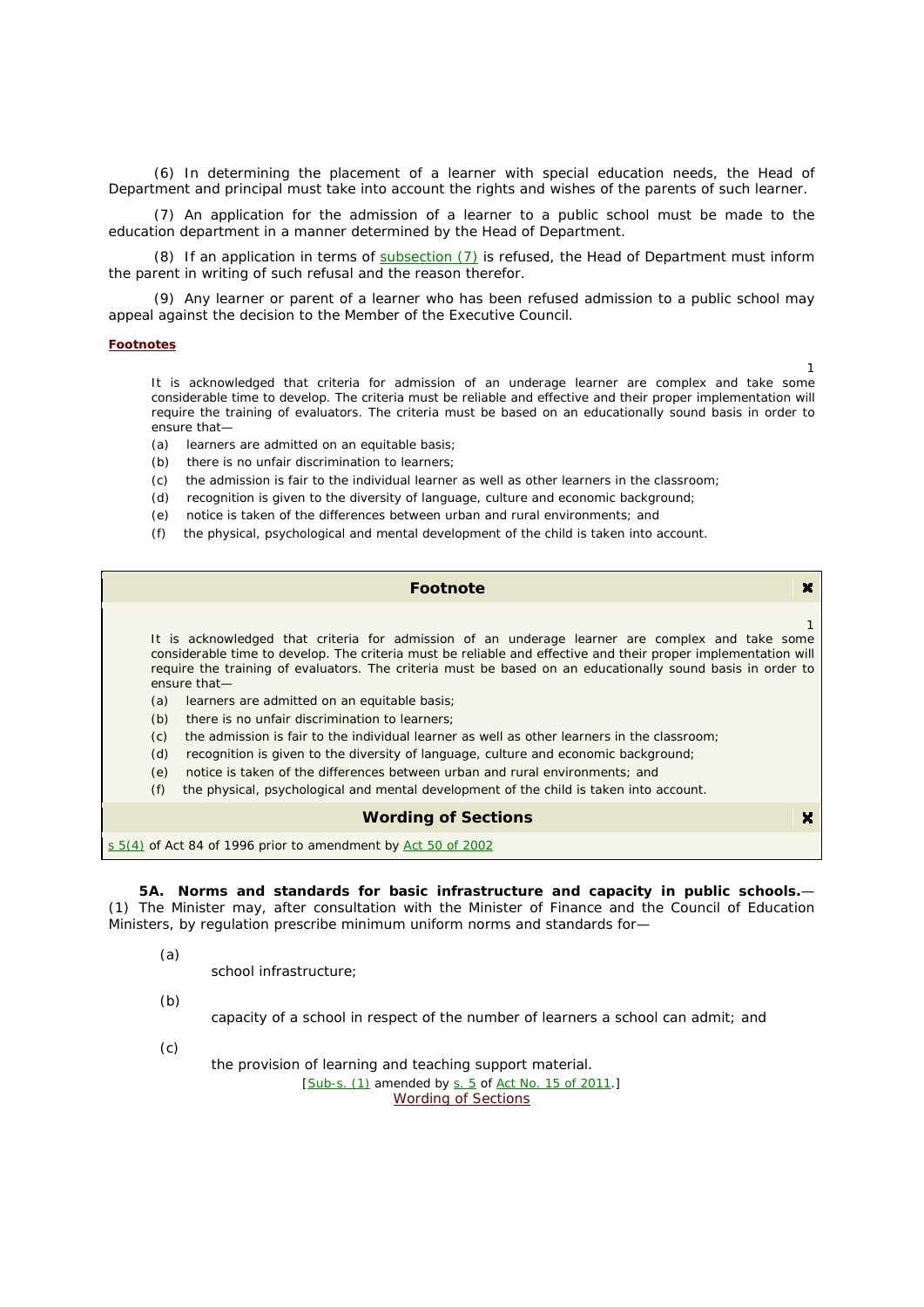(2) The norms and standards contemplated in  $subsection (1)$  must provide for, but not be limited to, the following:

| ×<br>. . |
|----------|

(*b*)

(*c*)

|  | In respect of school infrastructure, the availability of- |  |  |
|--|-----------------------------------------------------------|--|--|
|  |                                                           |  |  |

| classrooms;                                                                             | (i)    |
|-----------------------------------------------------------------------------------------|--------|
| electricity;                                                                            | (ii)   |
| water;                                                                                  | (iii)  |
| sanitation;                                                                             | (iv)   |
| a library;                                                                              | (v)    |
| laboratories for science, technology, mathematics and life sciences;                    | (vi)   |
| sport and recreational facilities;                                                      | (vii)  |
| electronic connectivity at a school; and                                                | (viii) |
| perimeter security;                                                                     | (ix)   |
| in respect of the capacity of a school-                                                 |        |
|                                                                                         | (i)    |
| the number of teachers and the class size;                                              | (ii)   |
| quality of performance of a school;                                                     | (iii)  |
| curriculum and extra-curricular choices;                                                | (iv)   |
| classroom size; and                                                                     | (v)    |
| utilisation of available classrooms of a school;                                        |        |
| in respect of provision of learning and teaching support material, the availability of- | (i)    |
| stationery and supplies;                                                                | (ii)   |
| learning material;                                                                      | (iii)  |

teaching material and equipment;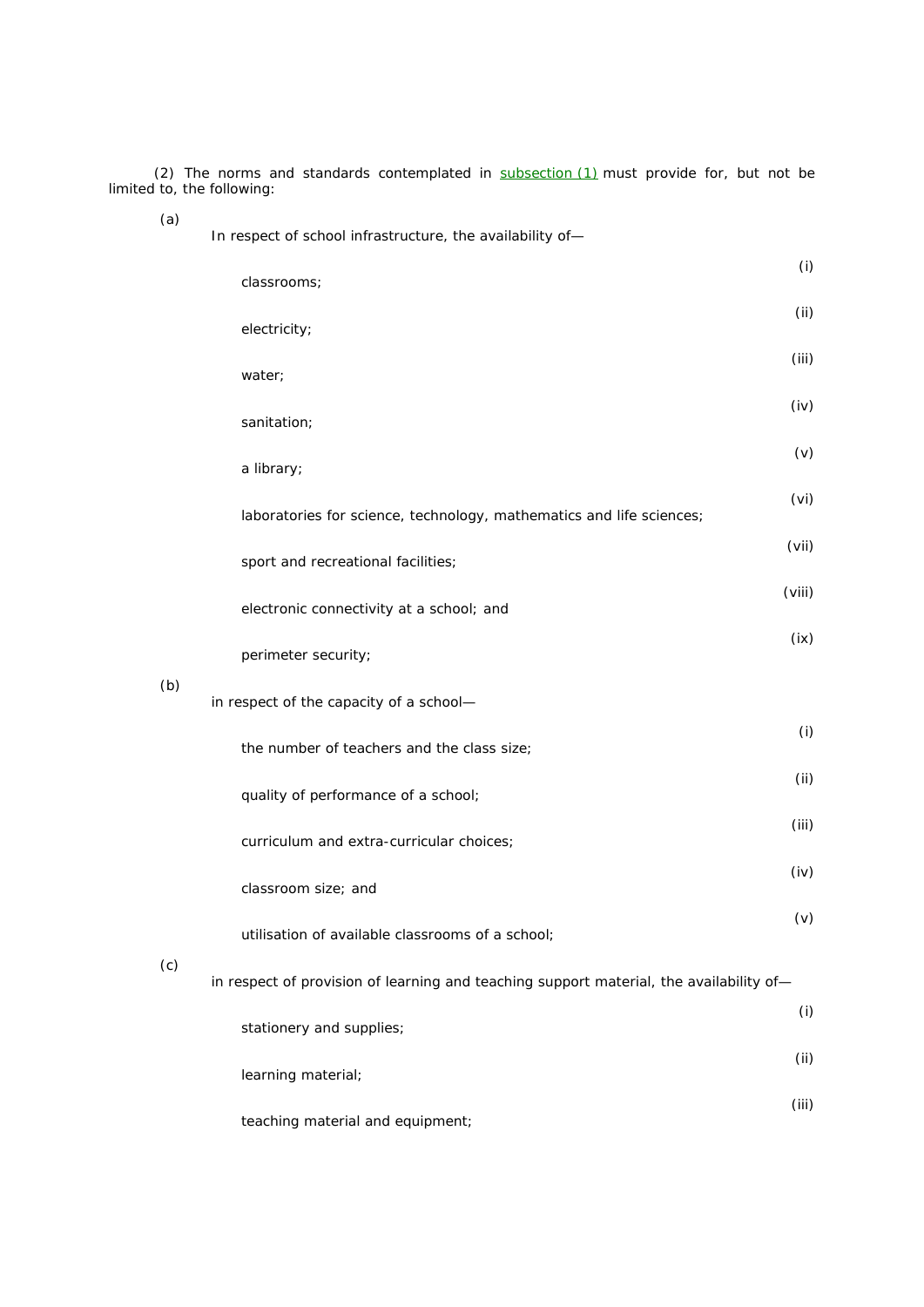science, technology, mathematics and life sciences apparatus;

(v)

(iv)

electronic equipment; and

(vi)

 $\mathbf{x}$ 

school furniture and other school equipment.

(3) When determining policy in terms of  $\frac{\text{sections}}{\text{Section 5}}$  (5) and  $\frac{6}{2}$  a *governing body* must comply with the norms and standards contemplated in subsection (1).

(4) A *governing body* must, within a period of 12 months after the *Minister* has prescribed the norms and standards contemplated in subsection (1), review any policy that it has determined in terms of sections  $5(5)$  and  $6(2)$  to ensure that such policy complies with the norms and standards. [S. 5A inserted by s. 5 of Act No. 31 of 2007.]

**Wording of Sections** 

s 5A(1) of Act 84 of 1996 prior to amendment by Act 15 of 2011

**6. Language policy of public schools.**—(1) Subject to the *Constitution* and *this Act*, the *Minister* may, by notice in the Government Gazette, after consultation with the *Council of Education Ministers*, determine norms and standards for language policy in *public schools*.

(2) The *governing body* of a *public school* may determine the language policy of the *school*  subject to the *Constitution*, this Act and any applicable provincial law.

(3) No form of racial discrimination may be practised in implementing policy determined under this section.

(4) A recognised Sign Language has the status of an official language for purposes of learning at a *public school*.

**6A. Curriculum and assessment.**—(1) The *Minister* must, by notice in the Government Gazette, determine—

(*a*)

a national curriculum statement indicating the minimum outcomes or standards; and

(*b*)

a national process and procedures for the assessment of *learner* achievement.

(2) The curriculum and the process for the assessment of *learner* achievement contemplated in subsection (1) must be applicable to *public* and *independent schools.*

[S. 6A inserted by s. 3 of Act No. 50 of 2002.]

**6B. Non-discrimination in respect of official languages.**—The *governing body* of a *public school* must ensure that—

(*a*)

there is no unfair discrimination in respect of any official languages that are offered as subject options contemplated in section 21 (1) (b); and

(*b*)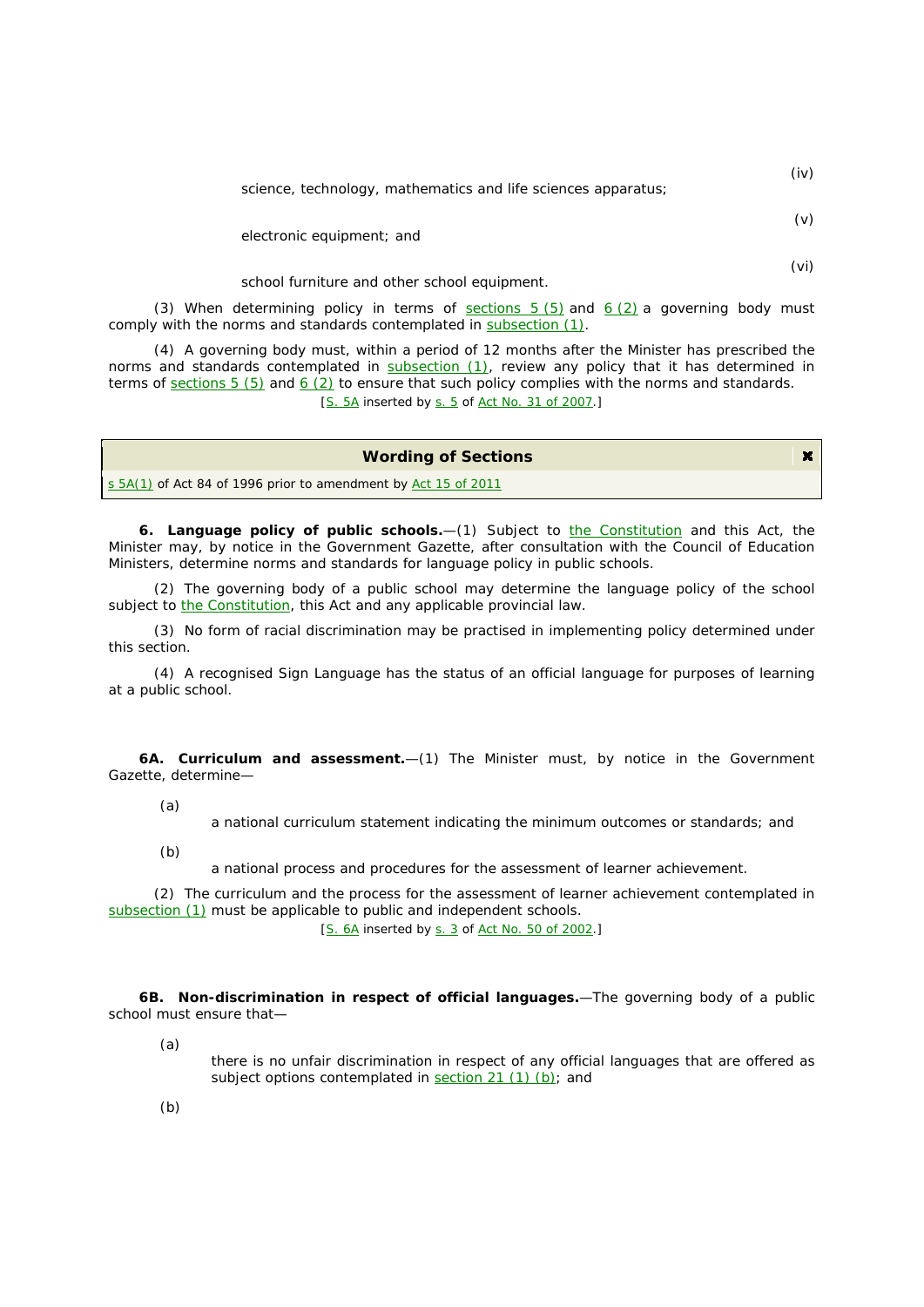the first additional language and any other official language offered, as provided for in the curriculum, are offered on the same level.

[S. 6B inserted by s. 6 of Act No. 15 of 2011.]

**7. Freedom of conscience and religion at public schools.**—Subject to the *Constitution* and any applicable provincial law, religious observances may be conducted at a *public school* under rules issued by the *governing body* if such observances are conducted on an equitable basis and attendance at them by *learner*s and *members* of *staff* is free and voluntary.

**8. Code of conduct.**—(1) Subject to any applicable provincial law, a *governing body* of a *public school* must adopt a code of conduct for the *learners* after consultation with the *learners*, *parent*s and *educators* of the *school*.

(2) A code of conduct referred to in subsection (1) must be aimed at establishing a disciplined and purposeful *school* environment, dedicated to the improvement and maintenance of the quality of the learning process.

(3) The *Minister* may, after consultation with the *Council of Education Ministers*, determine guidelines for the consideration of *governing bodies* in adopting a code of conduct for *learners*.

(4) Nothing contained in *this Act* exempts a *learner* from the obligation to comply with the code of conduct of the *school* attended by such *learner*.

(5) (*a*) A code of conduct must contain provisions of due process safe-guarding the interests of the *learner* and any other party involved in disciplinary proceedings.

(*b*) The code of conduct must also provide for support measures or structures for counselling a *learner* involved in disciplinary proceedings.

> $[Sub-s. (5)$  substituted by s. 6 of Act No. 31 of 2007. Wording of Sections

(6) A *learner* must be accompanied by his or her *parent* or a person designated by the *parent*  at disciplinary proceedings, unless good cause is shown by the *governing body* for the continuation of the proceedings in the absence of the *parent* or the person designated by the *parent.*

[Sub-s. (6) added by s. 4 of Act No. 50 of 2002.]

(7) Whenever disciplinary proceedings are pending before any *governing body*, and it appears to such *governing body* that it would expose a witness under the age of 18 years to undue mental stress or suffering if he or she testifies at such proceedings, the *governing body* may, if practicable, appoint a competent person as an intermediary in order to enable such witness to give his or her evidence through that intermediary.

[Sub-s. (7) added by s. 4 of Act No. 50 of 2002.]

(8) (*a*)An examination, cross-examination or re-examination of a witness in respect of whom a *governing body* has appointed an intermediary under **subsection (7)**, except examination by the *governing body*, must not take place in any manner other than through that intermediary.

(*b*)Such intermediary may, unless the *governing body* directs otherwise, convey the general purport of any question to the relevant witness.

[Sub-s. (8) added by s. 4 of Act No. 50 of 2002.]

(9) If a *governing body* appoints an intermediary under subsection (7), the *governing body*  may direct that the relevant witness must give his or her evidence at any place which—

(*a*)

is informally arranged to put that witness at ease;

(*b*)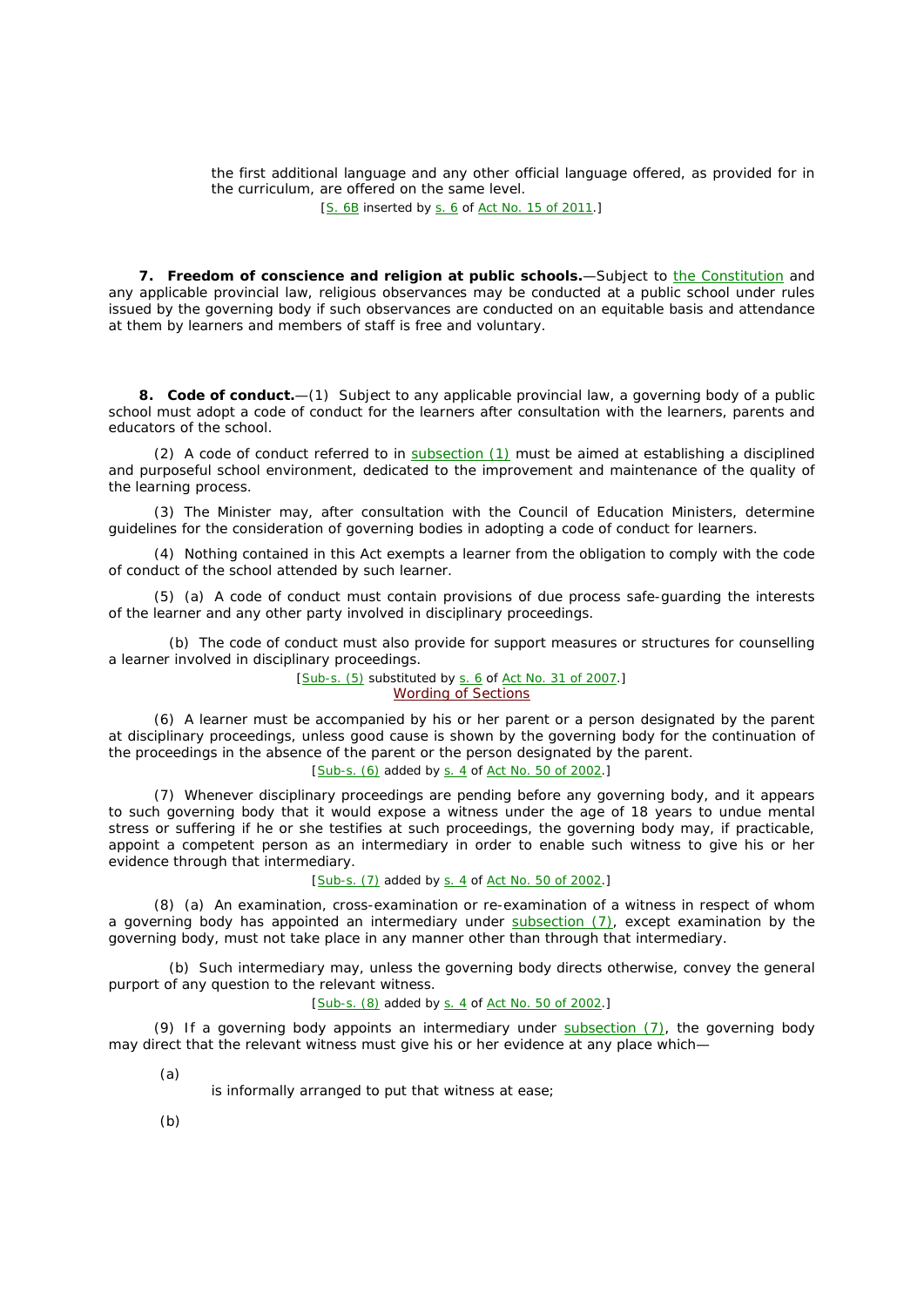is arranged in a manner in which any person whose presence may upset that witness, is outside the sight and hearing of that witness; and

(*c*)

enables the *governing body* and any person whose presence is necessary at the relevant proceedings to hear, through the medium of any electronic or other devices, that intermediary as well as that witness during his or her testimony.

[Sub-s. (9) added by s. 4 of Act No. 50 of 2002.]

| <b>Wording of Sections</b>                                    | × |
|---------------------------------------------------------------|---|
| s 8(5) of Act 84 of 1996 prior to amendment by Act 31 of 2007 |   |

**8A. Random search and seizure and drug testing at schools.**—(1) Unless authorised by the *principal* for legitimate educational purposes, no person may bring a *dangerous object* or *illegal drug* onto *school* premises or have such object or drug in his or her possession on *school* premises or during any *school activity*.

(2) Subject to subsection (3), the *principal* or his or her delegate may, at random, search any group of *learners*, or the property of a group of *learners*, for any *dangerous object* or *illegal drug*, if a fair and reasonable suspicion has been established—

(*a*)

that a *dangerous object* or an *illegal drug* may be found on *school* premises or during a *school activity*; or

(*b*)

that one or more *learners* on *school* premises or during a *school activity* are in possession of *dangerous objects* or *illegal drugs*.

(3) (*a*) A search contemplated in subsection (2) may only be conducted after taking into account all relevant factors, including—

the best interest of the *learners* in question or of any other *learner* at the *school*;

(ii)

(i)

the safety and health of the *learners* in question or of any other *learner* at the *school*;

reasonable evidence of illegal activity; and

(iv)

(iii)

all relevant evidence received.

(*b*) When conducting a search contemplated in subsection (2), the *principal* or his or her delegate must do so in a manner that is reasonable and proportional to the suspected illegal activity.

(4) Where a search contemplated in  $subsection (2)$  entails a body search of the learners in question, such search may only—

(*a*)

be conducted by—

the *principal*, if he or she is of the same gender as the *learner*; or

(ii)

(i)

by the *principal's* delegate, who must be of the same gender as the *learner*;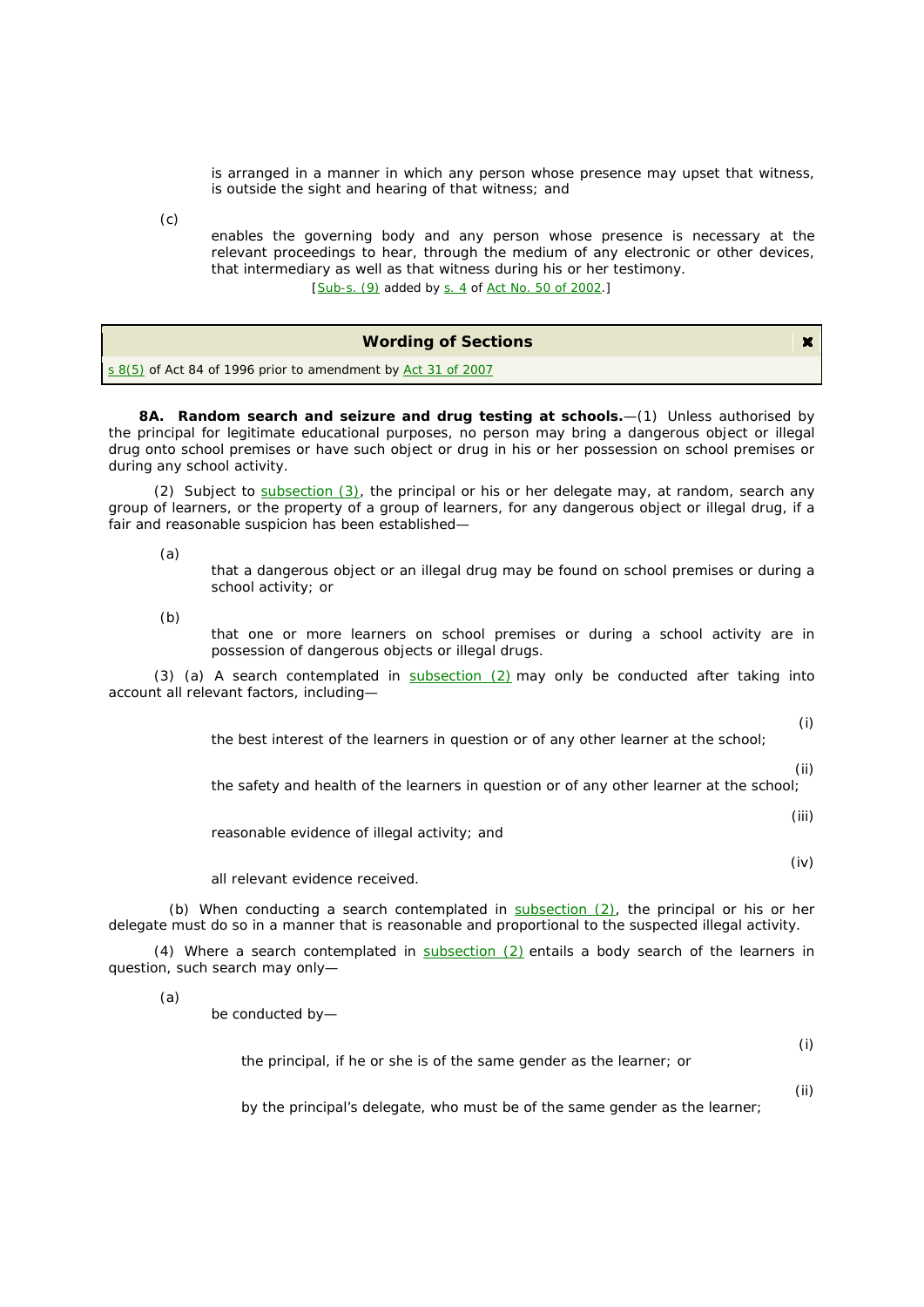|     | be done in a private area, and not in view of another learner,                       |
|-----|--------------------------------------------------------------------------------------|
| (c) | be done if one adult witness, of the same gender as the learner, is present; and     |
| (d) | be done if it does not extend to a search of a body cavity of the learner.           |
|     | (5) Any <i>dangerous object</i> or <i>illegal drug</i> that has been seized must be— |
| (a) |                                                                                      |

clearly and correctly labelled with full particulars, including—

| the name of learner in whose possession it was found; | w     |
|-------------------------------------------------------|-------|
| the time and date of search and seizure;              | (ii)  |
| an incident reference number:                         | (iii) |
| the name of person who searched the <i>learner</i>    | (iv)  |
| the name of the witness; and                          | (v)   |
|                                                       | Vi)   |

 $\langle$ 

any other details that may be necessary to identify the item and incident;

(*b*)

(*b*)

recorded in the school record book; and

(*c*)

handed over to the police immediately to dispose of it in terms of section 31 of the Criminal Procedure Act, 1977 (Act No. 51 of 1977).

(6) If the police cannot collect the *dangerous object* or *illegal drug* from the *school*  immediately, the *principal* or his or her delegate must—

(*a*)

take the *dangerous object* or *illegal drug* to the nearest police station; and

(*b*)

hand the *dangerous object* or *illegal drug* over to the police to dispose of it in terms of section 31 of the Criminal Procedure Act, 1977 (Act No. 51 of 1977).

(7) The police officer who receives the *dangerous object* or *illegal drug* must issue an official receipt for it to the *principal* or to his or her delegate.

(8) The *principal* or his or her delegate may at *random* administer a urine or other noninvasive test to any group of learners that is on fair and reasonable grounds suspected of using *illegal drugs*, after taking into account all relevant factors contemplated in subsection (3).

(9) A *learner* contemplated in subsection (8) may be subjected to a urine or other non-invasive test for *illegal drugs* only if—

(*a*)

the test is conducted by a person of the same gender;

(*b*)

it is done in a private area and not in view of another *learner*;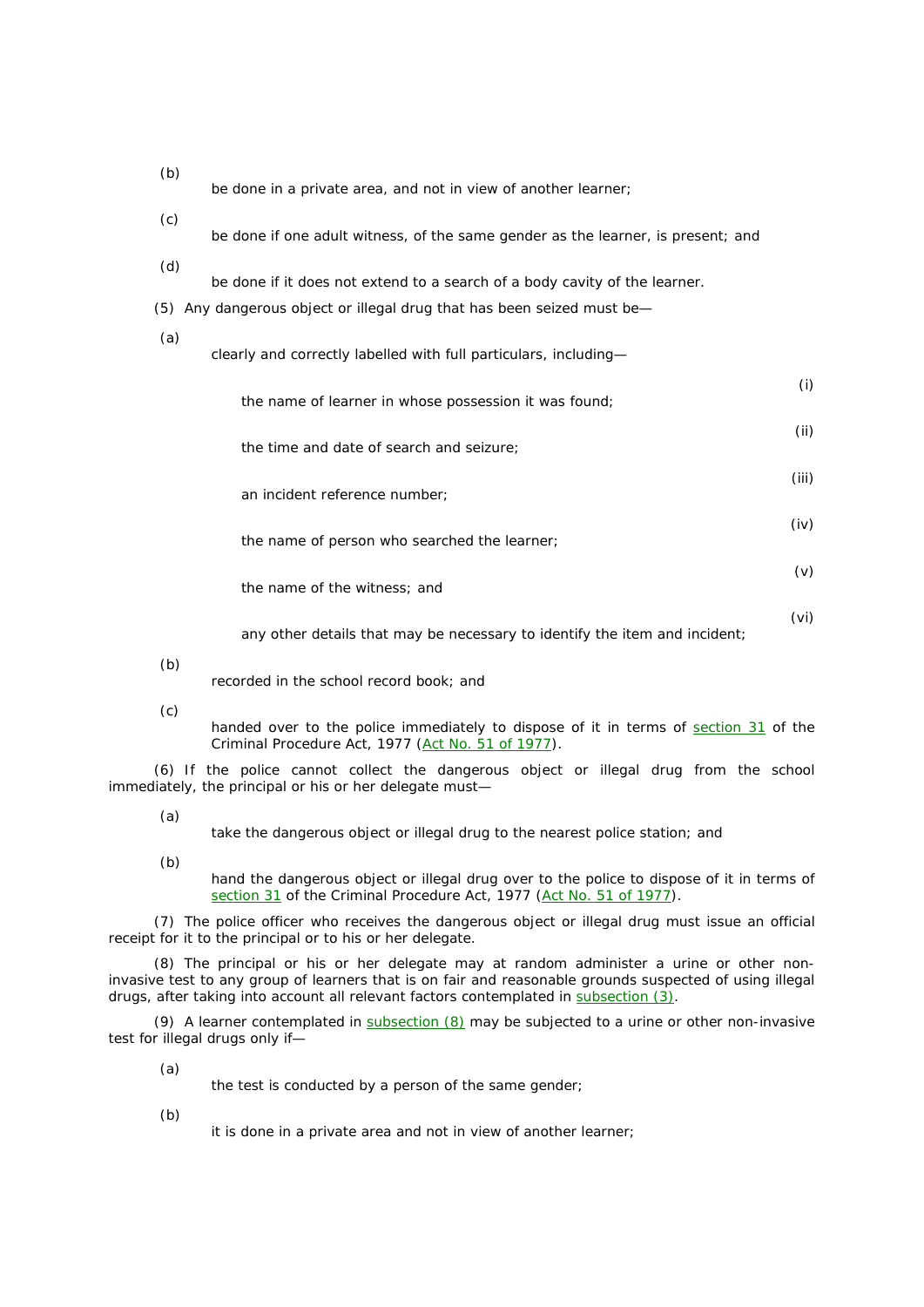one adult witness, of the same gender as the *learner*, is present;

(*d*)

(*c*)

the sample is clearly and correctly labelled with full particulars as contemplated in subsection (5), with the necessary changes; and

- (*e*) a device contemplated in subsection (11) is used.
- (10) The *principal* or his or her delegate must—

(*a*)

within one working day, if practicable, inform the *parent* that a random test or search and seizure was done in respect of his or her child; and

(*b*)

inform the *learner* and his or her *parent* of the result of the test immediately after it becomes available.

(11) The *Minister* must—

(*a*)

identify the device with which the test contemplated in subsection (8) is to be done and the procedure to be followed; and

(*b*)

publish the name of this device, and any other relevant information about it, in the *Gazette*.

- (12) A *learner* may be subjected to disciplinary proceedings if—
- (*a*)

a *dangerous object* or *illegal drug* is found in his or her possession; or

(*b*)

his or her sample tested positive for an *illegal drug*.

(13) Any disciplinary proceedings in respect of a *learner* must be conducted in terms of the code of conduct contemplated in section 8.

(14) No criminal proceedings may be instituted by the *school* against a *learner* in respect of whom—

(*a*)

a search contemplated in subsection (2) was conducted and a *dangerous object* or *illegal drug* was found; or

(*b*)

a test contemplated in subsection (8) was conducted, which proved to be positive. [S. 8A inserted by s. 7 of Act No. 31 of 2007.]

**9. Suspension and expulsion from public school.**—(1) The *governing body* may, on reasonable grounds and as a precautionary measure, suspend a *learner* who is suspected of serious misconduct from attending *school*, but may only enforce such suspension after the *learner* has been granted a reasonable opportunity to make representations to it in relation to such suspension.

## [Sub-s. (1) amended by s. 7 of Act No. 48 of 1999 and substituted by s. 2 (a) of Act No. 24 of 2005.] Wording of Sections

(1A) A *governing body* must conduct disciplinary proceedings in the manner contemplated in section 8 against a *learner* within seven *school* days after the suspension of such *learner*.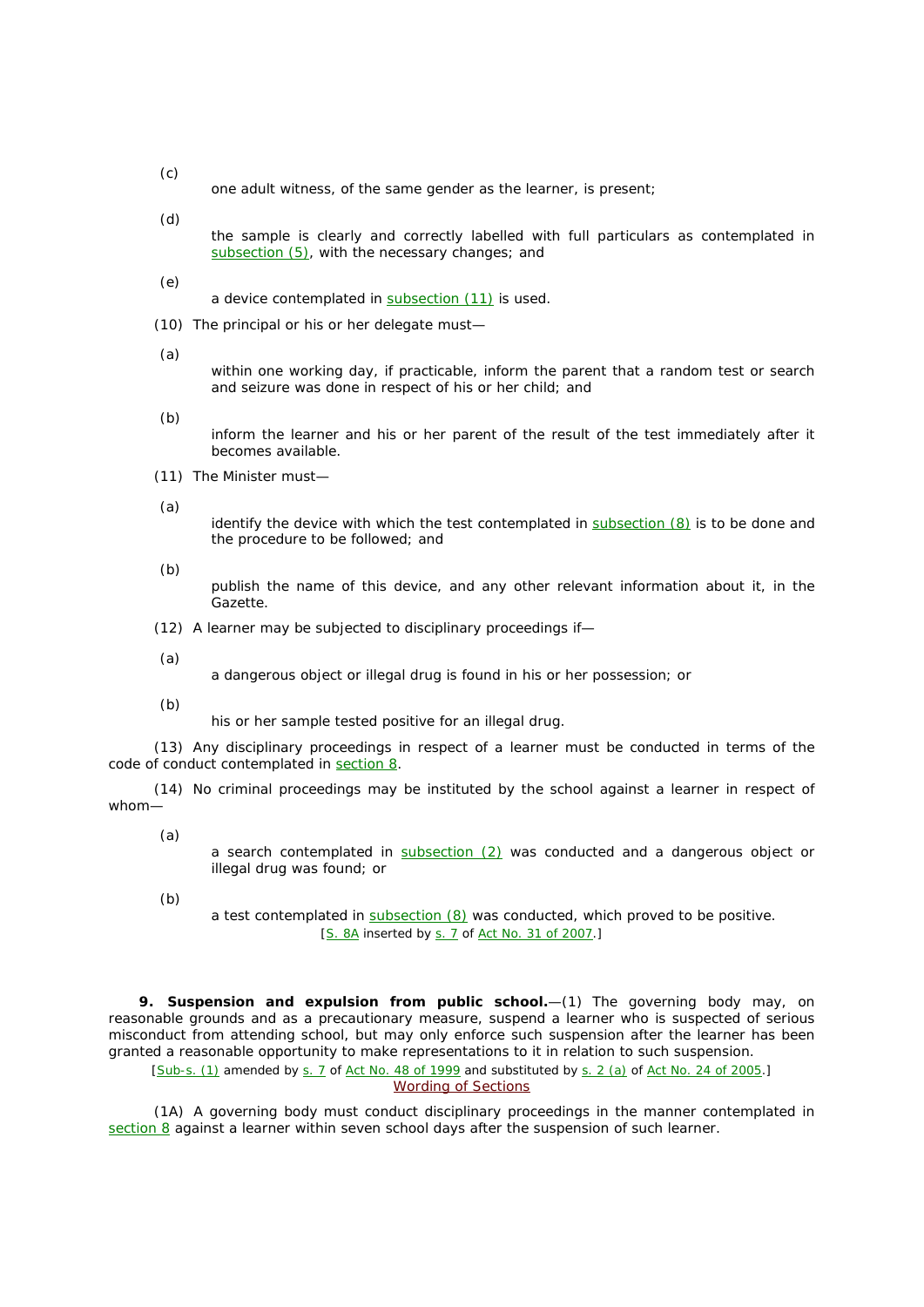#### [Sub-s. (1A) inserted by s. 2 (*a*) of Act No. 24 of 2005.]

(1B) If disciplinary proceedings are not conducted within seven *school* days after the suspension of a *learner*, the *governing body* must obtain the approval of the *Head of Department* for the continuation of the suspension of such *learner*.

[Sub-s. (1B) inserted by s. 2 (*a*) of Act No. 24 of 2005.]

(1C) A *governing body* may, if a *learner* is found guilty of serious misconduct during the disciplinary proceedings contemplated in section 8—

(*a*)

impose the suspension of such *learner* for a period not longer than seven *school* days or any other sanction contemplated in the code of conduct of the *public school*; or

(*b*)

make a recommendation to the *Head of Department* to expel such *learner* from the *public school*.

[Sub-s. (1C) inserted by s. 2 (*a*) of Act No. 24 of 2005.]

(1D) A *Head of Department* must consider the recommendation by the *governing body* referred to in subsection (1C) (*b*) and must decide whether or not to expel a *learner* within 14 days of receiving such recommendation.

[Sub-s. (1D) inserted by s. 2 (*a*) of Act No. 24 of 2005.]

(1E) A *governing body* may suspend or extend the suspension of a *learner* for a period not longer than 14 days pending the decision by the *Head of Department* whether or not to expel such *learner* from the *public school*.

[Sub-s. (1E) inserted by s. 2 (*a*) of Act No. 24 of 2005.]

- (2) A *learner* at a *public school* may be expelled only—
- (*a*)

by the *Head of Department*; and

(*b*)

if found guilty of serious misconduct after disciplinary proceedings contemplated in section 8 were conducted.

[Sub-s. 2 substituted by <u>s. 2 (b)</u> of <u>Act No. 24 of 2005</u>.]

- (3) The *Member of the Executive Council* must determine by notice in the Provincial Gazette—
- (*a*)

the behaviour by a *learner* at a *public school* which may constitute serious misconduct;

(*b*)

disciplinary proceedings to be followed in such cases;

(*c*)

provisions of due process safe-guarding the interests of the *learner* and any other party involved in disciplinary proceedings.

(4) A *learner* or the *parent* of a *learner* who has been expelled from a *public school* may appeal against the decision of the *Head of Department* to the *Member of the Executive Council* within 14 days of receiving the notice of expulsion.

[Sub-s. 4 substituted by s. 2 (*c*) of Act No. 24 of 2005.]

(5) If a *learner* who is subject to compulsory attendance in terms of section 3 (1) is expelled from a *public school*, the *Head of Department* must make an alternative arrangement for his or her placement at a *public school*.

(6) A *learner* who has appealed in the manner contemplated in subsection (4), must, pending the outcome of the appeal, be given access to education in the manner determined by the *Head of Department.*

[Sub-s. 6 added by s. 2 (*d*) of Act No. 24 of 2005.]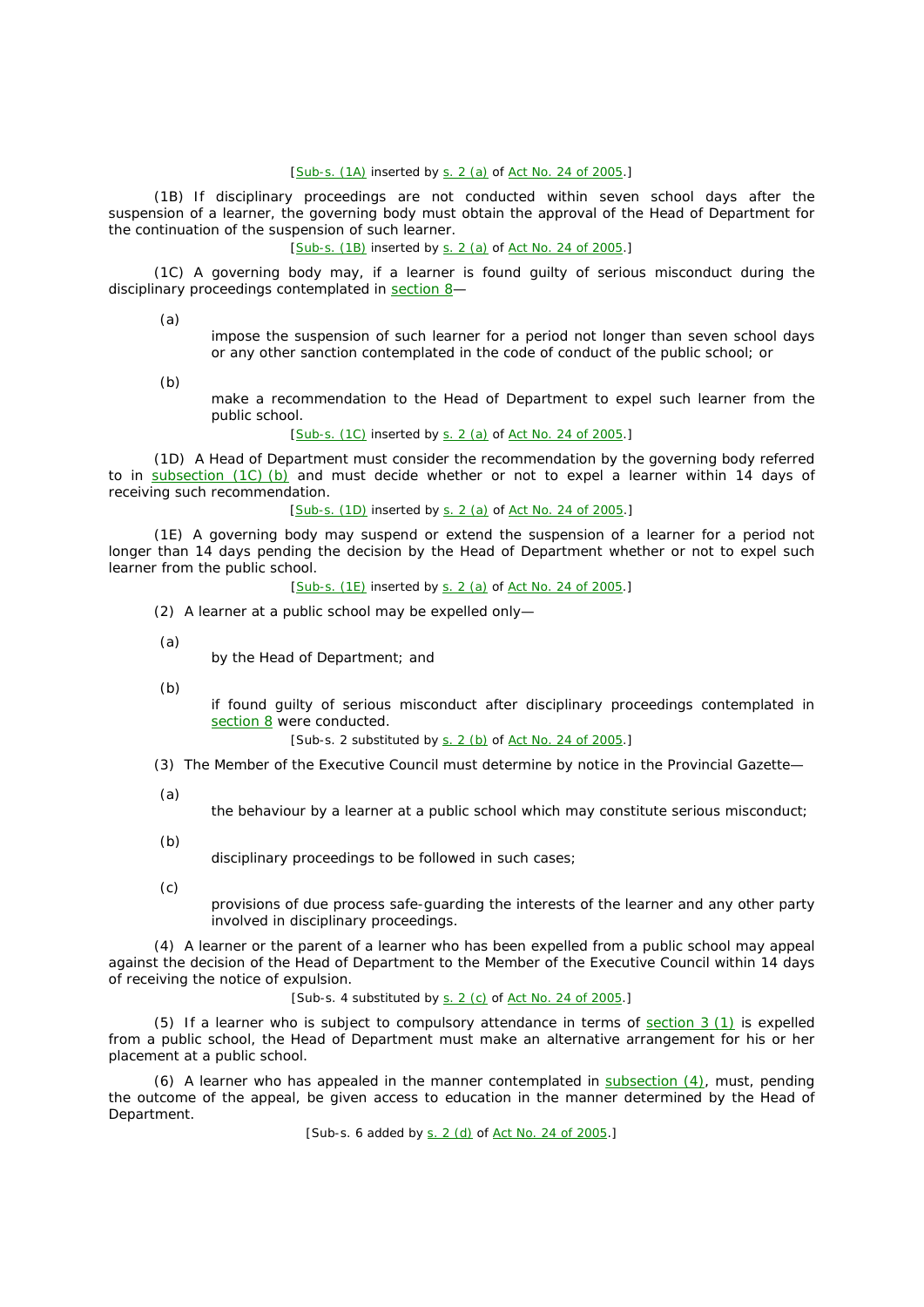(7) The *Head of Department*, in determining the manner of attendance contemplated in subsection (6)-

(*a*)

must take reasonable measures to protect the rights of other *learners* at the *public school*; and

(*b*)

may consider an alternative method of providing education to the *learner* contemplated in subsection (6).

[Sub-s. 7 added by s. 2 (*d*) of Act No. 24 of 2005.]

(8) If the *Head of Department* decides not to expel a *learner* as contemplated in subsection (2), the *Head of Department* may, after consultation with the *governing body*, impose a suitable sanction on the *learner.*

[Sub-s. 8 added by s. 2 (*d*) of Act No. 24 of 2005.]

(9) If the *Head of Department* decides not to impose a sanction on the *learner*, the *Head of Department* must refer the matter back to the *governing body* for an alternative sanction in terms of the code of conduct contemplated in **section 8**, other than expulsion.

[Sub-s. 9 added by s. 2 (*d*) of Act No. 24 of 2005.]

(10) The *governing body* must implement the sanction contemplated in subsection (8). [Sub-s. 10 added by s. 2 (*d*) of Act No. 24 of 2005.]

(11) (*a*) If an appeal in terms of subsection (4) by a *learner* who has been expelled from a *public school* is upheld by the *Member of the Executive Council*, the *Member of the Executive Council*  must ensure that a suitable sanction is then imposed on the *learner* within 14 days of the date on which the appeal was upheld.

(*b*) For the purposes of the imposition of a suitable sanction contemplated in paragraph (*a*), the provisions of subsections  $(8)$  and  $(9)$  apply with the changes required by the context. [Sub-s. (11) added by s. 7 of Act No. 15 of 2011.]

| <b>Wording of Sections</b>                                                                                                                   |  |
|----------------------------------------------------------------------------------------------------------------------------------------------|--|
| s 9(1) of Act 84 of 1996 prior to amendment by Act 48 of 1999<br>$\frac{1}{2}$ S 9(1) of Act 84 of 1996 prior to amendment by Act 24 of 2005 |  |

**10. Prohibition of corporal punishment.**—(1) No person may administer corporal punishment at a *school* to a *learner*.

(2) Any person who contravenes  $subsection (1)$  is guilty of an offence and liable on conviction to a sentence which could be imposed for assault.

**10A. Prohibition of initiation practices.**—(1) A person may not conduct or participate in any initiation practices against a *learner* at a *school* or in a hostel accommodating *learners* of a *school.*

(2) (*a*)Any person who contravenes subsection (1) is guilty of misconduct and disciplinary action must be instituted against such a person in accordance with the applicable code of conduct, prescribed in sections 8 and 18A of *this Act* and Schedule 2 to the Employment of Educators Act, 1998 (Act No. 76 of 1998).

(*b*)In addition to paragraph (*a*), a *learner* may institute civil action against a person or a group who manipulated and forced that *learner* to conduct or participate in any initiation practices.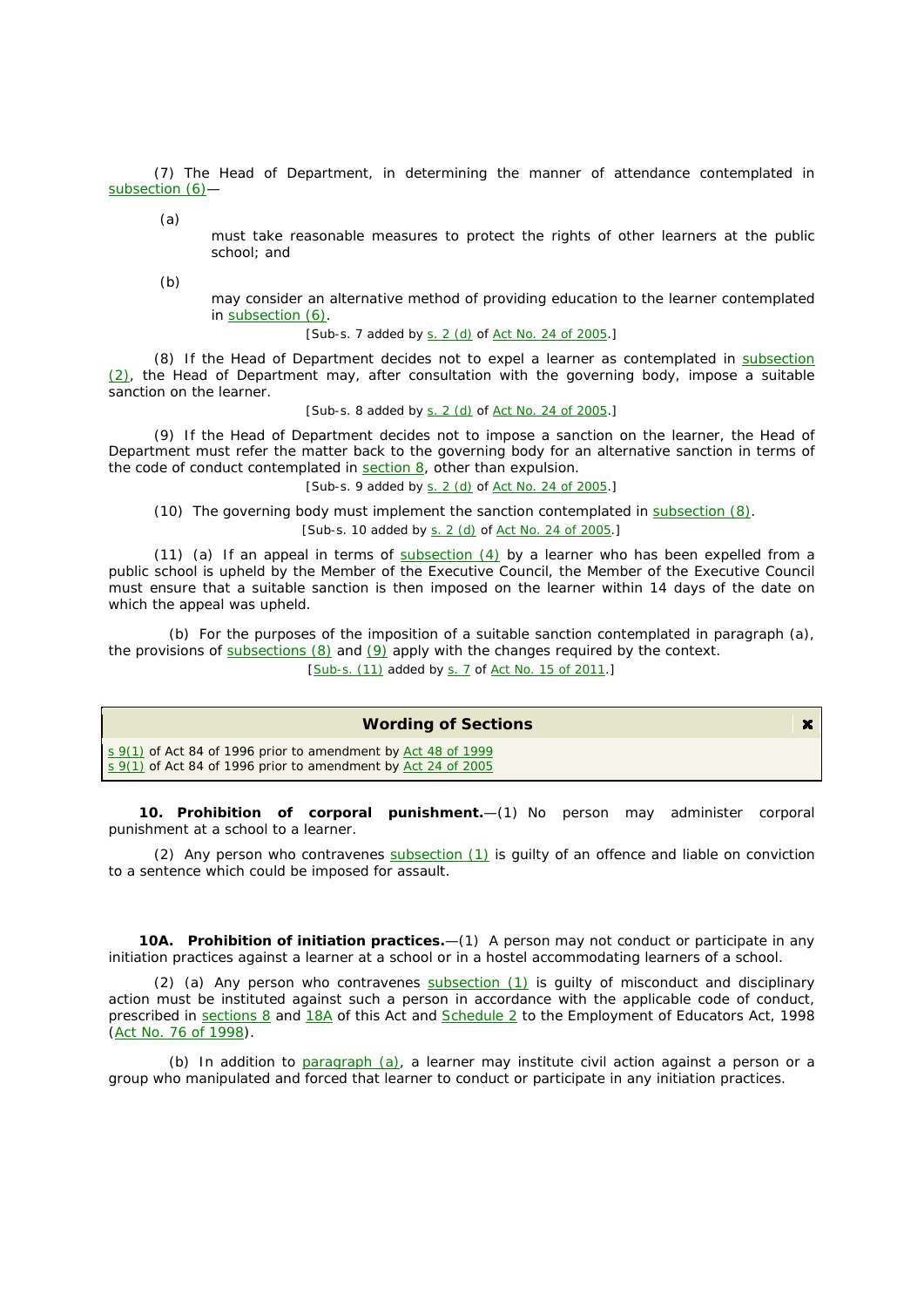(3) For the purposes of *this Act*, **"initiation practices"** means any act which in the process of initiation, admission into, or affiliation with, or as condition for continued membership of, a *school*, a group, intramural or extramural activities, interschools sports team, or organisation—

(*a*)

endangers the mental or physical health or safety of a person;

(*b*) undermines the intrinsic worth of human beings by treating some as inferior to others;

(*c*) subjects individuals to humiliating or violent acts which undermine the constitutional guarantee to dignity in the Bill of Rights;

- (*d*) undermines the fundamental rights and values that underpin the *Constitution*;
- (*e*)

impedes the development of a true democratic culture that entitles an individual to be treated as worthy of respect and concern; or

 $(f)$ 

destroys public or private property.

(4) In considering whether the conduct or participation of a person in any initiation practices falls within the definition of subsection (3), the relevant disciplinary authority referred to in subsection (2) (*a*) must take into account the right of the *learner* not to be subjected to such practices.

[S. 10A inserted by s. 5 of Act No. 50 of 2002.]

**11. Representative council of learners.**—(1) A representative council of *learners* at the *school* must be established at every *public school* enrolling *learners* in the eighth *grade* or higher, and such council is the only recognised and legitimate representative *learner* body at the *school*.

[Sub-s. (1) substituted by s. 3 of Act No. 100 of 1997 and by s. 1 (a) of Act No. 57 of 2001.]

Wording of Sections

(2) Subject to policy made in terms of section 3 (4) (*g*) of the National Education Policy Act, 1996 (Act No. 27 of 1996), the Member of the Executive Council must, by notice in the Provincial Gazette, determine the functions and the procedures for the establishment and election of representative councils of *learners*.

> [Sub-s. (2) substituted by s. 1 (b) of Act No. 57 of 2001.] Wording of Sections

(3) The *Member of the Executive Council* may, by notice in the Provincial Gazette, exempt a *public school* for *learners* with special education needs from complying with subsection (1) if it is not practically possible for a representative council of *learner*s to be established at the *school*.

> CHAPTER 3 PUBLIC SCHOOLS

| <b>Wording of Sections</b>                                                                                                        | × |
|-----------------------------------------------------------------------------------------------------------------------------------|---|
| s 11(1) of Act 84 of 1996 prior to amendment by Act 100 of 1997<br>s 11(1) of Act 84 of 1996 prior to amendment by Act 57 of 2001 |   |
| <b>Wording of Sections</b>                                                                                                        | × |
| s 11(2) of Act 84 of 1996 prior to amendment by Act 57 of 2001                                                                    |   |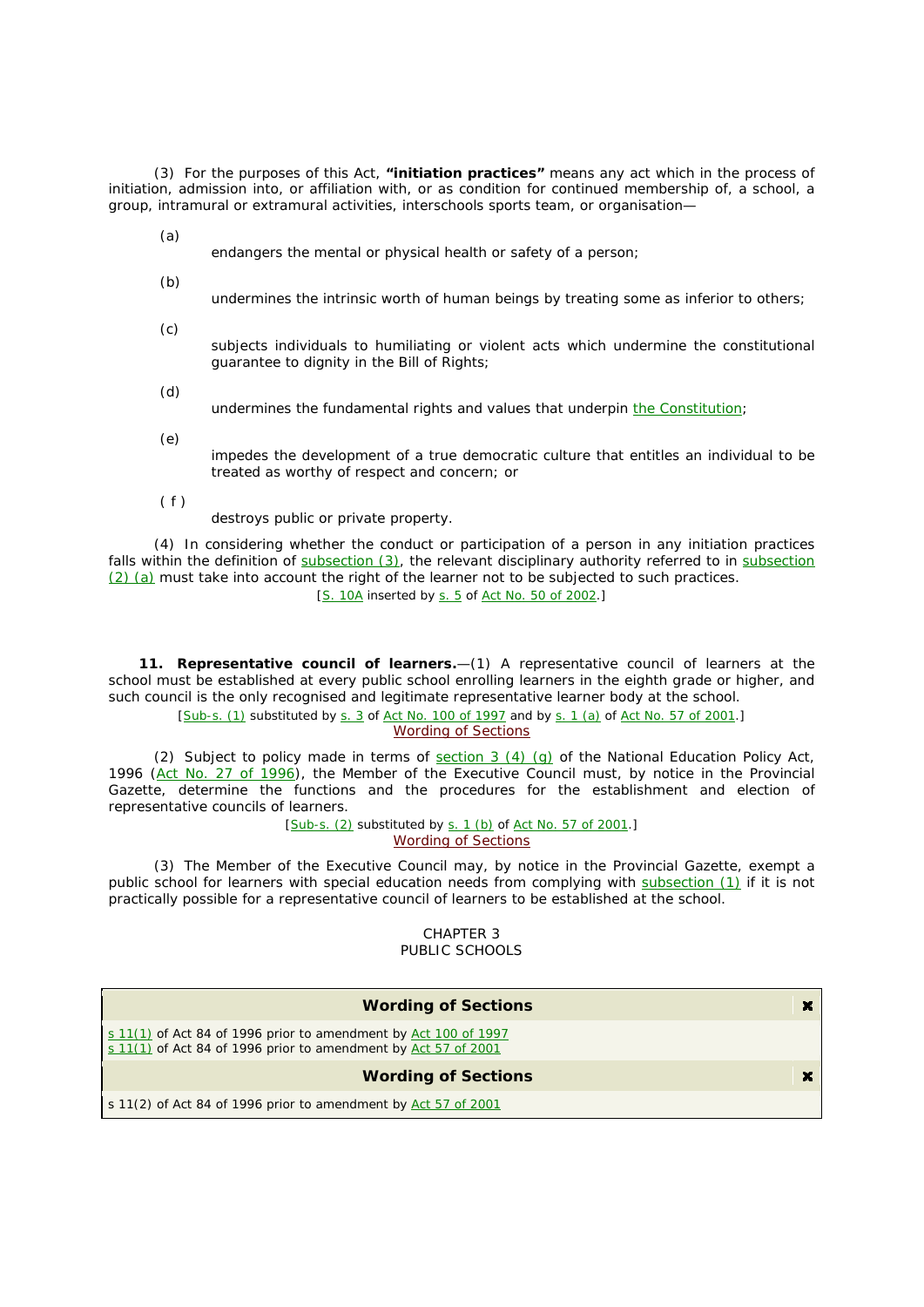**12. Provision of public schools.**—(1) The *Member of the Executive Council* must provide *public schools* for the education of *learners* out of funds appropriated for this purpose by the *provincial legislature*.

(2) The provision of *public schools* referred to in subsection (1) may include the provision of hostels for the residential accommodation of *learners*.

(3) (*a*) A *public school* may be—

an ordinary *public school*;

(i)

(ii)

a *public school* for *learners* with special education needs; or

(iii)

a *public school* that provides education with a specialised focus on talent, including sport, performing arts or creative arts.

(*b*) Subject to the relevant provisions of *this Act*, the *Minister* must determine *norms and standards for school funding* and norms and standards for governance and educator provisioning for *public schools* contemplated in paragraph (*a*) (iii).

[Sub-s. (3) substituted by s. 8 of Act No. 15 of 2011.] Wording of Sections

(4) The *Member of the Executive Council* must, where reasonably practicable, provide education for *learners* with special education needs at ordinary *public schools* and provide relevant educational support services for such *learners*.

(5) The *Member of the Executive Council* must take all reasonable measures to ensure that the physical facilities at *public schools* are accessible to disabled persons.

(6) Nothing in this Act prohibits the provision of gender-specific *public schools*.

| <b>Wording of Sections</b>                                          |  |
|---------------------------------------------------------------------|--|
| $\leq$ 12(3) of Act 84 of 1996 prior to amendment by Act 15 of 2011 |  |

**12A. Merger of public schools.**—(1) Subject to subsection (2), the *Member of the Executive Council* may, by notice in the *Provincial Gazette*, merge two or more *public schools* into a single *school*.

(2) Before merging two or more *public schools* the *Member of the Executive Council* must*—*

(*a*)

give written notice to the *schools* in question of the intention to merge them;

(*b*)

publish a notice giving the reasons for the proposed merger in one or more newspapers circulating in the area where the *schools* in question are situated;

(*c*)

give the *governing bodies* of the *schools* in question and any other interested persons an opportunity to make representations within a period of not less than 90 days from the date of the notice referred to in paragraph (*b*);

(*d*)

consider such representations; and

(*e*)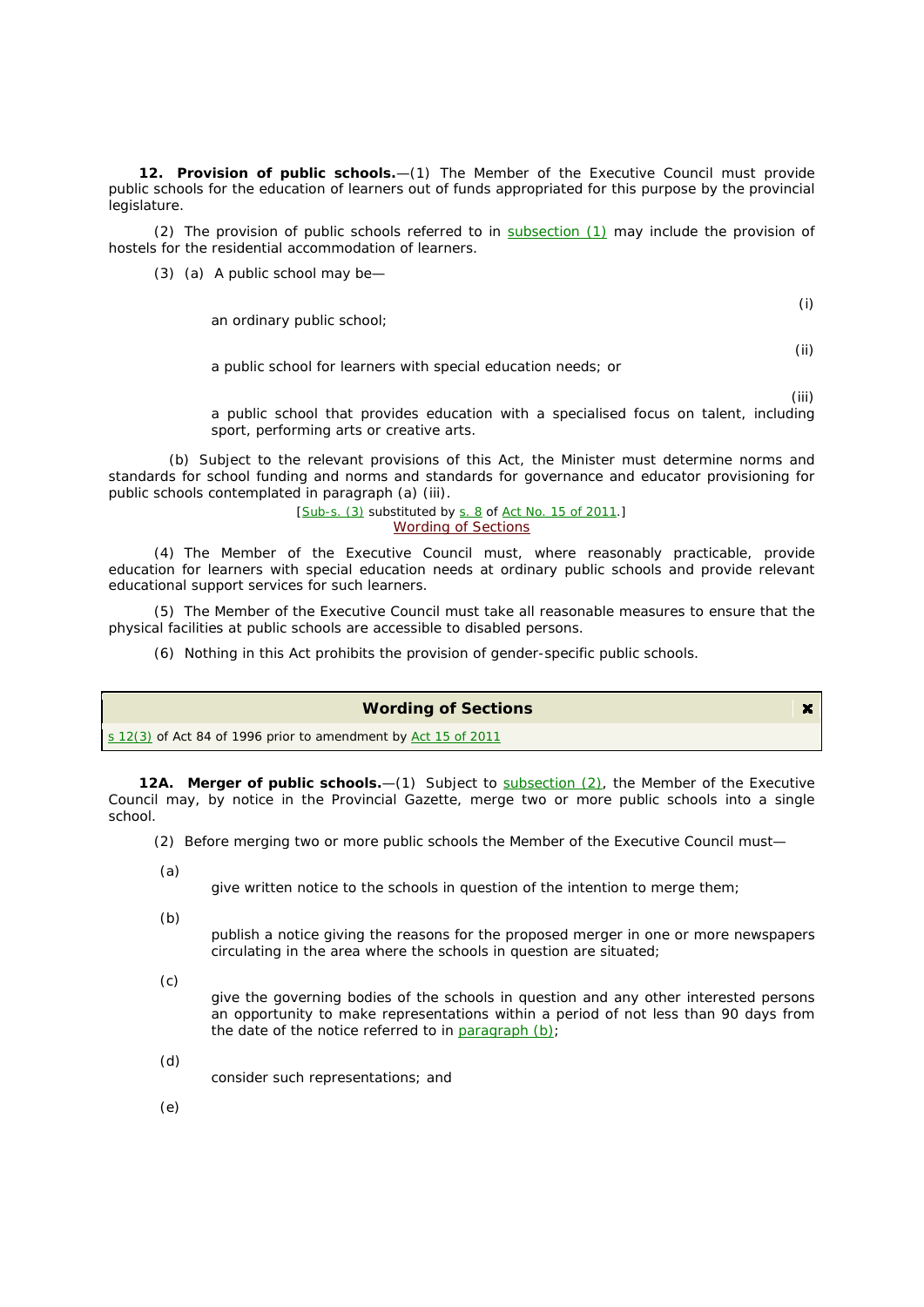be satisfied that the employers of staff at the *public schools* have complied with their obligations in terms of the applicable labour law.

(3) If one or more of the *schools* that are to be merged in terms of subsection (1) are *public schools* on private property, the *Member of the Executive Council* must also—

(*a*)

notify the owner of the private property of his or her intention to merge the *schools* in question;

(*b*)

- consider his or her contractual obligations in terms of the agreement contemplated in section 14;
- (*c*)
- renegotiate his or her obligations in terms of the existing agreement if necessary; and

(*d*)

negotiate a new agreement in terms of section 14 if the single *school* contemplated in subsection (1) is to be situated on private property.

(4) The single *school* contemplated in subsection (1) must be regarded as a *public school*.

(5)All assets, liabilities, rights and obligations of the *schools* that are merged, must, subject to the conditions of any donation, bequest or trust contemplated in section 37 (4), vest in the single *school*.

(6) (*a*)The *governing bodies* of the *schools* that are merged must have a meeting before the merger to constitute a single interim *governing body* comprising of all the members of the *governing bodies* concerned.

(*b*)The interim *governing body* must decide on the budget and differences in codes of conduct and school fees, as well as any issue that is relevant to the merger or which is prescribed, until a new *governing body* is constituted in terms of sections 23 and 28.

(7) The *governing body* of a *public school* to be merged, may appeal to the *Minister* against the decision as contemplated in subsection (1).

[S. 12A inserted by s. 8 of Act No. 48 of 1999.]

**13. Public schools on State property.**—(1) In this section, immovable property owned by the State includes immovable property held in trust on behalf of a tribe by a trust created by statute.

(2) Subject to section 20 (1) (*k*), a *public school* which occupies immovable property owned by the State has the right, for the duration of the *school's* existence, to occupy and use the immovable property for the benefit of the *school* for educational purposes at or in connection with the *school*.

(3) The right referred to in subsection  $(2)$  may only be restricted-

(*a*)

by the *Member of the Executive Council*; and

(*b*)

if the immovable property is not utilised by the *school* in the interests of education.

(4) The *Member of the Executive Council* may not act under subsection (3) unless he or she has—

informed the *governing body* of the *school* of his or her intention so to act and the reasons therefor;

(*b*)

(*a*)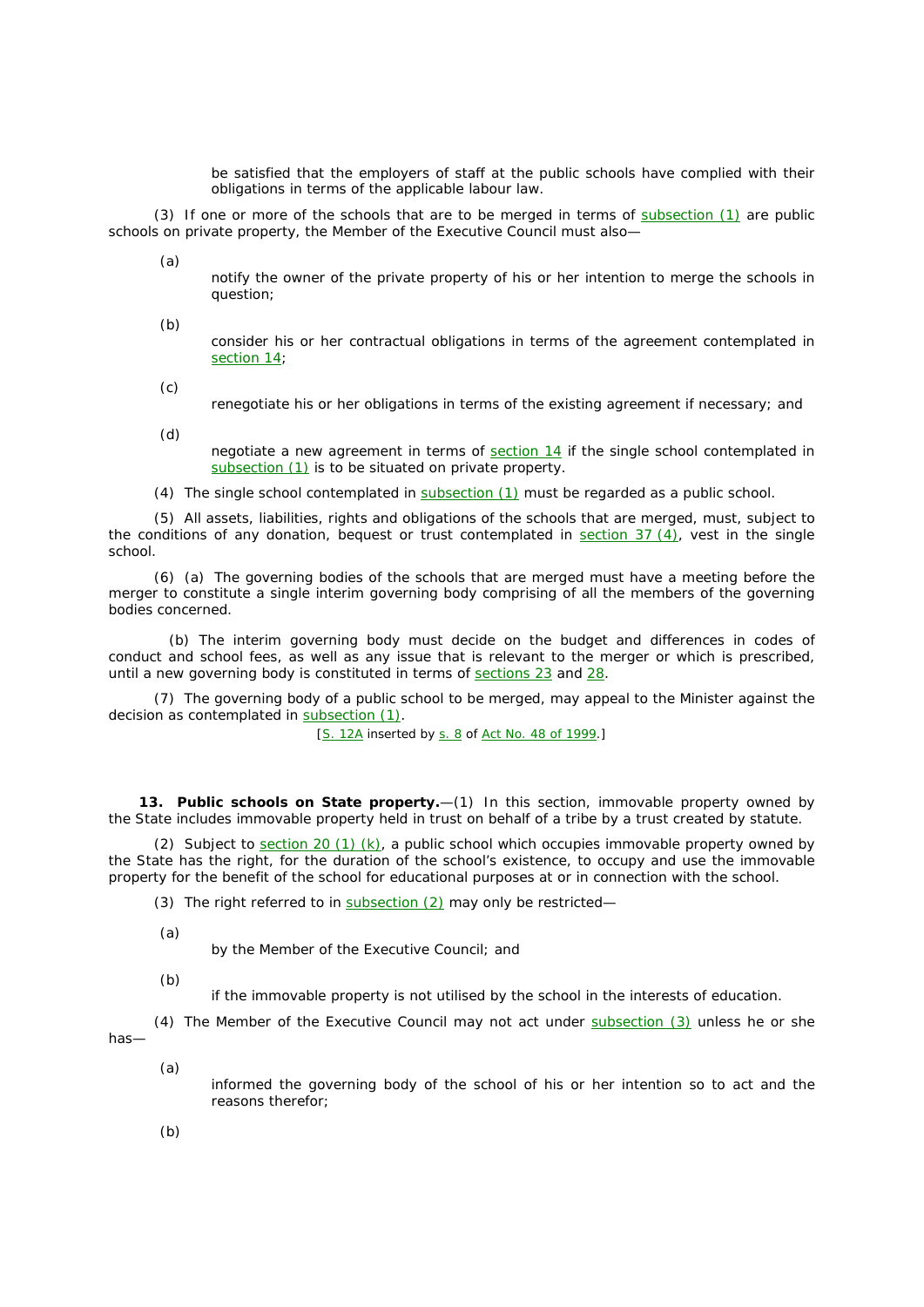granted the *governing body* of the *school* a reasonable opportunity to make representations to him or her in relation to such action;

(*c*)

duly considered any such representations received.

(5) The right contemplated in subsection (2) is enforceable against any successor in title to the owner of the immovable property in question.

(6) No immovable property owned by the State and occupied by a *public school* may be alienated unless an agreement contemplated in section 14 has been concluded between the *Member of the Executive Council* and the prospective owner of the immovable property.

(7) The *Registrar of deeds* may not execute, attest to or register a transfer deed in respect of the immovable property in question unless the owner has provided the *Registrar of deeds* with proof of the agreement contemplated in subsection (6).

> [Sub-s. (7) substituted by s. 4 (*a*) of Act No. 100 of 1997.] Wording of Sections

(8) The provisions of the Deeds Registries Act, 1937 (Act No. 47 of 1937), do not apply to the right contemplated in subsection (2).

(9) On application by the owner and on production of the owner's copy of the title deed, the *Registrar of deeds* must endorse on the title deed and in his or her records the fact that a *public school* has been established on the land in terms of *this Act*.

[Sub-s. (9) added by s. 4 (*c*) of Act No. 100 of 1997.]

 $\mathbf{x}$ 

## **Wording of Sections**

s 13(7) of Act 84 of 1996 prior to amendment by Act 100 of 1997

**14. Public schools on private property.**—(1) Subject to the *Constitution* and an expropriation in terms of section 58 of land or a real right to use the property on which the *public school* is situated, a *public school* may be provided on private property only in terms of an agreement between the *Member of the Executive Council* and the owner of the private property.

[Sub-s. (1) substituted by s. 2 of Act No. 53 of 2000.]

Wording of Sections

(2) An agreement contemplated in subsection (1) must be consistent with *this Act* and in particular must provide for—

(*a*)

the provision of education and the performance of the normal functions of a *public school*;

(*b*)

governance of the *school*, including the relationship between the *governing body* of the *school* and the owner;

(*c*)

access by all interested parties to the property on which the *school* stands;

(*d*)

security of occupation and use of the property by the *school*;

(*e*)

maintenance and improvement of the *school* buildings and the property on which the *school* stands and the supply of necessary services;

 $(f)$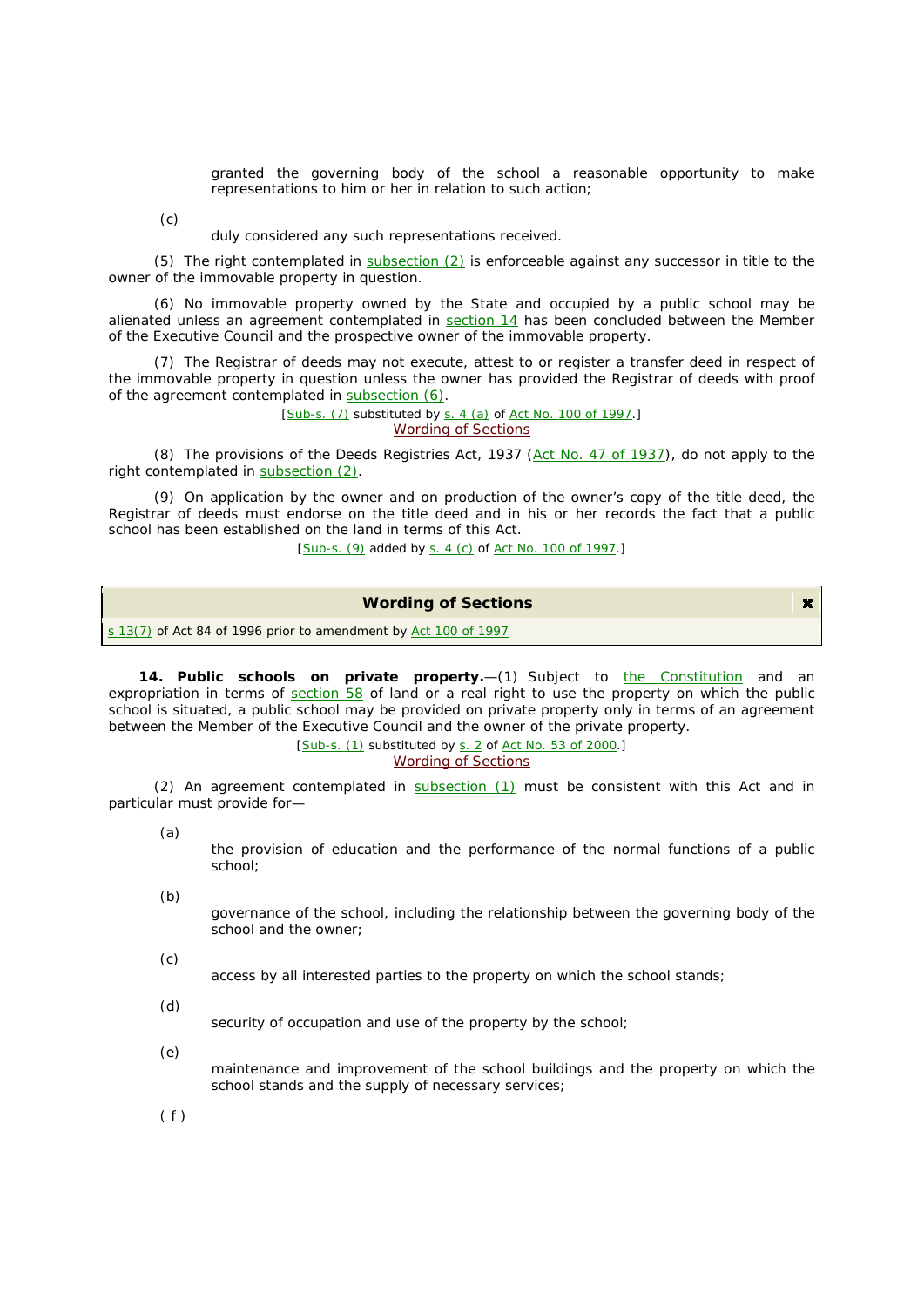protection of the owner's rights in respect of the property occupied, affected or used by the *school*.

(3) The provisions of the Deeds Registries Act, 1937 (Act No. 47 of 1937), do not apply to a real right, excluding ownership, acquired by the State, a *public school* or another party in terms of an agreement contemplated in this section.

(4) The right contemplated in  $subsection (3)$  is enforceable against any successor in title to the owner of the immovable property in question.

(5) Despite subsection (3), a Registrar of deeds must endorse on the title deed of the affected property that the property is subject to an agreement contemplated in this section, if the *Registrar of deeds* receives—

(*a*)

an application for such endorsement by the owner of the property, or the *Member of the Executive Council* or any other holder of a right contemplated in subsection (3), together with the title deed of the property; and

(*b*)

affidavits by the owner of the property and the *Member of the Executive Council* stating that an agreement contemplated in this section has been concluded.

[Sub-s. (5) amended by s. 5 (*a*) of Act No. 100 of 1997 (English only).]

Wording of Sections

(6) The *Minister* must, after consultation with the *Council of Education Ministers*, make regulations regarding the minimum requirements of an agreement contemplated in this section.

(7) The *Registrar of deeds* may cancel any endorsement made in accordance with subsection (5) if the owner of the property submits an affidavit from the *Member of the Executive Council* of the province in which the *public school* is situated to the effect that such *public school* has been closed in terms of section 33.

#### [Sub-s. (7) inserted by s. 5 (b) of Act No. 100 of 1997.]

(8) Any transfer duty, stamp duty, fees or costs payable in respect of the registration of a right in terms of subsection (3) may be paid in full or in part from funds appropriated by the *provincial legislature* for that purpose, but the *public school* contemplated in subsection (1) is not responsible for such duties, fees or costs.

> [Sub-s. (8), previously sub-s. (7), renumbered by s. 5 (b) of Act No. 100 of 1997.] Wording of Sections

| <b>Wording of Sections</b>                                                         |  |  |
|------------------------------------------------------------------------------------|--|--|
| $\frac{1}{2}$ s 14(1) of Act 84 of 1996 prior to amendment by Act 53 of 2000       |  |  |
| <b>Wording of Sections</b>                                                         |  |  |
| $\frac{1}{2}$ s 14(5) of Act 84 of 1996 prior to amendment by Act 100 of 1997      |  |  |
| <b>Wording of Sections</b>                                                         |  |  |
| $\frac{1}{2}$ s 14(8), (7) of Act 84 of 1996 prior to amendment by Act 100 of 1997 |  |  |

**15. Status of public schools.**—Every *public school* is a juristic person, with legal capacity to perform its functions in terms of *this Act*.

**16. Governance and professional management of public schools.**—(1) Subject to this Act, the governance of every public school is vested in its governing body and it may perform only such functions and obligations and exercise only such rights as prescribed by the Act.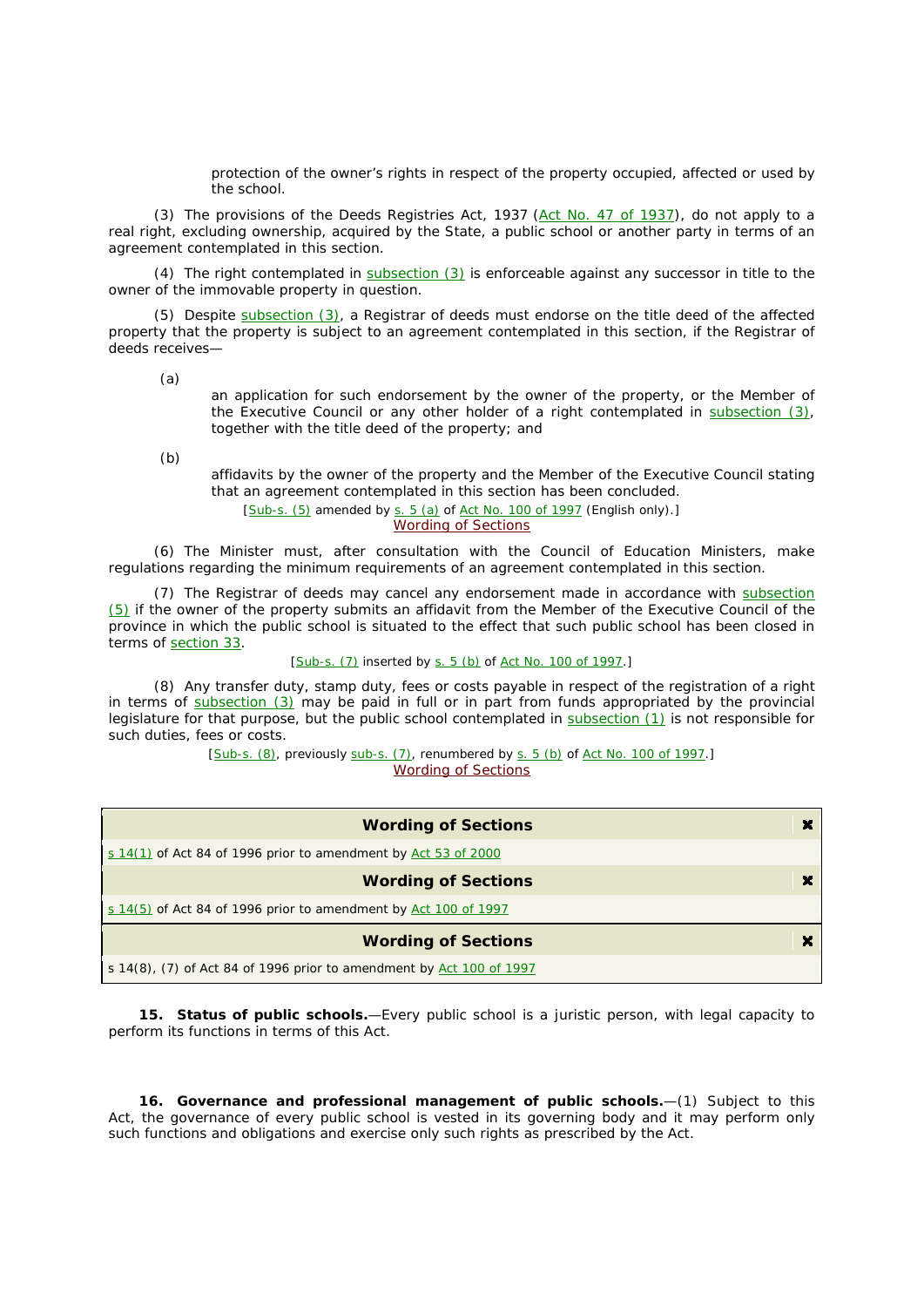#### [Sub-s. (1) substituted by s. 2 of Act No. 57 of 2001.] Wording of Sections

(2) A *governing body* stands in a position of trust towards the *school*.

(3) Subject to *this Act* and any applicable provincial law, the professional management of a *public school* must be undertaken by the *principal* under the authority of the *Head of Department*.

(4)The *Head of Department* may close a *public school* temporarily in the case of an emergency if he or she believes on reasonable grounds that the lives of *learners* and staff are endangered or that there is a real danger of bodily injury to them or of damage to property.

[Sub-s. (4) added by s. 9 of Act No. 48 of 1999.]

(5) When the *Head of Department* decides that the *school* should be re-opened, he or she must inform the *governing body* and the *principal* of the date on which the *school* must reopen. [Sub-s. (5) added by s. 9 of Act No. 48 of 1999.]

(6) The *principal* or a person designated by the *Head of Department* must inform the *educators*  and *parents* of the date contemplated in subsection (5).

[Sub-s. (6) added by s. 9 of Act No. 48 of 1999.]

(7) If a new *public school* is provided in terms of section 12, the governance of that *school*  vests in the *Head of Department* until a *governing body* has been constituted in terms of *this Act*. [Sub-s. (7) added by s. 3 of Act No. 53 of 2000.]

## **Wording of Sections**

s 16(1) of Act 84 of 1996 prior to amendment by Act 57 of 2001

**16A. Functions and responsibilities of principal of public school.**—(1) (*a*) The *principal* of a *public school* represents the *Head of Department* in the *governing body* when acting in an official capacity as contemplated in sections 23 (1) (*b*) and 24 (1) ( *j*).

(*b*)The *principal* must prepare and submit to the *Head of Department* an annual report in respect of—

> the academic performance of that *school* in relation to minimum outcomes and standards and procedures for assessment determined by the *Minister* in terms of section 6A; and

> > (ii)

(i)

 $\mathbf{x}$ 

the effective use of available resources.

(*c*) (i) The *principal* of a *public school* identified by the *Head of Department* in terms of section 58B must annually, at the beginning of the year, prepare a plan setting out how academic performance at the *school* will be improved.

(ii) The academic performance improvement plan must be—

(*aa*)

presented to the *Head of Department* on a date determined by him or her; and

(*bb*)

tabled at a *governing body* meeting.

(iii) The *Head of Department* may approve the academic performance improvement plan or return it to the *principal* with such recommendations as may be necessary in the circumstances.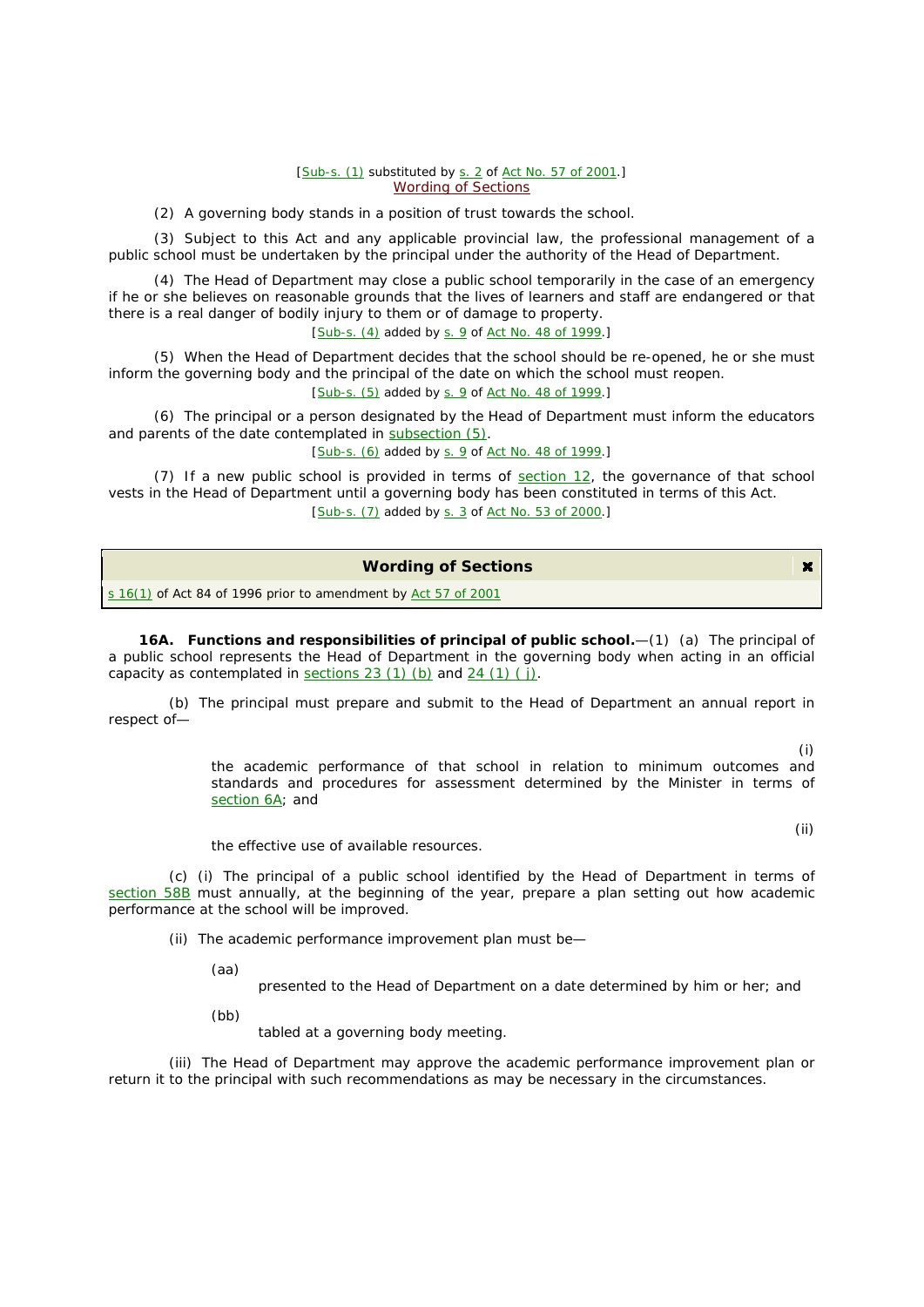(iv) If the *Head of Department* approves the academic performance improvement plan the principal must, by 30 June, report to the *Head of Department* and the *governing* body on progress made in implementing that plan.

(v) The *Head of Department* may extend the date contemplated subparagraph (iv) on good cause shown.

(2) The *principal* must—

(*a*)

in undertaking the professional management of a *public school* as contemplated in section 16 (3), carry out duties which include, but are not limited to-

|     | (i)<br>the implementation of all the educational programmes and curriculum activities;                                                                            |
|-----|-------------------------------------------------------------------------------------------------------------------------------------------------------------------|
|     | (ii)<br>the management of all educators and support staff;                                                                                                        |
|     | (iii)<br>the management of the use of learning support material and other equipment;                                                                              |
|     | (iv)<br>the performance of functions delegated to him or her by the Head of Department in<br>terms of this Act;                                                   |
|     | (v)<br>the safekeeping of all school records; and                                                                                                                 |
|     | (vi)<br>the implementation of policy and legislation;                                                                                                             |
| (b) | attend and participate in all meetings of the governing body;                                                                                                     |
| (c) | provide the <i>governing body</i> with a report about the professional management relating<br>to the public school;                                               |
| (d) | assist the governing body in handling disciplinary matters pertaining to learners;                                                                                |
| (e) | assist the Head of Department in handling disciplinary matters pertaining to educators<br>and support staff employed by the Head of Department;                   |
| (f) | inform the <i>governing body</i> about policy and legislation;<br>[Para. (f) amended by s. 9 of Act No. 15 of 2011.]<br><b>Wording of Sections</b>                |
| (g) | provide accurate data to the Head of Department when requested to do so; and;<br>[Para. (g) amended by s. 9 of Act No. 15 of 2011.]<br><b>Wording of Sections</b> |

(*h*)

assist the *governing body* with the management of the *school*'*s* funds, which assistance must include—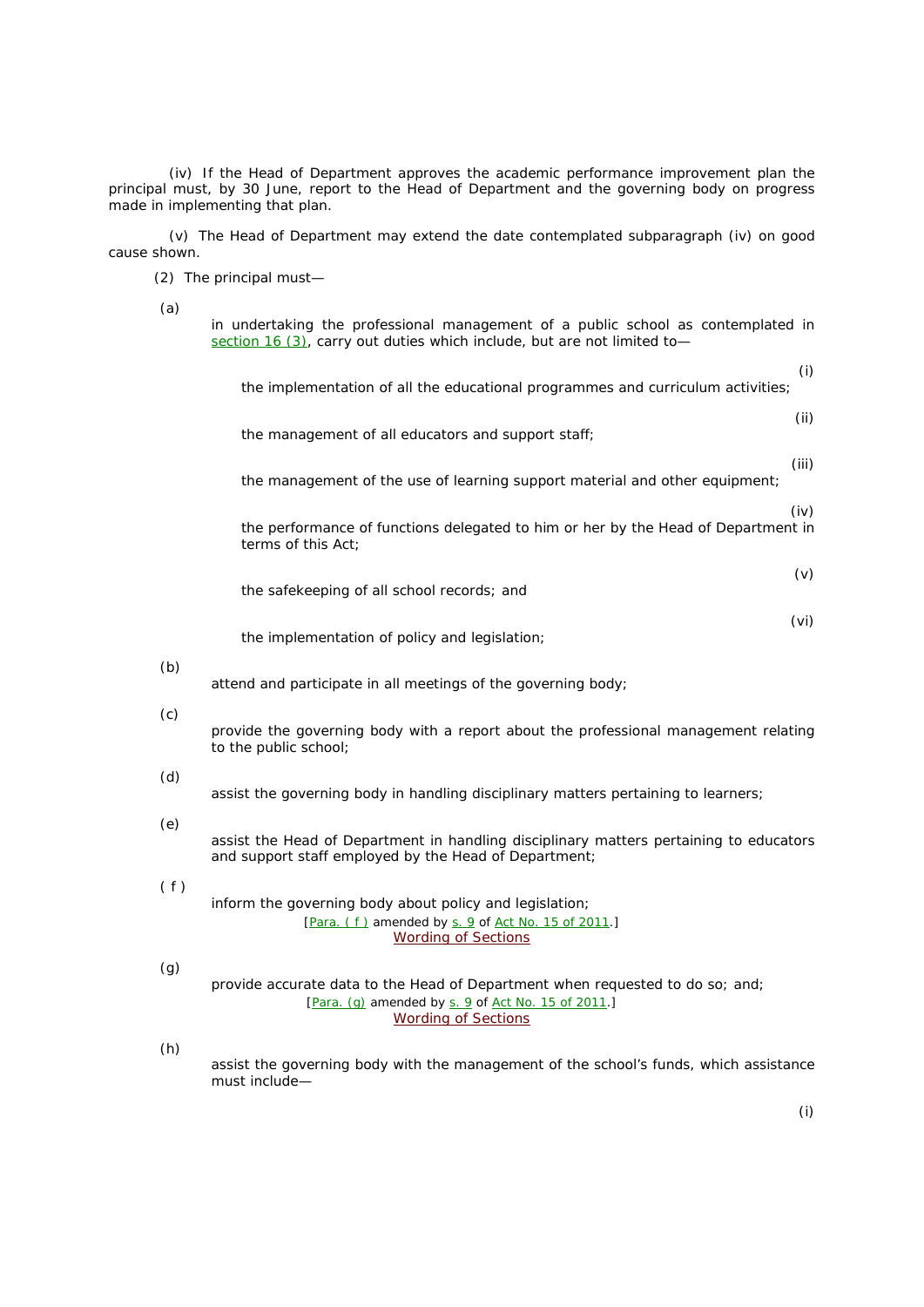the provision of information relating to any conditions imposed or directions issued by the *Minister*, the *Member of the Executive Council* or the *Head of Department* in respect of all financial matters of the *school* contemplated in Chapter 4; and

the giving of advice to the *governing body* on the financial implications of decisions relating to the financial matters of the *school*;

(ii)

[Para. (*h*) added by s. 9 of Act No. 15 of 2011.]

#### (*h*)

take all reasonable steps to prevent any financial maladministration or mismanagement by any staff member or by the *governing body* of the *school*; [Para. (*i*) added by s. 9 of Act No. 15 of 2011.]

 $(j)$ 

be a member of a finance committee or delegation of the *governing body* in order to manage any matter that has financial implications for the *school*; and [Para. (*j*) added by s. 9 of Act No. 15 of 2011.]

(*k*)

report any maladministration or mismanagement of financial matters to the *governing body* of the *school* and to the *Head of Department.* [Para. (*k*) added by s. 9 of Act No. 15 of 2011.]

| <b>Wording of Sections</b>                                                       |  |
|----------------------------------------------------------------------------------|--|
| $\frac{1}{2}$ s 16A(2)(f) of Act 84 of 1996 prior to amendment by Act 15 of 2011 |  |
| <b>Wording of Sections</b>                                                       |  |
| $\frac{\sqrt{5}}{20}$ (d) of Act 84 of 1996 prior to amendment by Act 15 of 2011 |  |

**17. Governing body serving two or more schools.**—(1) The *Member of the Executive Council* may determine that the governance of two or more *public schools* must vest in a single *governing body* if it is in the best interests of education at the *schools* in question.

(2) The *Member of the Executive Council* may not act under subsection (1) unless he or she has—

(*a*)

given notice in the Provincial Gazette of his or her intention so to act;

(*b*)

given interested parties an opportunity to make written submissions within a period of not less than 30 days; and

(*c*)

considered all such submissions.

**18. Constitution of governing body.**—(1) Subject to *this Act* and any applicable provincial law, the *governing body* of a *public school* must function in terms of a constitution which complies with minimum requirements determined by the *Member of the Executive Council* by notice in the Provincial Gazette.

(2) A constitution contemplated in  $subsection (1)$  must provide for-

(*a*)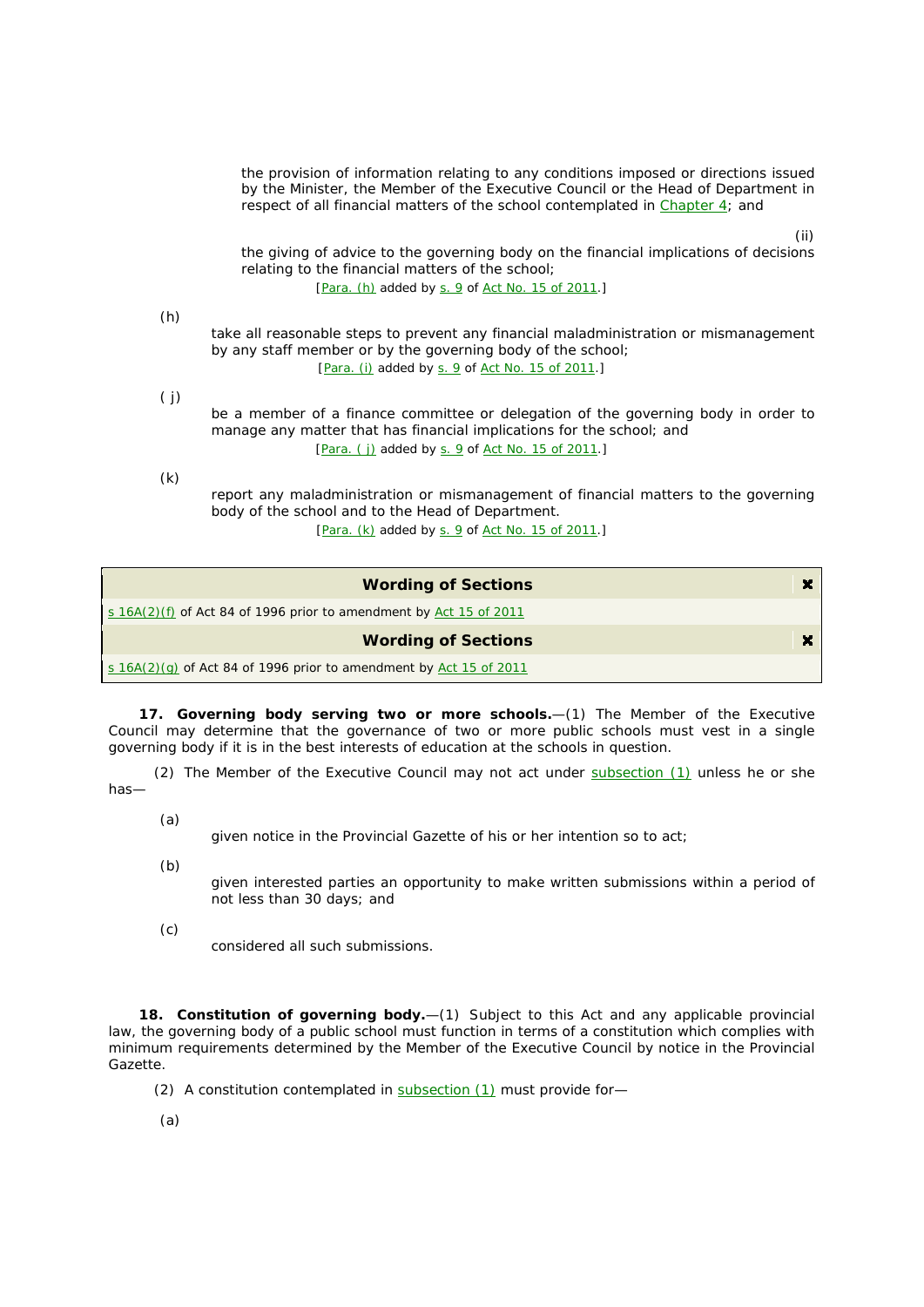a meeting of the *governing body* at least once every *school* term;

- (*b*)
	- meetings of the *governing body* with *parents*, *learner*s, *educator*s and other staff at the *school*, respectively, at least once a year;

(*c*)

recording and keeping of minutes of *governing body* meetings;

(*d*)

- making available such minutes for inspection by the *Head of Department*; and
- (*e*)
- rendering a report on its activities to *parents*, *learners*, *educators* and other staff of the *school* at least once a year.

(3) The *governing body* must submit a copy of its constitution to the *Head of Department*  within 90 days of its election.

**18A. Code of conduct of governing body.**—(1) The *Member of the Executive Council* must, by notice in the Provincial Gazette, determine a code of conduct for the members of the *governing body* of a *public school* after consultation with associations of *governing bodies* in that province, if applicable.

(2) The code of conduct referred to in subsection (1) must be aimed at establishing a disciplined and purposeful *school* environment dedicated to the improvement and maintenance of a quality governance structure at a *public school.*

(3) All members of a *governing body* must adhere to the code of conduct.

(4) The code of conduct must contain provisions of due process, safeguarding the interests of the members of the *governing body* in disciplinary proceedings.

(5) The Head of Department may suspend or terminate the membership of a *governing body*  member for a breach of the code of conduct after due process.

(6) A member of the *governing body* may appeal to the *Member of the Executive Council*  against a decision of a *Head of Department* regarding the suspension or termination of his or her membership as a *governing body* member.

[S. 18A inserted by s. 6 of Act No. 50 of 2002.]

**19. Enhancement of capacity of governing bodies.**—(1) Out of funds appropriated for this purpose by the *provincial legislature*, the *Head of Department* must establish a programme to—

(*a*)

provide introductory training for newly elected *governing bodies* to enable them to perform their functions; and

(*b*)

provide continuing training to *governing bodies* to promote the effective performance of their functions or to enable them to assume additional functions.

(2) The *Head of Department* must ensure that *principals* and other officers of the *education department* render all necessary assistance to *governing bodies* in the performance of their functions in terms of *this Act*.

(3) The *norms and standards for school funding* must include*—*

(*a*)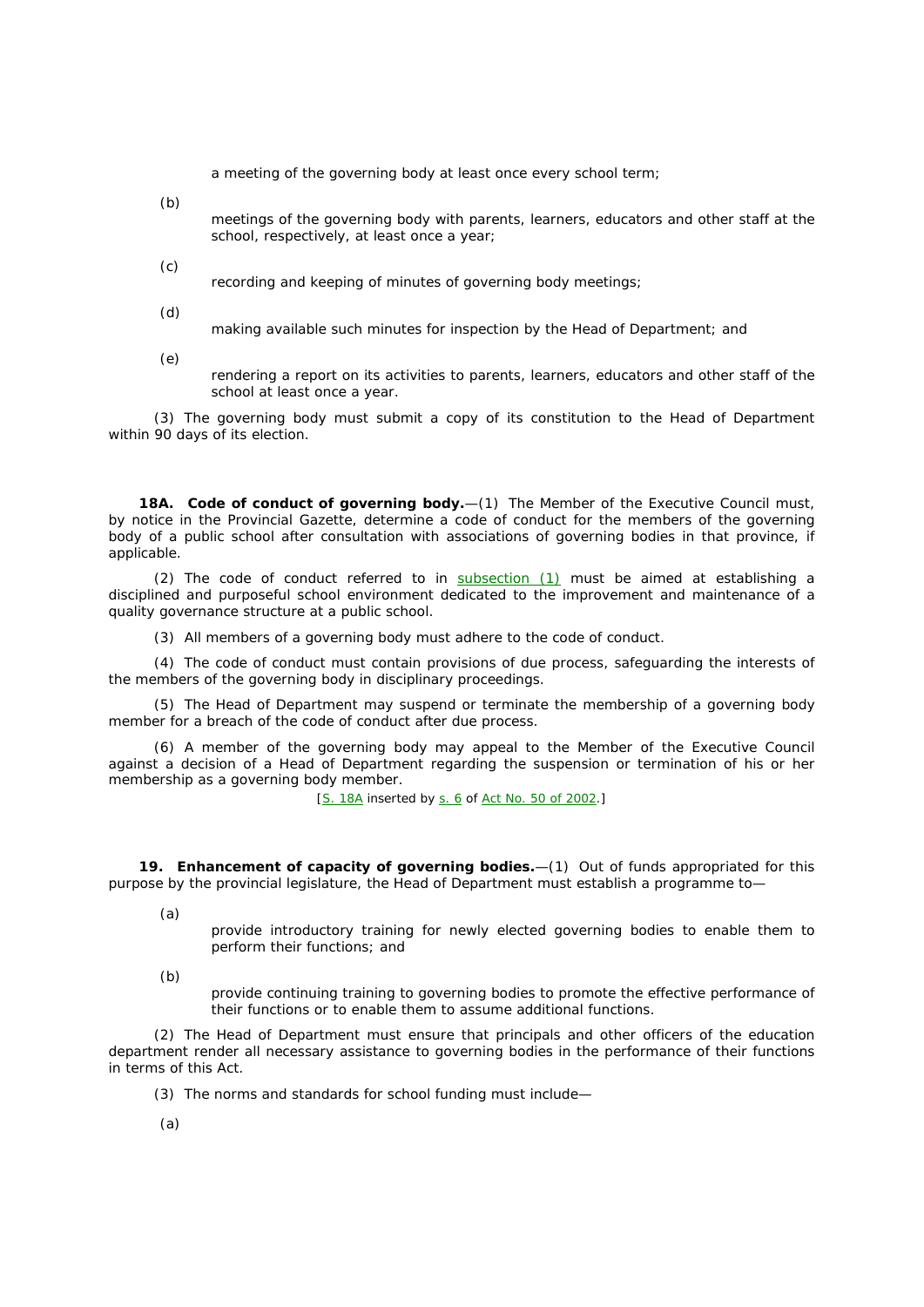criteria for authorising a *governing body* association to perform the functions contemplated in subsection (4);

(*b*)

criteria relating to any financial implications that would be incurred or costs that would have to be paid by the *Head of Department* in relation to the performance of the functions contemplated in subsection (4);

(*c*)

guidelines relating to the nature, content, extent and duration of the functions contemplated in subsection (4); and

(*d*)

criteria for granting a *governing body* an allocation for contribution towards membership of a recognised *governing body* association. [Sub s. (3) added by s. 10 of Act No. 15 of 2011.]

(4) (*a*) The *Head of Department* may request a recognised *governing body* association or other appropriate training authority to train members of a *governing body* of a particular *school* or group of *schools* and to build the capacity contemplated in section 25 (4).

(*b*)For the purposes of paragraph (*a*), the *Head of Department*—

(i)

must enter into an agreement with the *governing body* association;

(ii)

must specify the nature, content, extent, duration and financial implications of the training in the agreement contemplated in subparagraph (i); and

(iii)

may include a request for the training of members of a *governing body* of a *school* that is not a member of the *governing body* association requested to conduct the training in the agreement contemplated in subparagraph (ii).

[Sub s. (4) added by s. 10 of Act No. 15 of 2011.]

**20. Functions of all governing bodies.**—(1) Subject to *this Act*, the *governing body* of a *public school* must—

(*a*)

promote the best interests of the *school* and strive to ensure its development through the provision of quality education for all *learners* at the *school*;

(*b*)

adopt a constitution;

(*c*) develop the mission statement of the *school*;

(*d*)

adopt a code of conduct for *learners* at the *school*;

(*e*)

support the *principal*, *educators* and other staff of the *school* in the performance of their professional functions;

(*e*A)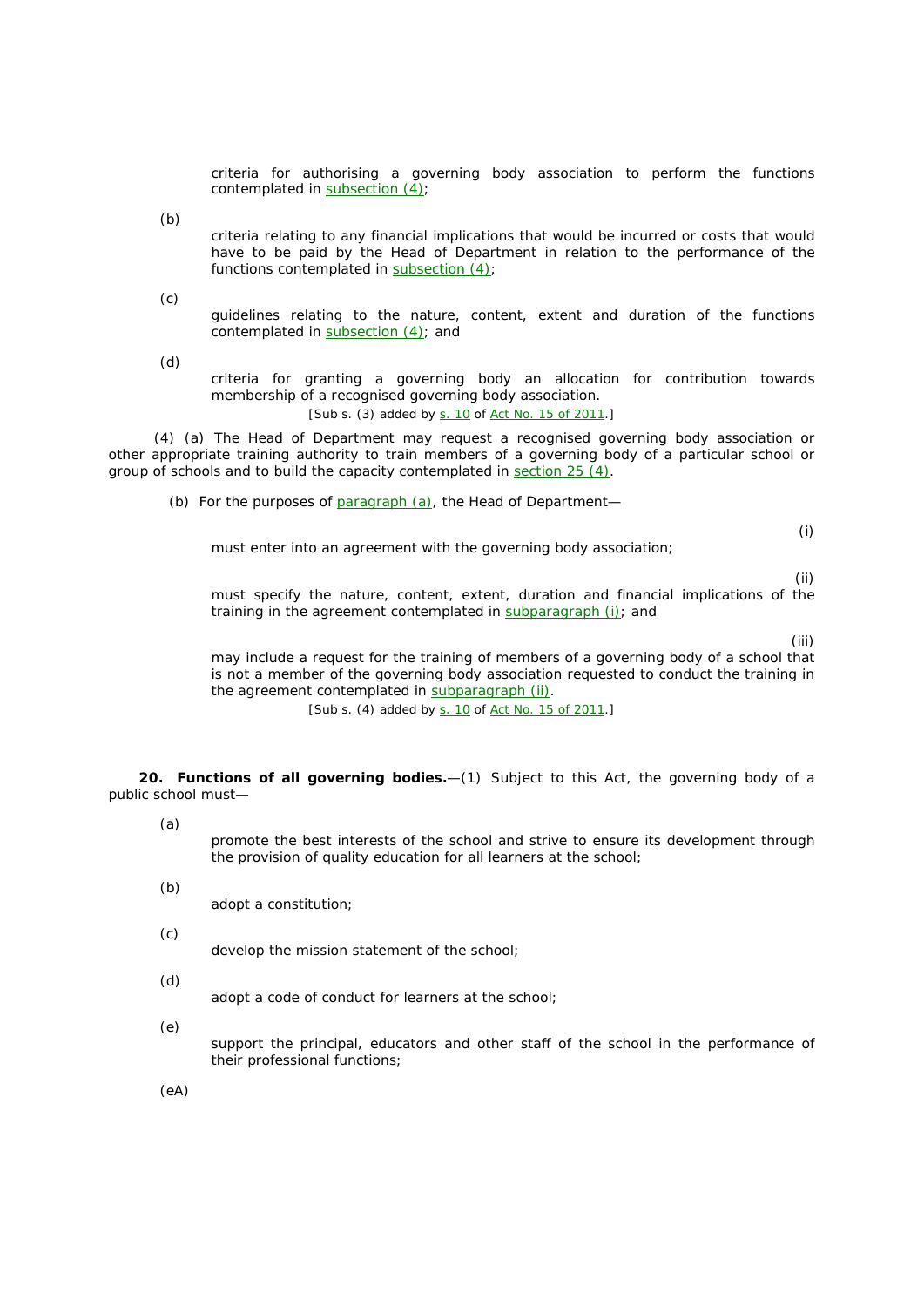adhere to any actions taken by the Head of Department in terms of section 16 of the Employment of Educators Act, 1998 (Act No. 76 of 1998), to address the incapacity of a *principal* or *educator* to carry out his or her duties effectively; [Para. (*e*A) inserted by s. 9 (*a*) of Act No. 31 of 2007.]

 $(f)$ 

determine times of the *school* day consistent with any applicable conditions of employment of staff at the *school*;

(*g*)

administer and control the *school's* property, and buildings and grounds occupied by the *school*, including *school* hostels, but the exercise of this power must not in any manner interfere with or otherwise hamper the implementation of a decision made by the *Member of the Executive Council* or *Head of Department* in terms of any law or policy;

> [Para. (*g*) substituted by s. 9 (*b*) of Act No. 31 of 2007.] Wording of Sections

#### (*h*)

encourage *parents*, *learners*, *educators* and other staff at the *school* to render voluntary services to the *school*;

(*i*)

recommend to the *Head of Department* the appointment of *educators* at the *school*, subject to the Employment of Educators Act, 1998 (Act No. 76 of 1998), and the Labour Relations Act, 1995 (Act No. 66 of 1995);

[*Para. (i*) substituted by s. 3 of Act No. 57 of 2001.] Wording of Sections

( *j*)

recommend to the *Head of Department* the appointment of non-educator staff at the *school*, subject to the Public Service Act, 1994 (Proclamation No. 103 of 1994), and the Labour Relations Act, 1995 (Act No. 66 of 1995);

(*j*A)

make the recommendation contemplated in paragraph  $(\hat{h})$  within the time frames contemplated in section 6 (3) (*l*) of the Employment of Educators Act, 1998 (Act No. 76 of 1998).

[Para. (*j*A) inserted by s. 9 (*c*) of Act No. 31 of 2007.]

(*k*)

at the request of the *Head of Department*, allow the reasonable use under fair conditions determined by the *Head of Department* of the facilities of the *school* for educational programmes not conducted by the *school*;

> [Para. (*k*) substituted by s. 4 of Act No. 53 of 2000.] Wording of Sections

(*l*)

discharge all other functions imposed upon the *governing body* by or under *this Act*; and

(*m*)

discharge other functions consistent with *this Act* as determined by the *Minister* by notice in the Government Gazette, or by the *Member of the Executive Council* by notice in the Provincial Gazette.

(2) The *governing body* may allow the reasonable use of the facilities of the *school* for community, social and *school* fund-raising purposes, subject to such reasonable and equitable conditions as the *governing body* may determine, which may include the charging of a fee or tariff which accrues to the *school*.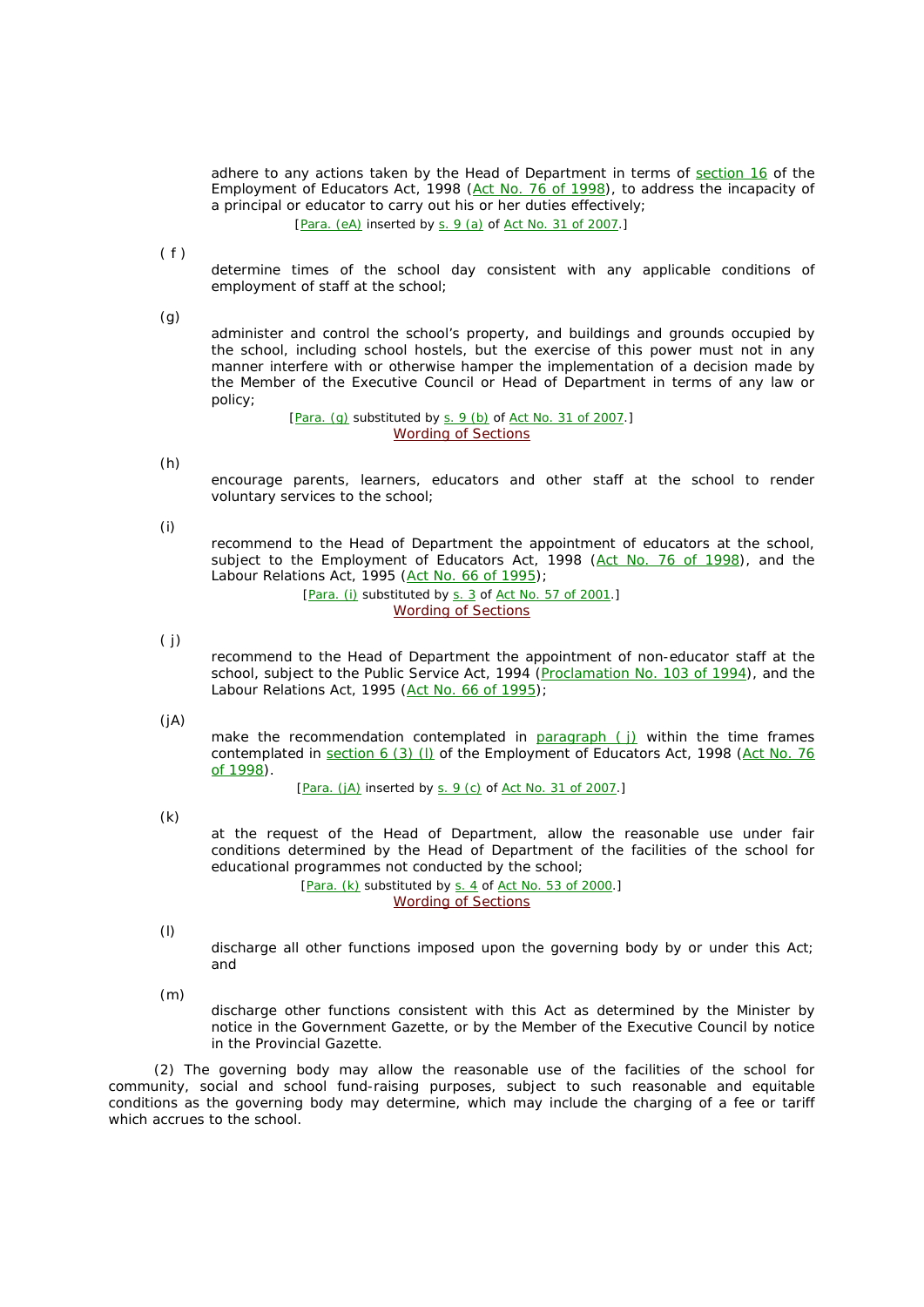(3) The *governing body* may join a voluntary association representing *governing bodies* of *public schools*.

(4) Subject to *this Act*, the Labour Relations Act, 1995 (Act No. 66 of 1995), and any other applicable law, a *public school* may establish posts for *educators* and employ *educators* additional to the establishment determined by the *Member of the Executive Council* in terms of section 3 (1) of the Educators' Employment Act, 1994.

#### [Sub-s. (4) added by s. 6 of Act No. 100 of 1997.]

(5) Subject to *this Act*, the Labour Relations Act, 1995 (Act No. 66 of 1995), and any other applicable law, a *public school* may establish posts for non-educators and employ non-educator staff additional to the establishment determined in terms of the Public Service Act, 1994 (Proclamation No. 103 of 1994).

## [Sub-s. (5) added by s. 6 of Act No. 100 of 1997.]

(6) An *educator* and a non-*educator* employed in a post established in terms of subsection (4) or (5) must comply with the requirements set for employment in *public schools* in terms of *this Act*, the Labour Relations Act, 1995 (Act No. 66 of 1995), and any other applicable law. [Sub-s. (6) added by s. 6 of Act No. 100 of 1997.]

(7) A *public school* may only employ an *educator* in a post established in terms of subsection (4) if such *educator* is registered as an *educator* with the South African Council of Educators. [Sub-s. (7) added by s. 6 of Act No. 100 of 1997.]

(8) The staff contemplated in subsections (4) and (5) must be employed in compliance with the basic values and principles referred to in section 195 of the Constitution, and the factors to be taken into account when making appointments include, but are not limited to—

(*a*)

the ability of the candidate;

(*b*) the principle of equity;

(*c*)

the need to redress past injustices; and

(*d*)

the need for representivity.

[Sub-s. (8) added by s. 6 of Act No. 100 of 1997.]

(9) When presenting the annual budget contemplated in section 38, the *governing body* of a *public school* must provide sufficient details of any posts envisaged in terms of subsections (4) and (5), including the estimated costs relating to the employment of staff in such posts and the manner in which it is proposed that such costs will be met.

[Sub-s. (9) added by s. 6 of Act No. 100 of 1997.]

(10) Despite section 60, the State is not liable for any act or omission by the *public school*  relating to its contractual responsibility as the employer in respect of staff employed in terms of subsections (4) and (5).

#### [Sub-s. (10) added by s. 6 of Act No. 100 of 1997.]

(11) After consultation as contemplated in  $section 5$  of the National Education Policy Act, 1996 (Act No. 27 of 1996), the *Minister* may determine norms and standards by notice in the *Gazette*  regarding the funds used for the employment of staff referred to in subsections (4) and (5), but such norms and standards may not be interpreted so as to make the State a joint employer of such staff. [Sub-s. (11) added by s. 6 of Act No. 100 of 1997.]

#### **Wording of Sections**

 $s$  20(1)(g) of Act 84 of 1996 prior to amendment by Act 31 of 2007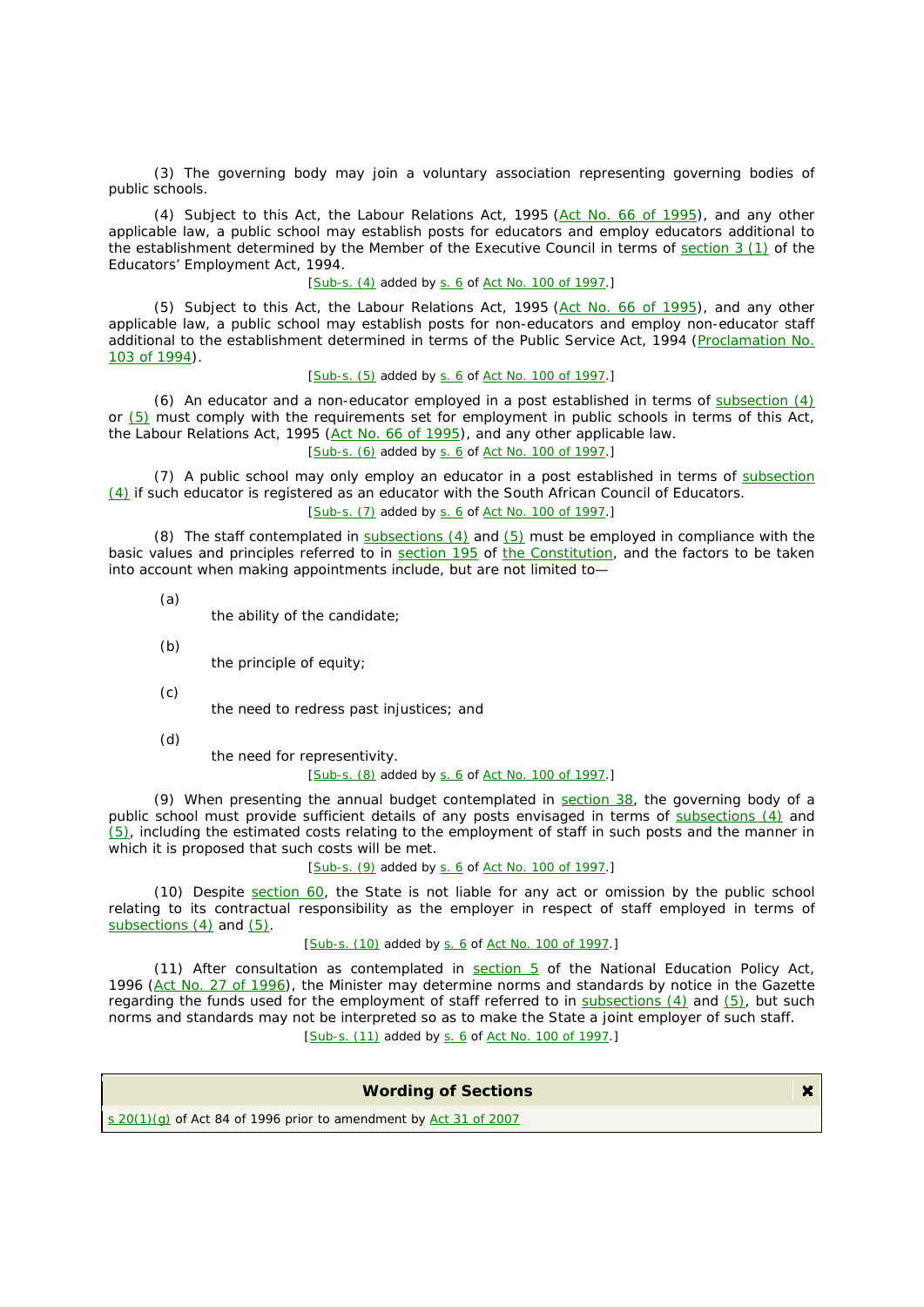## **Wording of Sections**

s 20(1)(i) of Act 84 of 1996 prior to amendment by Act 57 of 2001

**Wording of Sections**

s 20(1)(k) of Act 84 of 1996 prior to amendment by Act 53 of 2000

**21. Allocated functions of governing bodies.**—(1) Subject to *this Act*, a *governing body*  may apply to the *Head of Department* in writing to be allocated any of the following functions:

(*a*)

To maintain and improve the *school*'*s* property, and buildings and grounds occupied by the *school*, including *school* hostels, if applicable;

 $\mathbf{x}$ 

 $\mathbf{x}$ 

(*b*) to determine the extra-mural curriculum of the *school* and the choice of subject options in terms of provincial curriculum policy;

(*c*)

to purchase textbooks, educational materials or equipment for the *school*;

(*d*)

to pay for services to the *school*;

(*d*A)

to provide an adult basic education and training class or centre subject to any applicable law; or

[Para. (*d*A) inserted by s. 10 (*b*) of Act No. 48 of 1999.]

(*e*)

other functions consistent with *this Act* and any applicable provincial law.

(2) The *Head of Department* may refuse an application contemplated in subsection (1) only if the *governing body* concerned does not have the capacity to perform such function effectively.

(3) The *Head of Department* may approve such application unconditionally or subject to conditions.

(4) The decision of the *Head of Department* on such application must be conveyed in writing to the *governing body* concerned, giving reasons.

(5) Any person aggrieved by a decision of the *Head of Department* in terms of this section may appeal to the *Member of the Executive Council*.

(6) The *Member of the Executive Council* may, by notice in the Provincial Gazette, determine that some governing bodies may exercise one or more functions without making an application contemplated in subsection (1), if-

(*a*)

he or she is satisfied that the governing bodies concerned have the capacity to perform such function effectively; and

(*b*)

there is a reasonable and equitable basis for doing so.

**22. Withdrawal of functions from governing bodies.**—(1) The *Head of Department* may, on reasonable grounds, withdraw a function of a *governing body*.

(2) The *Head of Department* may not take action under subsection (1) unless he or she has—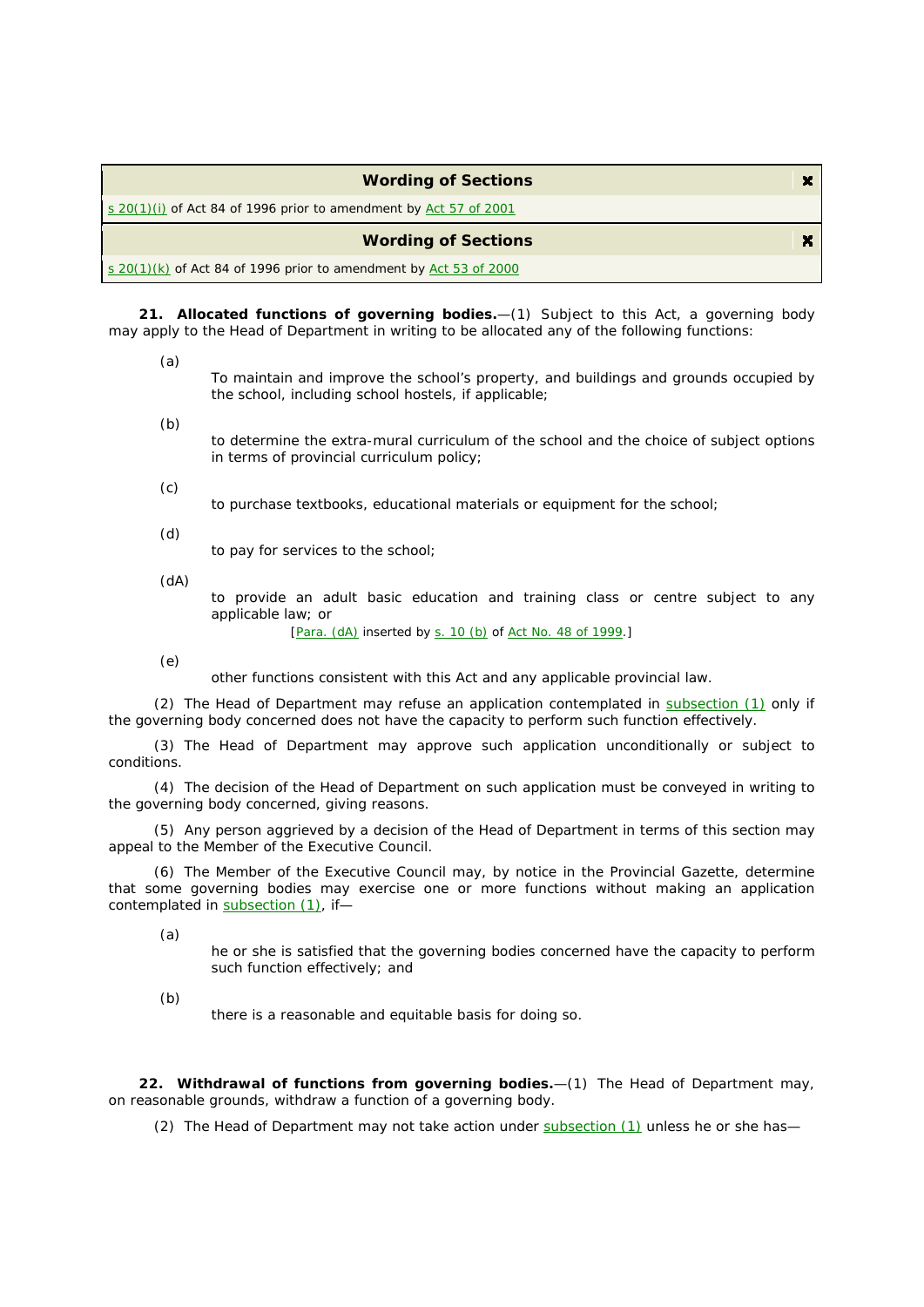- (*a*) informed the *governing body* of his or her intention so to act and the reasons therefor;
- (*b*)

granted the *governing body* a reasonable opportunity to make representations to him or her relating to such intention; and

(*c*)

given due consideration to any such representations received.

(3) In cases of urgency, the *Head of Department* may act in terms of subsection (1) without prior communication to such *governing body*, if the *Head of Department* thereafter—

- (*a*)
- furnishes the *governing body* with reasons for his or her actions;
- (*b*)
- gives the *governing body* a reasonable opportunity to make representations relating to such actions; and

(*c*)

duly considers any such representations received.

(4) The *Head of Department* may for sufficient reasons reverse or suspend his or her action in terms of subsection (3).

(5) Any person aggrieved by a decision of the *Head of Department* in terms of this section may appeal against the decision to the *Member of the Executive Council*.

**23. Membership of governing body of ordinary public school.**—(1) Subject to *this Act*, the membership of the *governing body* of an ordinary *public school* comprises—

(*a*)

elected members;

(*b*)

the *principal*, in his or her official capacity;

(*c*)

co-opted members.

(2) Elected members of the *governing body* shall comprise a member or members of each of the following categories:

(*a*)

*Parents* of *learners* at the *school*;

(*b*)

(*c*)

*educators* at the *school*;

members of staff at the *school* who are not *educators*; and

(*d*)

*learners* in the eighth *grade* or higher at the *school*.

(3) A *parent* who is employed at the *school* may not represent *parents* on the *governing body*  in terms of subsection (2) (*a*).

(4) The representative council of *learners* referred to in section 11 (1) must elect the *learner* or *learners* referred to in subsection (2) (*d*).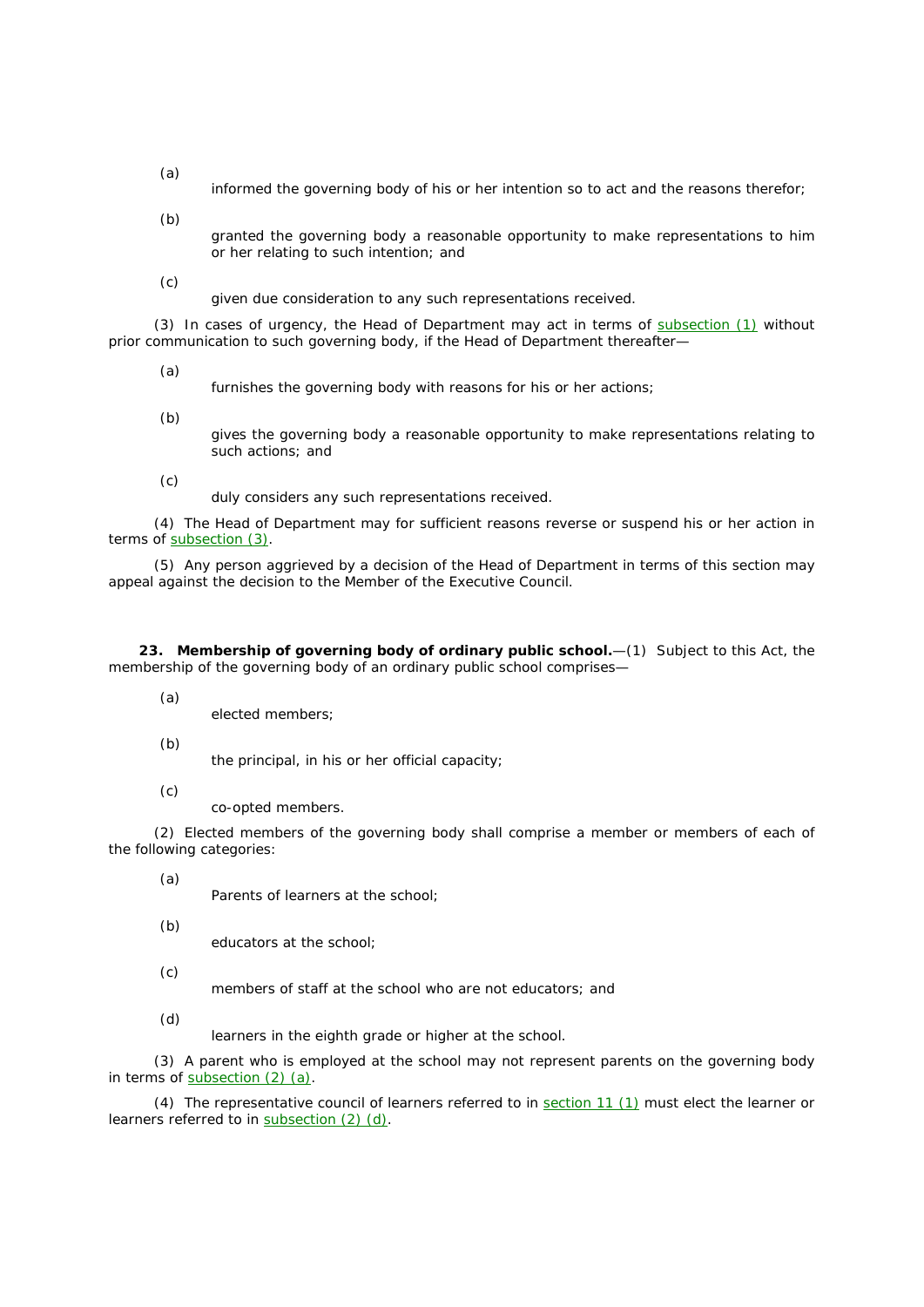(5) The *governing body* of an ordinary *public school* which provides education to *learner*s with special needs must, where practically possible, co-opt a person or persons with expertise regarding the special education needs of such *learners*.

(6) A *governing body* may co-opt a member or members of the community to assist it in discharging its functions.

(7) The *governing body* of a *public school* contemplated in section 14 may co-opt the owner of the property occupied by the *school* or the nominated representative of such owner.

(8) Subject to subsection (10), co-opted members do not have voting rights on the *governing body*.

#### [Sub-s. (8) substituted by s. 11 (*a*) of Act No. 48 of 1999.] Wording of Sections

(9) The number of *parent* members must comprise one more than the combined total of other members of a *governing body* who have voting rights.

(10) If the number of *parents* at any stage is not more than the combined total of other members with voting rights, the *governing body* must temporarily co-opt *parents* with voting rights. [Sub-s. (10) added by s. 11 (*b*) of Act No. 48 of 1999.]

(11) If a *parent* is co-opted with voting rights as contemplated in subsection (10), the cooption ceases when the vacancy has been filled through a by-election which must be held according to a procedure determined in terms of section 28 (*d*) within 90 days after the vacancy has occurred. [Sub-s. (11) added by s. 11 (*b*) of Act No. 48 of 1999.]

(12) If a person elected as a member of a *governing body* as contemplated in subsection (2) ceases to fall within the category referred to in that subsection in respect of which he or she was elected as a member, he or she ceases to be a member of the *governing body*. [Sub-s. (12) added by s. 11 (*b*) of Act No. 48 of 1999.]

## **Wording of Sections**

 $\mathbf{x}$ 

s 23(8) of Act 84 of 1996 prior to amendment by Act 48 of 1999

**24. Membership of governing body of public school for learners with special education needs.**—(1) The following categories of persons must be represented on a *governing body* of a *public school* for *learners* with special education needs, in each case by a member or members of the respective category:

(*a*)

*Parents* of *learners* at the *school*, if reasonably practicable;

(*b*)

*educators* at the *school*;

(*c*)

members of staff at the *school* who are not *educators*;

(*d*)

*learners* attending the eighth *grade* or higher, if reasonably practicable;

(*e*)

representatives of sponsoring bodies, if applicable;

 $(f)$ 

representatives of organisations of *parents* of *learners* with special education needs, if applicable;

(*g*)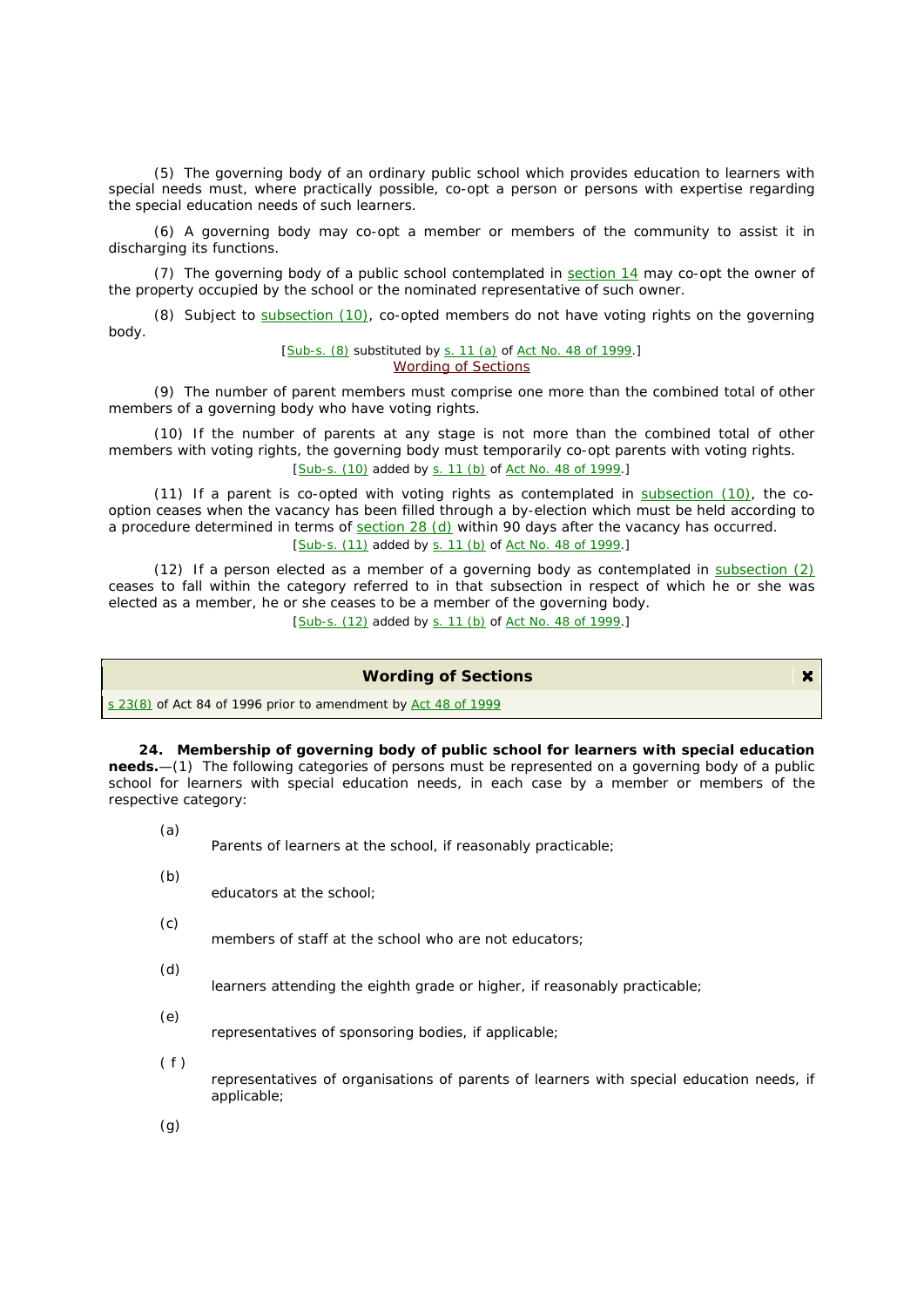representatives of organisations of disabled persons, if applicable;

(*h*)

disabled persons, if applicable; and

(*i*)

experts in appropriate fields of special needs education.

( *j*)

the *principal* in his or her official capacity. [*Para. (*  $\hat{v}$ ) added by s. 7 of Act No. 100 of 1997.]

(2) Subject to *this Act*, the *Member of the Executive Council* must, by notice in the Provincial Gazette, determine the number of members in each category referred to in subsection (1) and the manner of election or appointment of such members at every *public school* for *learners* with special education needs within his or her *province*.

(3) A notice contemplated in subsection (2) must give interested parties an opportunity to make written submissions within a period of not less than 30 days.

(4) The *Member of the Executive Council* must consider all such submissions, and thereafter may alter the notice contemplated in subsection (2).

**25. Failure by governing body to perform functions.**—(1) If the Head of Department determines on reasonable grounds that a *governing body* has ceased to perform functions allocated to it in terms of *this Act* or has failed to perform one or more of such functions, he or she must appoint sufficient persons to perform all such functions or one or more of such functions, as the case may be, for a period not exceeding three months.

> [Sub-s. (1) substituted by s. 4 (*a*) of Act No. 57 of 2001.] Wording of Sections

(2) The *Head of Department* may extend the period referred to in subsection (1), by further periods not exceeding three months each, but the total period may not exceed one year.

(3) If a *governing body* has ceased to perform its functions, the *Head of Department* must ensure that a *governing body* is elected in terms of *this Act* within a year after the appointment of persons contemplated in subsection (1).

> [Sub-s. (3) substituted by s. 4 (b) of Act No. 57 of 2001.] Wording of Sections

(4) If a *governing body* fails to perform any of its functions, the persons contemplated in subsection (1) must build the necessary capacity within the period of their appointment to ensure that the *governing body* performs its functions.

[Sub-s. (4) added by s. 4 (*c*) of Act No. 57 of 2001.]

| <b>Wording of Sections</b>                                       |  |
|------------------------------------------------------------------|--|
| s $25(1)$ of Act 84 of 1996 prior to amendment by Act 57 of 2001 |  |
| <b>Wording of Sections</b>                                       |  |
| s 25(3) of Act 84 of 1996 prior to amendment by Act 57 of 2001   |  |

**26. Recusal by members of governing body.**—A member of a *governing body* must withdraw from a meeting of the *governing body* for the duration of the discussion and decision-making on any issue in which the member has a personal interest.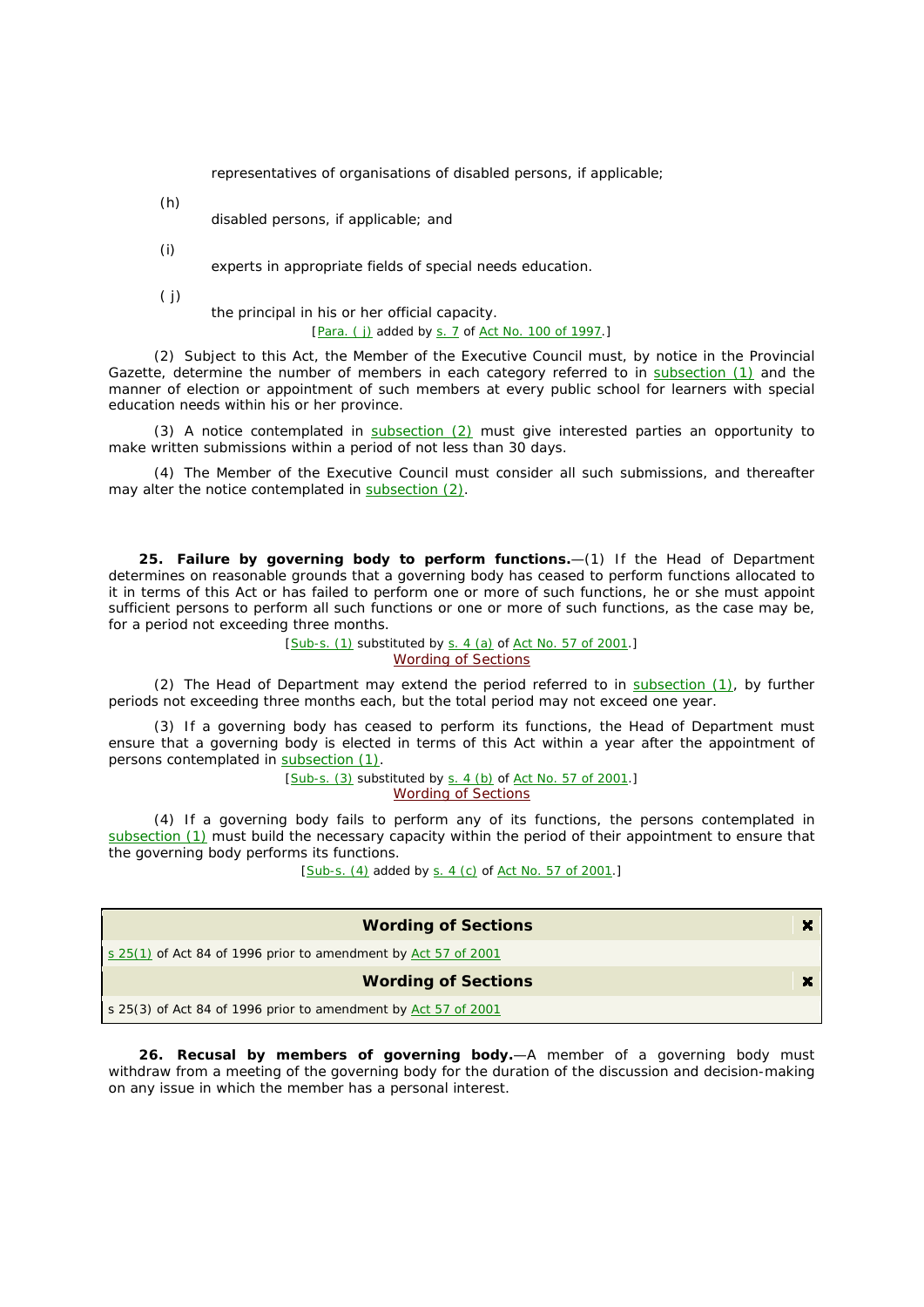**27. Reimbursement of members of governing body.**—(1) Necessary expenses incurred by a member of a *governing body* in the performance of his or her duties may be reimbursed by the *governing body*.

(2) No member of a *governing body* may be remunerated in any way for the performance of his or her duties.

**28. Election of members of governing body.**—Subject to *this Act* and any applicable provincial law, the *Member of the Executive Council* must, by notice in the Provincial Gazette, determine—

- (*a*)
- the term of office of members and office-bearers of a *governing body*;
- (*b*)

the designation of an officer to conduct the process for the nomination and election of members of the *governing body*;

(*c*)

the procedure for the disqualification or removal of a member of the *governing body* or the dissolution of a *governing body*, for sufficient reason in each case;

(*d*) the procedure for the filling of a vacancy on the *governing body*;

(*e*)

guidelines for the achievement of the highest practicable level of representativity of members of the *governing body*;

( *f* )

a formula or formulae for the calculation of the number of members of the *governing*  body to be elected in each of the categories referred to in **section 23 (2)**, but such formula or formulae must provide reasonable representation for each category and must be capable of application to the different sizes and circumstances of *public schools*; and

(*g*)

any other matters necessary for the election, appointment or assumption of office of members of the *governing body*.

**29. Office-bearers of governing bodies.**—(1) A *governing body* must, from amongst its members, elect office-bearers, who must include at least a chairperson, a treasurer and a secretary.

(2) Only a *parent* member of a *governing body* who is not employed at the *public school* may serve as the chairperson of the *governing body*.

(3) In the case of a *public school* for *learners* with special education needs any member of the *governing body* elected from the categories of persons referred to in section 24 (1) (*a*), (*e*), ( *f* ), (*g*), (*h*) and (*i*) may serve as the chairperson of that *governing body*.

[Sub-s. (3) added by s. 12 of Act No. 48 of 1999.]

## **30. Committees of governing body.**—(1) A *governing body* may—

(*a*)

establish committees, including an executive committee; and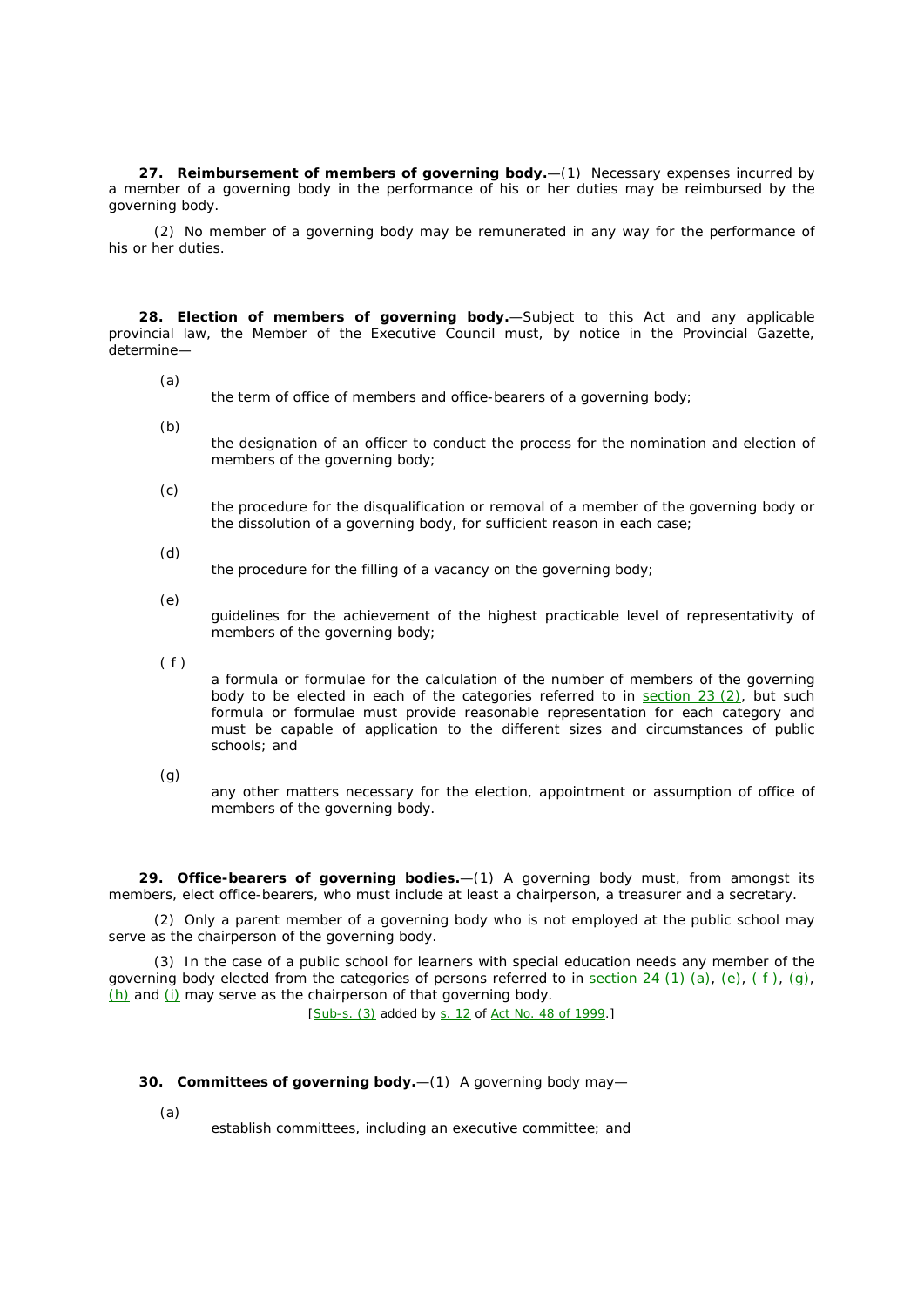appoint persons who are not members of the *governing body* to such committees on grounds of expertise, but a member of the *governing body* must chair each committee.

(2) A *governing body* of an ordinary *public school* which provides education to *learner*s with special education needs must establish a committee on special education needs.

**31. Term of office of members and office-bearers of governing bodies.**—(1) The term of office of a member of a *governing body* other than a *learner* may not exceed three years.

(2) The term of office of a member of a *governing body* who is a *learner* may not exceed one year.

(3) The term of office of an office-bearer of a *governing body* may not exceed one year.

(4) A member or office-bearer of a *governing body* may be re-elected or co-opted, as the case may be, after the expiry of his or her term of office.

**32. Status of minors on governing bodies of public schools.**—(1) A member of a *governing body* who is a minor may not contract on behalf of a *public school*.

(2) A member of a *governing body* who is a minor may not vote on resolutions of a *governing body* which impose liabilities on third parties or on the *school*.

(3) A member of a *governing body* who is a minor incurs no personal liability for any consequence of his or her membership of the *governing body*.

**33. Closure of public schools.**—(1) The *Member of the Executive Council* may, by notice in the Provincial Gazette, close a *public school*.

(2) The *Member of the Executive Council* may not act under subsection (1) unless he or she has—

(*a*)

informed the *governing body* of the *school* of his or her intention so to act and his or her reasons therefor;

- (*b*) granted the *governing body* of the *school* a reasonable opportunity to make representations to him or her in relation to such action;
- (*c*)

conducted a public hearing on reasonable notice, to enable the community to make representations to him or her in relation to such actions; and

(*d*)

given due consideration to any such representations received.

(3) If a *public school* is closed in terms of subsection (1) all assets and liabilities of such *school*  must, subject to the conditions of any donation, bequest or trust contemplated in section 37 (4), devolve on the State unless otherwise agreed between the *Member of the Executive Council* and the *governing body* of the *school*.

(*b*)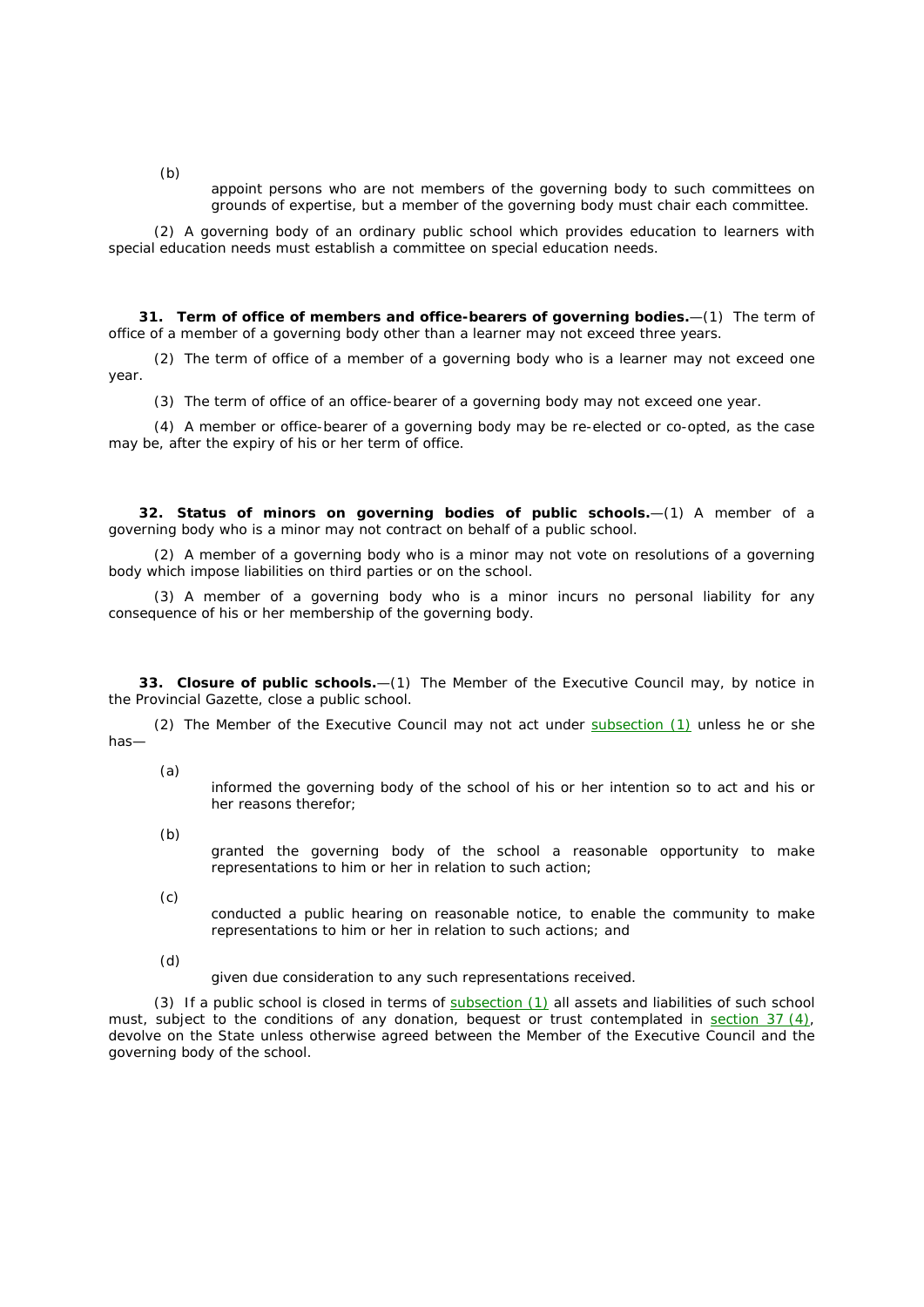**33A. Prohibition of political activities during school time.**—(1) No party-political activities may be conducted at a *school* during *school* time determined by the *governing body* of *the school* in terms of section 20 (1) ( *f* ).

(2) The party-political activities contemplated in subsection (1) include, but are not limited to—

(*a*)

campaigning;

(*b*)

the conducting of rallies;

(*c*)

the distribution of pamphlets and fliers; and

(*d*)

the hanging or putting up of posters and banners.

(3) A member of a political party may not, for the purposes of conducting party-political activities, encroach on the *school* time.

(4) A *school* may not allow the display of material of a party-political nature on its premises unless such party-political material is related to the curriculum at the *school.*

[S. 33A inserted by s. 11 of Act No. 15 of 2011.]

### CHAPTER 4 FUNDING OF PUBLIC SCHOOLS

**34. Responsibility of State.**—(1) The State must fund *public schools* from public revenue on an equitable basis in order to ensure the proper exercise of the rights of *learners* to education and the redress of past inequalities in education provision.

(2) The State must, on an annual basis, provide sufficient information to *public schools*  regarding the funding referred to in subsection (1) to enable *public schools* to prepare their budgets for the next financial year.

**35.** *Norms and standards for school funding***.**—(1) Subject to the *Constitution* and *this Act*, the *Minister* must determine national quintiles for *public schools* and *national norms and standards for school funding* after consultation with the *Council of Education Ministers* and the Minister of Finance.

(2) The *norms and standards for school funding* contemplated in subsection (1) must—

(*a*)

set out criteria for the distribution of state funding to all *public schools* in a fair and equitable manner;

(*b*)

provide for a system in terms of which *learners* at all *public schools* can be placed into quintiles, referred to as national quintiles for *learners*, according to financial means;

(*c*)

provide for a system in terms of which all *public schools* in the Republic can be placed into quintiles referred to as national quintiles for *public schools*, according to the distribution of *learners* in the national quintiles for *learners*; and

(*d*)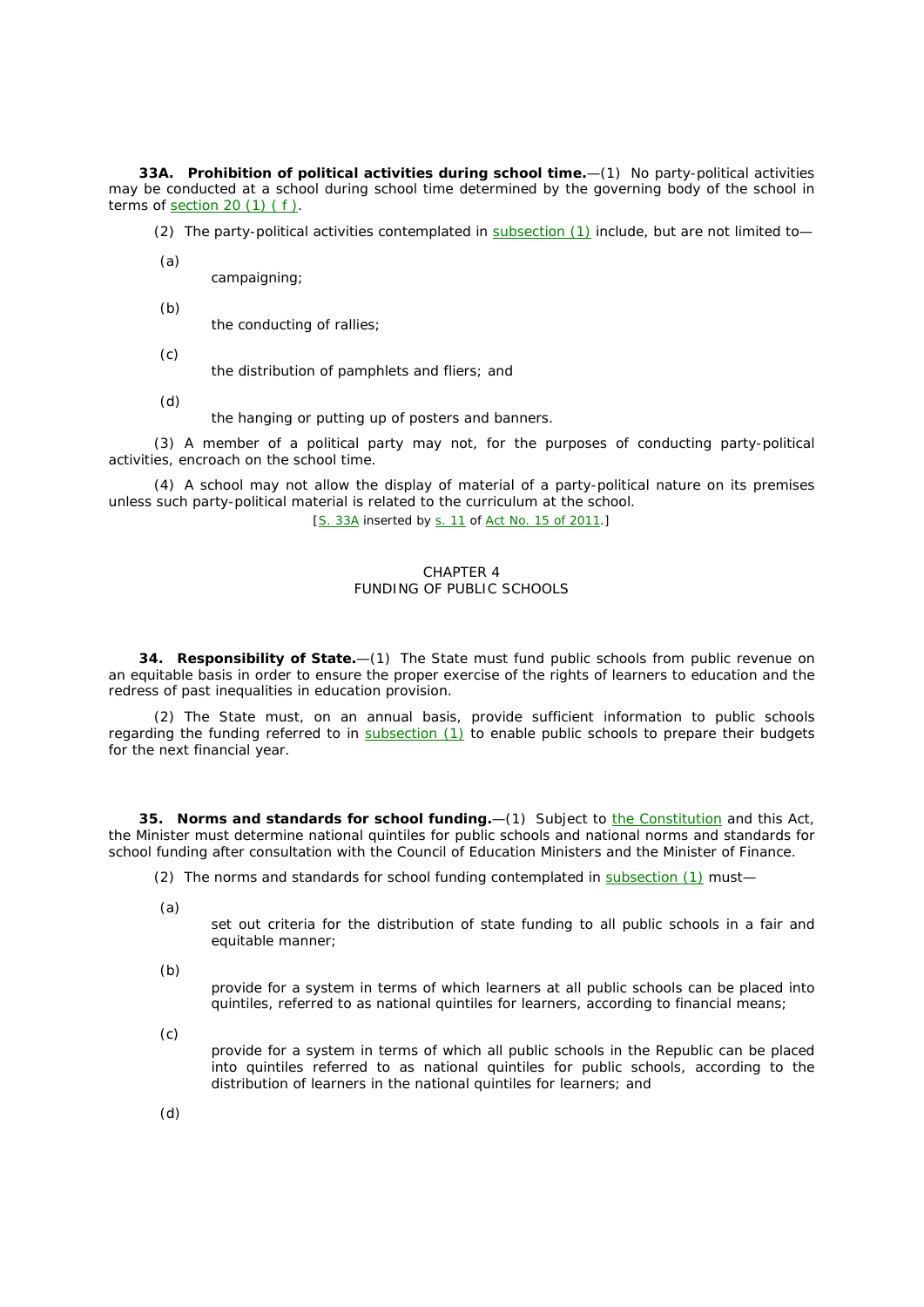## determine the procedure in terms of which the *Member of the Executive Council* must apply the criteria contemplated in paragraph (*a*).

[S. 35 substituted by s. 3 of Act No. 24 of 2005.] Wording of Sections

## **Wording of Sections**  $\mathbf{x}$ s 35 of Act 84 of 1996 prior to amendment by Act 24 of 2005

**36. Responsibility of governing body.**—(1) A *governing body* of a *public school* must take all reasonable measures within its means to supplement the resources supplied by the State in order to improve the quality of education provided by the *school* to all *learners* at the *school*.

(2) Despite subsection (1), a *governing body* may not enter into any loan or overdraft agreement so as to supplement the *school* fund, without the written approval of the *Member of the Executive Council*.

[Sub-s. (2) added by s. 5 of Act No. 57 of 2001.]

(3) If a person lends money or grants an overdraft to a *public school* without the written approval of the *Member of the Executive Council*, the State and the *public school* will not be bound by the contract of lending money or an overdraft agreement.

[S. 36 amended by s. 5 of Act No. 57 of 2001. Sub-s. (3) added by s. 5 of Act No. 57 of 2001.] Wording of Sections

(4) (*a*)A *governing body* may, with the approval of the *Member of the Executive Council*—

(i)

lease, burden, convert or alter immovable property of the *school* to provide for *school activities* or to supplement the *school* fund of that *school*; and

(ii)

 $\mathbf{x}$ 

allow any person to conduct any business on *school* property to supplement the *school*  fund.

(*b*) A *governing body* may not allow any activity on *school* property that is hazardous or disruptive to *learners* or prohibited by *this Act.*

[Sub-s. (4) added by s. 12 of Act No. 15 of 2011.]

(5) For the purposes of subsection (4), "*school* property" means immovable property owned by the State, including property contemplated in sections 13 and 55 and any immovable property bought by a *school* from the *school* funds or donations to the *school.*

[Sub-s. (5) added by s. 12 of Act No. 15 of 2011.]

## **Wording of Sections**

s 36 of Act 84 of 1996 prior to amendment by Act 57 of 2001

**37. School funds and assets of public schools.**—(1) The *governing body* of a *public school*  must establish a *school* fund and Administer it in accordance with directions issued by the *Head of Department*.

(2) Subject to subsection (3), all money received by a *public school* including *school* fees and voluntary contributions must be paid into the *school* fund.

(3) The *governing body* of a *public school* must open and maintain one banking account, but a *governing body* of a *public school* may, with the approval of the *Member of the Executive Council*, invest surplus money in another account.

[Sub-s. (3) substituted by s. 6 (a) of <u>Act No. 57 of 2001</u>.]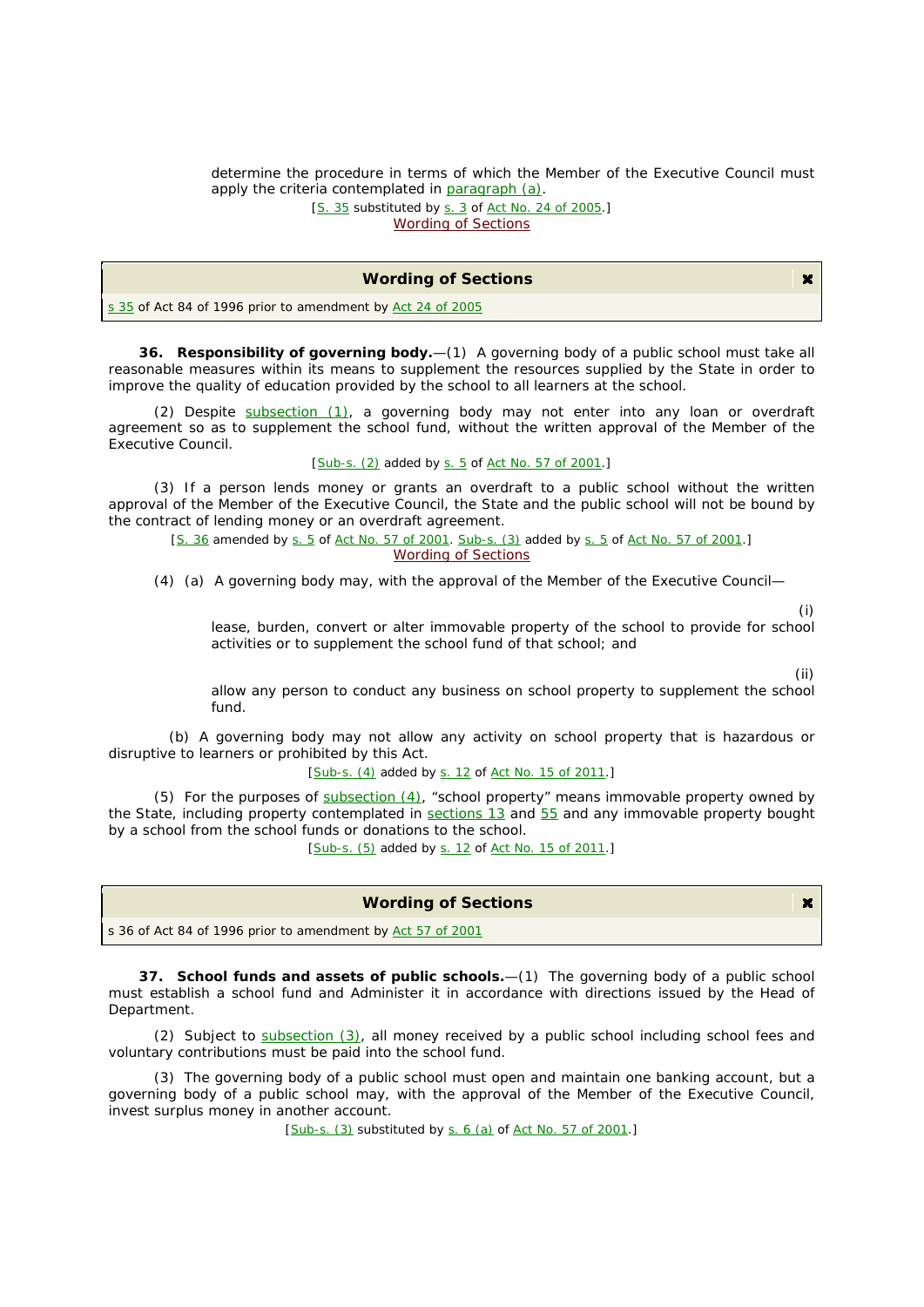## Wording of Sections

(4) Money or other goods donated or bequeathed to or received in trust by a *public school*  must be applied in accordance with the conditions of such donation, bequest or trust.

(5) All assets acquired by a *public school* on or after the commencement of this Act are the property of the *school*.

(6) The *school* fund, all proceeds thereof and any other assets of the *public school* must be used only for—

(*a*)

educational purposes, at or in connection with such *school*;

(*b*)

educational purposes, at or in connection with another *public school*, by agreement with such other *public school* and with the consent of the *Head of Department*;

(*c*)

the performance of the functions of the *governing body*; or

(*d*)

another educational purpose agreed between the *governing body* and the *Head of Department*.

(7) (*a*) Money from the *school* fund of a *public school* may not be paid into a trust or be used to establish a trust.

(*b*) If a trust was established from a *school* fund of a *public school* or if such money was paid into a trust prior to 1 January 2002, such trust or payment is invalid and the money must be paid back into the *school* fund.

(*c*) A *governing body* of a *public school* may not collect any money or contributions from parents to circumvent or manipulate the payment of compulsory school fees and to use such money or contributions to establish or fund a trust, and if such money or contributions of parents were paid into a trust prior to 1 January 2002, the trust must pay such money or contributions into the *school* fund. [Sub-s. (7) inserted by s. 6 (b) of Act No. 57 of 2001.]

## **Wording of Sections**

s 37(3) of Act 84 of 1996 prior to amendment by Act 57 of 2001

**38. Annual budget of public school.**—(1) A governing body of a public school must prepare a budget each year according to prescriptions determined by the Member of the Executive Council in a Provincial Gazette, which shows the estimated income and expenditure of the school for the following financial year.

> [Sub-s. (1) substituted by s. 7 of Act No. 57 of 2001.] Wording of Sections

(2) Before a budget referred to in subsection (1) is approved by the *governing body*, it must be presented to a general meeting of *parents* convened on at least 30 days' notice, for consideration and approval by a majority of *parents* present and voting.

(3) The notice contemplated in subsection (2) must also inform the *parents* that the budget will be available for inspection at the *school* at least 14 days prior to the meeting. [Sub-s. (3) added by s. 7 of Act No. 50 of 2002.]

**Wording of Sections** 

 $\mathbf{x}$ 

 $\mathbf{x}$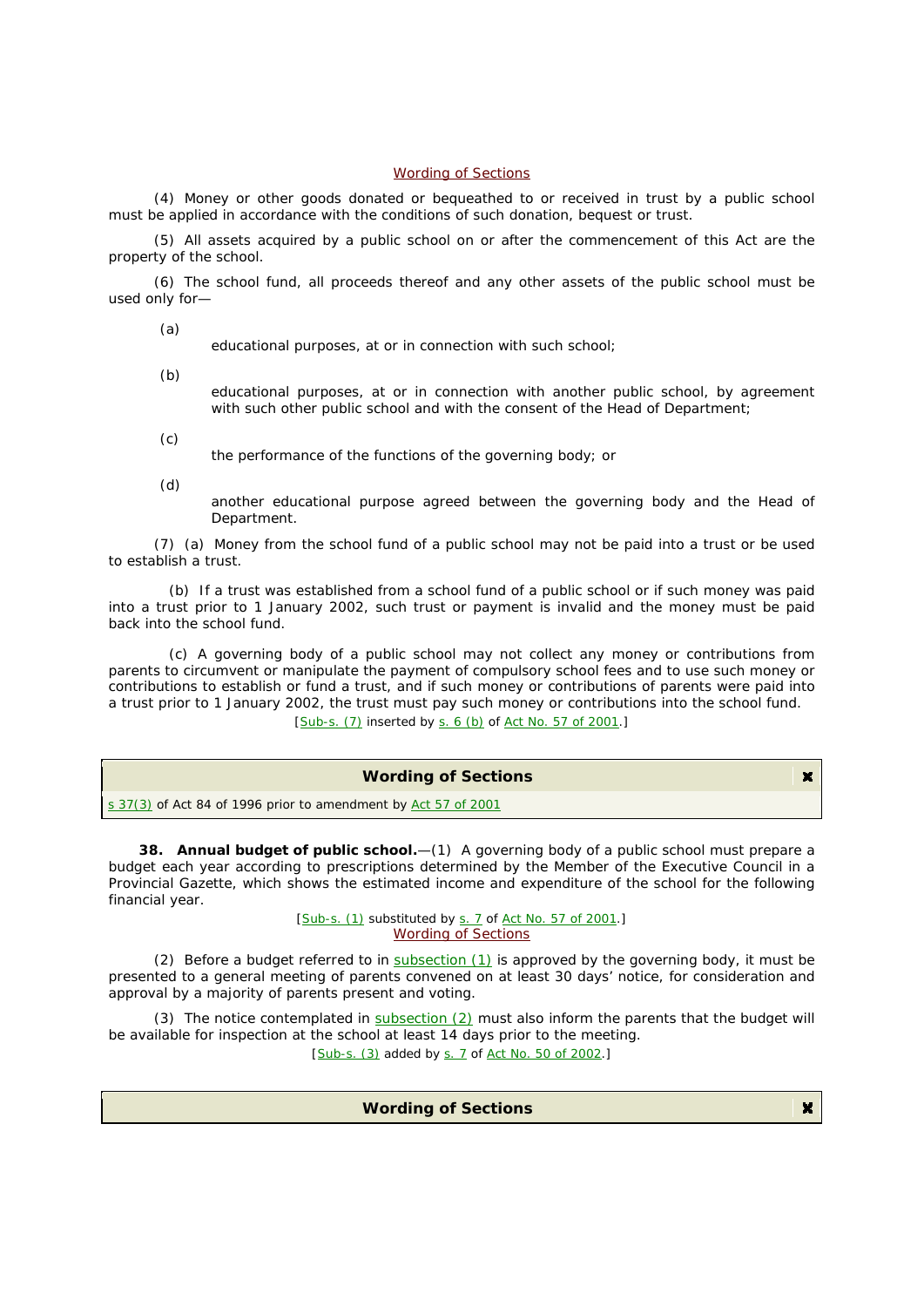s 38(1) of Act 84 of 1996 prior to amendment by Act 57 of 2001

**38A. Prohibition of payment of unauthorised remuneration, or giving of financial benefit or benefit in kind to certain employees.**—(1) Subject to subsection (2), a governing body may not pay or give to a state employee employed in terms of the Employment of Educators Act, 1998 (Act No. 76 of 1998), or the Public Service Act, 1994 (Proclamation No. 103 of 1994), any unauthorised—

(*a*)

remuneration;

- (*b*) other financial benefit; or
- (*c*)
- benefit in kind.

(2) A governing body may apply to the employer for approval to pay a state employee any payment contemplated in subsection (1).

(3) Such application must be lodged in writing in the office of the employer and must state—

(*a*)

full details of the nature and extent of the payment;

(*b*)

the process and resources that will be used to compensate or remunerate the state employee; and

- (*c*)
- the extent of compliance with  $section 20 (5)$  to  $(9)$ .

(4) The governing body must make the application contemplated in subsection  $(2)$  at least four months prior to the finalisation of the school's budget.

(5) Despite subsection (1), a governing body may pay travel and subsistence expenses relating to official school activities but such expenses may not be greater than those that would be payable to a public servant in similar circumstances.

(6) An employer must not unreasonably refuse an application contemplated in subsection (2).

- (7) In considering the application, the employer must take into account—
- (*a*)

the implications for the employer in terms of the employment contract and labour law;

(*b*)

whether the service concerned in the application will interfere with the normal service delivery of the employee;

(*c*)

whether the service concerned in the application has already been paid for by the employer; and

(*d*)

whether the additional remuneration, other benefits or benefits in kind support the core activities and functions of the school.

(8) The payment contemplated in subsection (1) must be reflected in the school's budget, as presented to the general meeting of parents as contemplated in section 38 (2).

(9) If a governing body pays remuneration or gives any financial benefit or benefit in kind contemplated in subsection (1) to an employee without prior approval of the employer, the amount of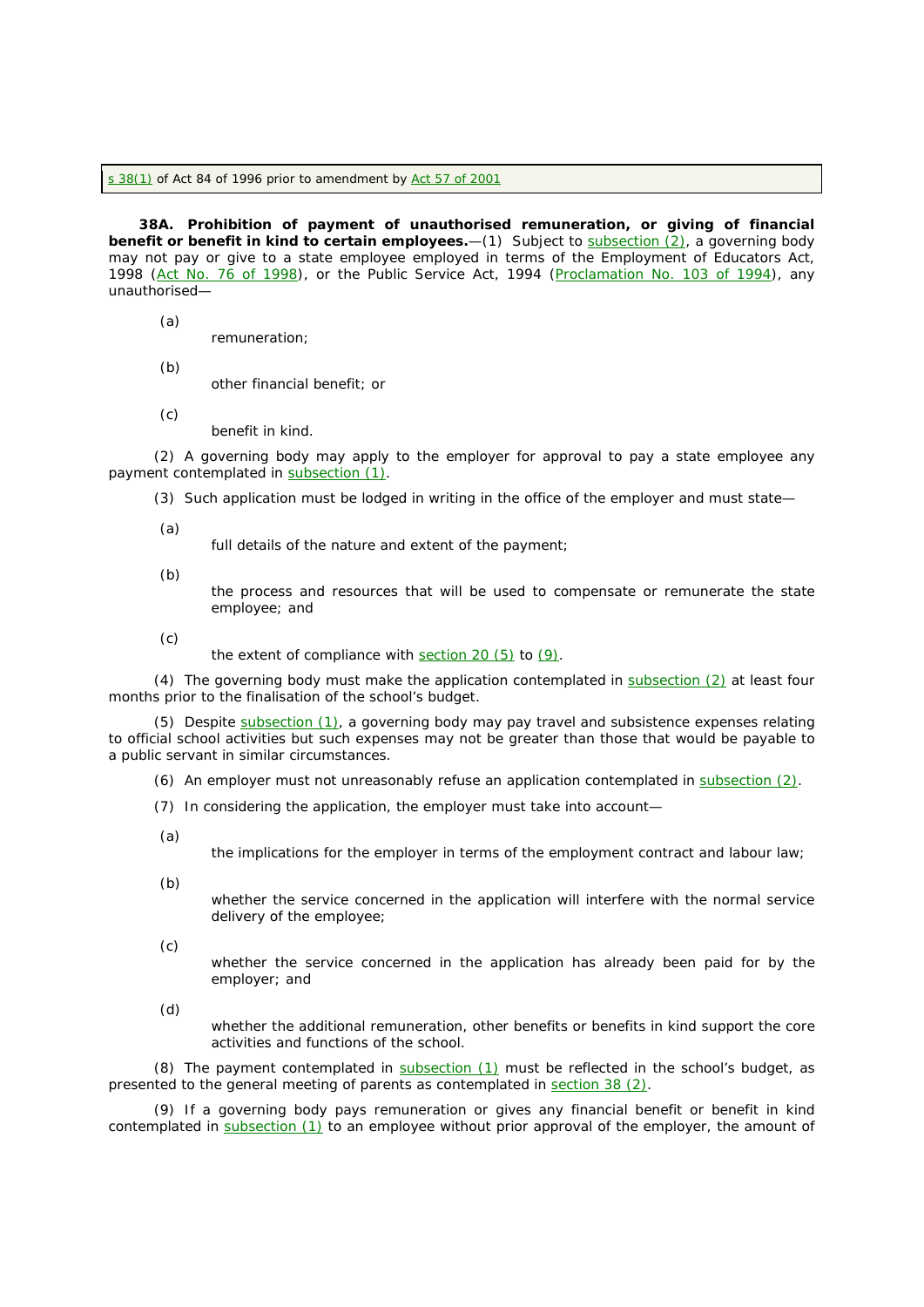money paid or benefit given must be recovered by the employer on behalf of the school from members of the governing body who took that decision, excluding a member of the governing body who is a minor.

(10) A governing body may appeal to the Member of the Executive Council against—

(*a*)

the refusal by the employer of an application contemplated in  $subsection (2)$ ; or

(*b*)

the failure of the employer to provide a decision on an application contemplated in subsection (2) within three months after the lodging of the application in the office of the employer.

[S. 38A inserted by s. 2 of Act No. 1 of 2004.]

**39. School fees at public schools.**—(1) Subject to *this Act*, *school* fees may be determined and charged at a *public school* only if a resolution to do so has been adopted by a majority of *parents*  attending the meeting referred to in section 38 (2).

(2) A resolution contemplated in subsection (1) must provide for-

(*a*)

the amount of *school fees* to be charged;

(*b*)

equitable criteria and procedures for the total, partial or conditional exemption of *parents* who are unable to pay *school fees*; and

(*c*)

a *school* budget that reflects the estimated cumulative effect of—

(i)

the established trends of non-payment of *school fees*; and

(ii)

the total, partial or conditional exemptions granted to *parents* in terms of the regulations contemplated in subsection (4).

[Sub-s. (2) substituted by s. 4 (*a*) of Act No. 24 of 2005.] Wording of Sections

(3) The *governing body* must implement a resolution adopted at the meeting contemplated in subsection (1).

(4) The *Minister* must, after consultation with the *Council of Education Ministers* and the Minister of Finance, make regulations regarding the equitable criteria and procedures referred to in subsection (2) (*b*).

(5) No *public school* may charge any registration, administration or other fee, except *school fees* as defined in section 1.

[Sub-s. (5) added by s. 4 (*b*) of Act No. 24 of 2005.]

(6) A *public school* may not charge a *parent* of a *learner* at that *school* different *school fees*  based on curriculum or extramural curriculum within the same *grade*

[Sub-s. (6) added by s. 4 (*b*) of Act No. 24 of 2005.]

(7) Despite subsection (1), the *Minister* must by notice in the Government Gazette annually determine the national quintiles for *public schools* or part of such quintiles which must be used by the *Member of the Executive Council* to identify *schools* that may not charge *school fees.*

[Sub-s. (7) added by s. 4 (*b*) of Act No. 24 of 2005.]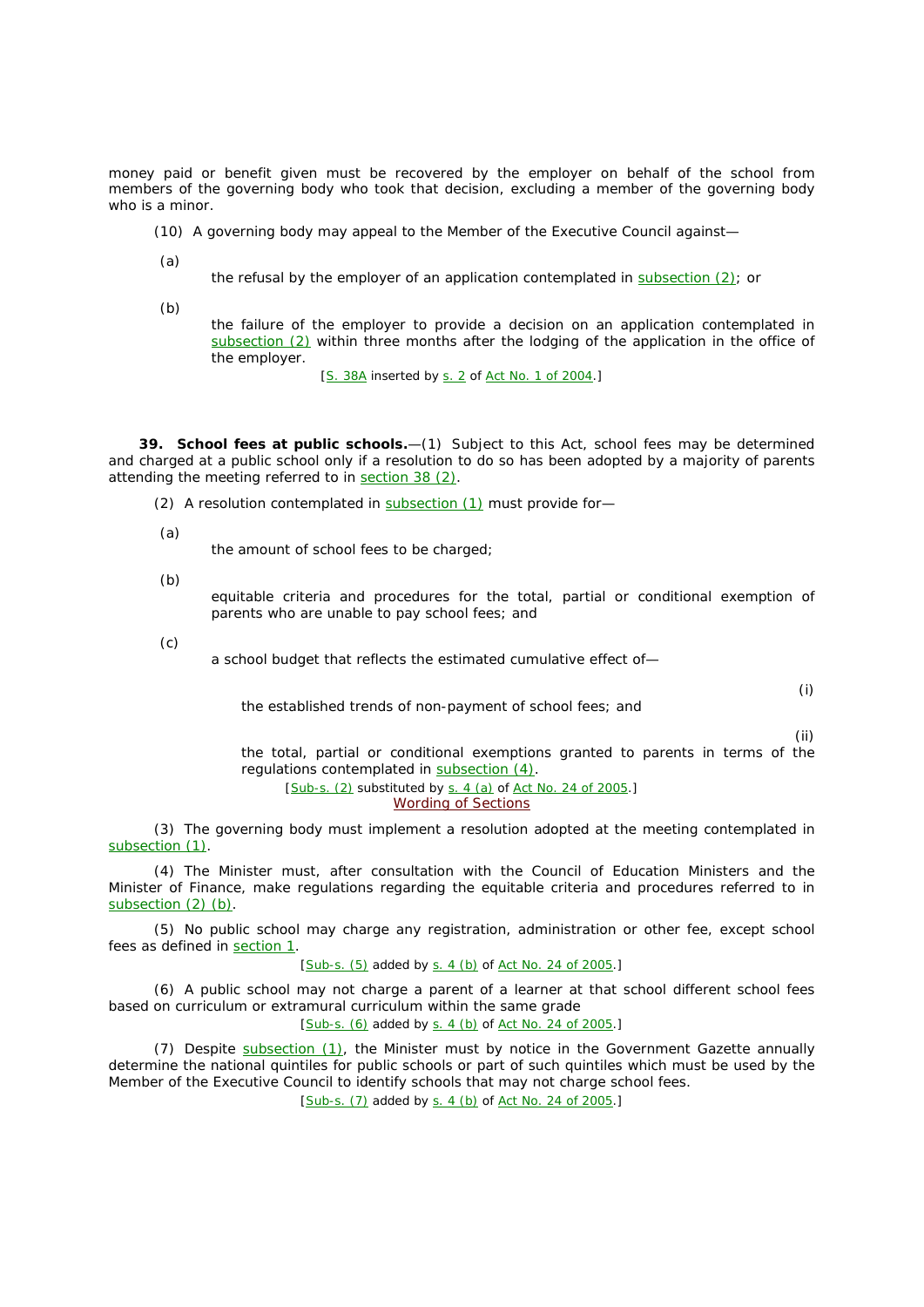(8) The *Minister* may make a determination in terms of subsection (7) only if sufficient funding, not less than the *no fee threshold*, has been secured to fund *learners* at the *schools* affected by the determination.

### [Sub-s. (8) added by s. 4 (b) of Act No. 24 of 2005.]

(9) The *Member of the Executive Council* must identify and draw a list of all the *schools*  contemplated in subsection (7) within his or her *province.*

[Sub-s. (9) added by s. 4 (*b*) of Act No. 24 of 2005.]

(10) The *Minister* must—

(*a*)

consider the list of *schools* identified in terms of **subsection** (9);

(*b*)

compare the list with the determination contemplated in section 35 (1); and

(*c*)

publish the list per *province*, in the Government Gazette if it complies with the determination.

[Sub-s. (10) added by s. 4 (b) of Act No. 24 of 2005.]

(11) The *schools* contemplated in subsection (7) may, despite that subsection, charge *school fees* if they receive less than the *no fee threshold* from the provincial *education department*. [Sub-s. (11) added by s. 4 (b) of Act No. 24 of 2005.]

(12) The right of the *school* to charge *school fees* in terms of subsection (11) is limited to an amount equal to the sum obtained if the actual amount received from the State is deducted from the *no fee threshold*.

## [Sub-s. (12) added by s. 4 (*b*) of Act No. 24 of 2005.]

(13) Subject to subsection (7), the *Member of the Executive Council* may, after consultation with the relevant *governing bodies*, annually by notice in the Provincial Gazette identify additional *public schools* within his or her province that, although they have not been included in the list of *schools* contemplated in subsection (10) (*c*)*,* may not charge *school fees.*

[Sub-s. (13) added by s. 13 of Act No. 15 of 2011.]

(14) The *schools* contemplated in subsection (13) must be the *schools* that have been ranked as the poorest *schools* in that province falling outside the list of *schools* contemplated in subsection (10) (*c*)*.*

[Sub-s. (14) added by s. 13 of Act No. 15 of 2011.]

(15) The *Member of the Executive Council* may act in terms of subsection (13) only if sufficient funding has been secured in the province to fund *learners* in the *schools* affected by such action. [Sub-s. (15) added by s. 13 of Act No. 15 of 2011.]

(16) For the purposes of  $subsection (15)$ , "sufficient funding" means funding that is not less than the *no fee threshold.*

[Sub-s. (16) added by s. 13 of Act No. 15 of 2011.]

## **Wording of Sections**

s 39(2) of Act 84 of 1996 prior to amendment by Act 24 of 2005

**40. Parent's liability for payment of school fees.**—(1) A *parent* is liable to pay the *school*  fees determined in terms of section 39 unless or to the extent that he or she has been exempted from payment in terms of *this Act*.

(2) A *parent* may appeal to the *Head of Department* against a decision of a *governing body*  regarding the exemption of such *parent* from payment of *school* fees.

 $\mathbf{x}$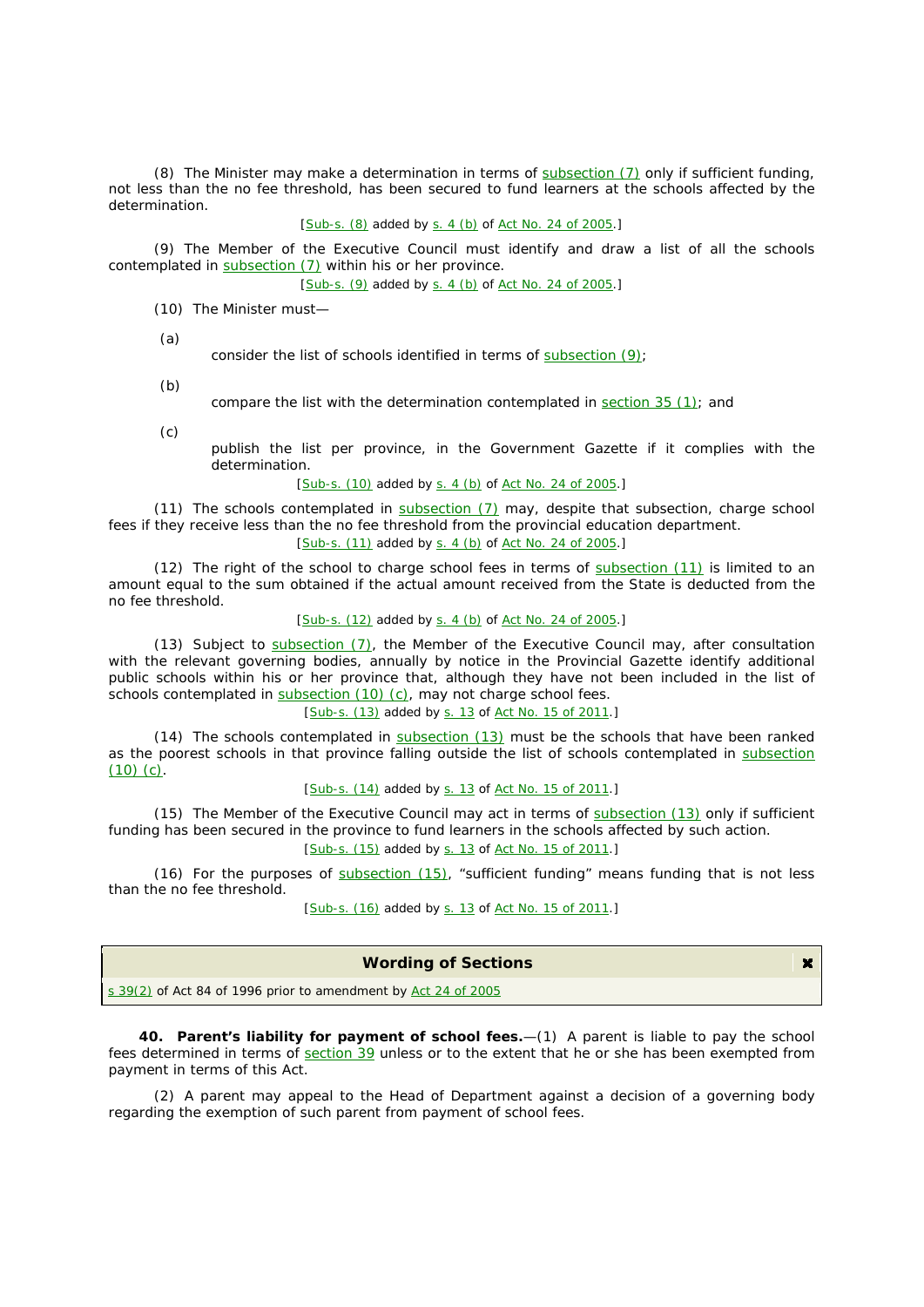(3) In deciding an appeal referred to in subsection (2), the *Head of Department* must follow due process which safeguards the interests of the *parent* and the *governing body*.

**41. Enforcement of payment of** *school fees.*—(1)A *public school* may by process of law enforce the payment of *school fees* by *parents* who are liable to pay in terms of **section 40**.

(2) The exemption from payment of *school fees* must be calculated according to the regulations contemplated in section 39 (4).

(3) The exemption from payment of *school fees* in terms of *this Act* is calculated retrospectively from the date on which the *parent* qualifies for the exemption.

(4) *A public school* may act in terms of subsection (1) only after it has ascertained that—

(*a*)

the *parent* does not qualify for exemption from payment of *school fees* in terms of *this Act*;

(*b*)

deductions have been made in terms of regulations contemplated in section 39 (4), for a *parent* who qualifies for partial exemption; and

(*c*)

the *parent* has completed and signed the form prescribed in the regulations contemplated in section 39 (4).

(5) Despite subsection (4), *a public school* may act in terms of subsection (1) if—

(*a*)

that *school* can provide proof of a written notification to the *parent* delivered by hand or registered post that the *parent* has failed to apply for exemption contemplated in section 39; and

(*b*)

despite the notice contemplated in paragraph (*a*)*,* the *parent* fails to pay the *school fees* after a period of three months from the date of notification.

(6) A *public school* may not attach the dwelling in which a *parent* resides.

(7) A *learner* may not be deprived of his or her right to participate in all aspects of the programme of a *public school* despite the non-payment of *school fees* by his or her *parent* and may not be victimised in any manner, including but not limited to the following conduct:

(*a*)

Suspension from classes;

(*b*)

verbal or non-verbal abuse;

(*c*)

denial of access to—

(i)

cultural, sporting or social activities of the *school;* or

(ii)

the nutrition programme of the school for those *learners* who qualify in terms of the applicable policy; or

(*d*)

denial of a *school* report or transfer certificate.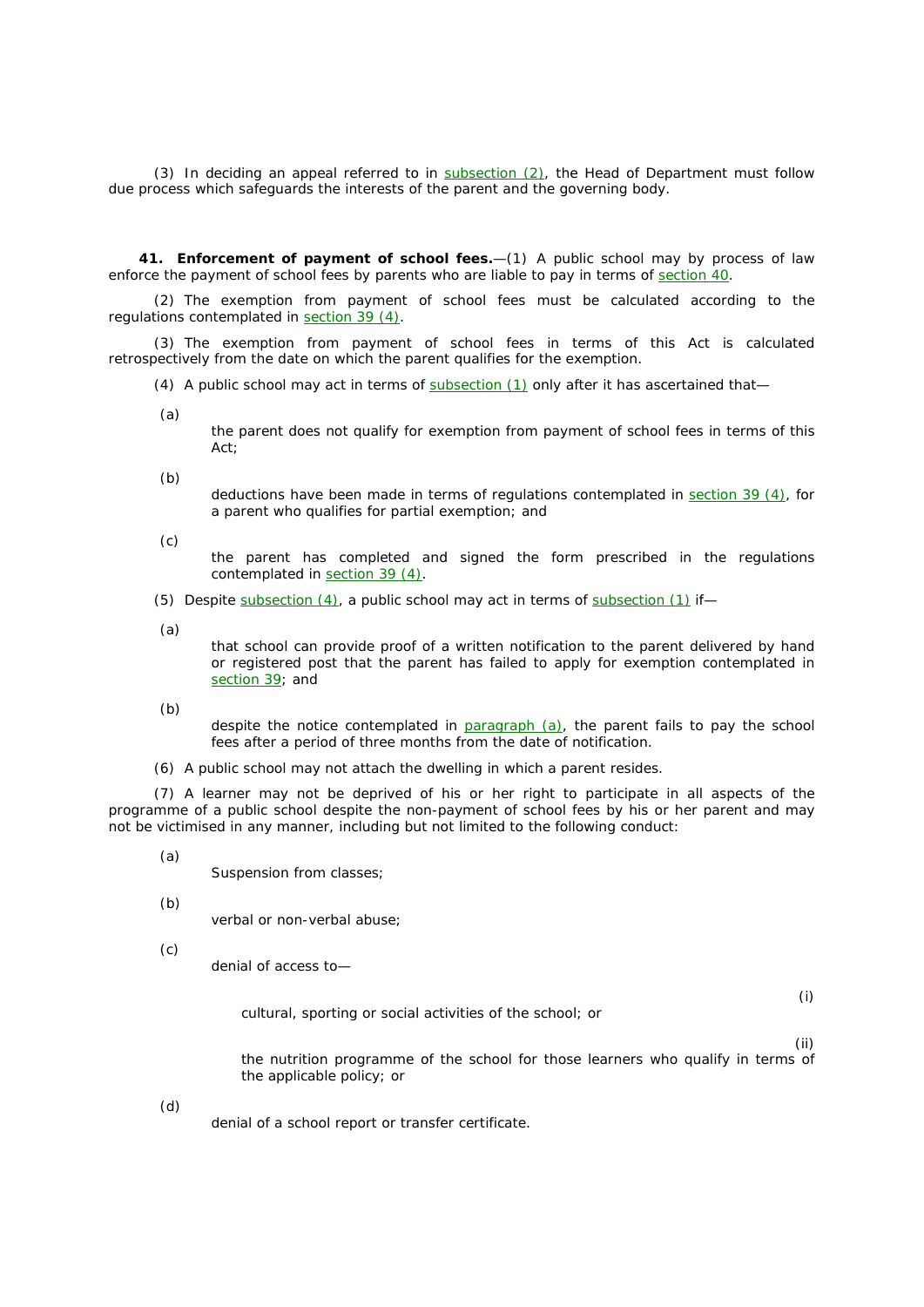#### [S. 41 substituted by s. (5) of Act No. 24 of 2005.] Wording of Sections

#### **Wording of Sections**

s 41 of Act 84 of 1996 prior to amendment by Act 24 of 2005

**42. Financial records and statements of public schools.**—The *governing body* of a *public school* must—

(*a*)

keep records of funds received and spent by the *public school* and of its assets, liabilities and financial transactions; and

 $\pmb{\times}$ 

 $\mathbf{x}$ 

(*b*)

as soon as practicable, but not later than three months after the end of each financial year, draw up annual financial statements in accordance with the guidelines determined by the *Member of the Executive Council*.

**43. Audit or examination of financial records and statements.**—(1) The *governing body*  of a *public school* must appoint a person registered as an auditor in terms of the Auditing Profession Act, 2005 (Act No. 26 of 2005), to audit the records and financial statements referred to in section 42. [Sub-s. (1) substituted by s. 10 of Act No. 31 of 2007.]

#### Wording of Sections

(2) If the audit referred to in subsection (1) is not reasonably practicable, the *governing body*  of a *public school* must appoint a person to examine and report on the records and financial statements referred to in section 42, who-

(*a*)

is qualified to perform the duties of an accounting officer in terms of section  $60$  of the Close Corporations Act, 1984 (Act No. 69 of 1984); or

(*b*)

is approved by the *Member of the Executive Council* for this purpose.

(3) No person who has a financial interest in the affairs of the *public school* may be appointed under this section.

(4) If the *Member of the Executive Council* deems it necessary, he or she may request the Auditor-General to undertake an audit of the records and financial statements of a *public school*.

(5) A *governing body* must submit to the *Head of Department*, within six months after the end of each financial year, a copy of the annual financial statements, audited or examined in terms of this section.

(6) At the request of an interested person, the *governing body* must make the records referred to in section 42, and the audited or examined financial statements referred to in this section, available for inspection.

#### **Wording of Sections**

s 43(1) of Act 84 of 1996 prior to amendment by Act 31 of 2007

**44. Financial year of public school.**—The financial year of a *public school* commences on the first day of January and ends on the last day of December of each year.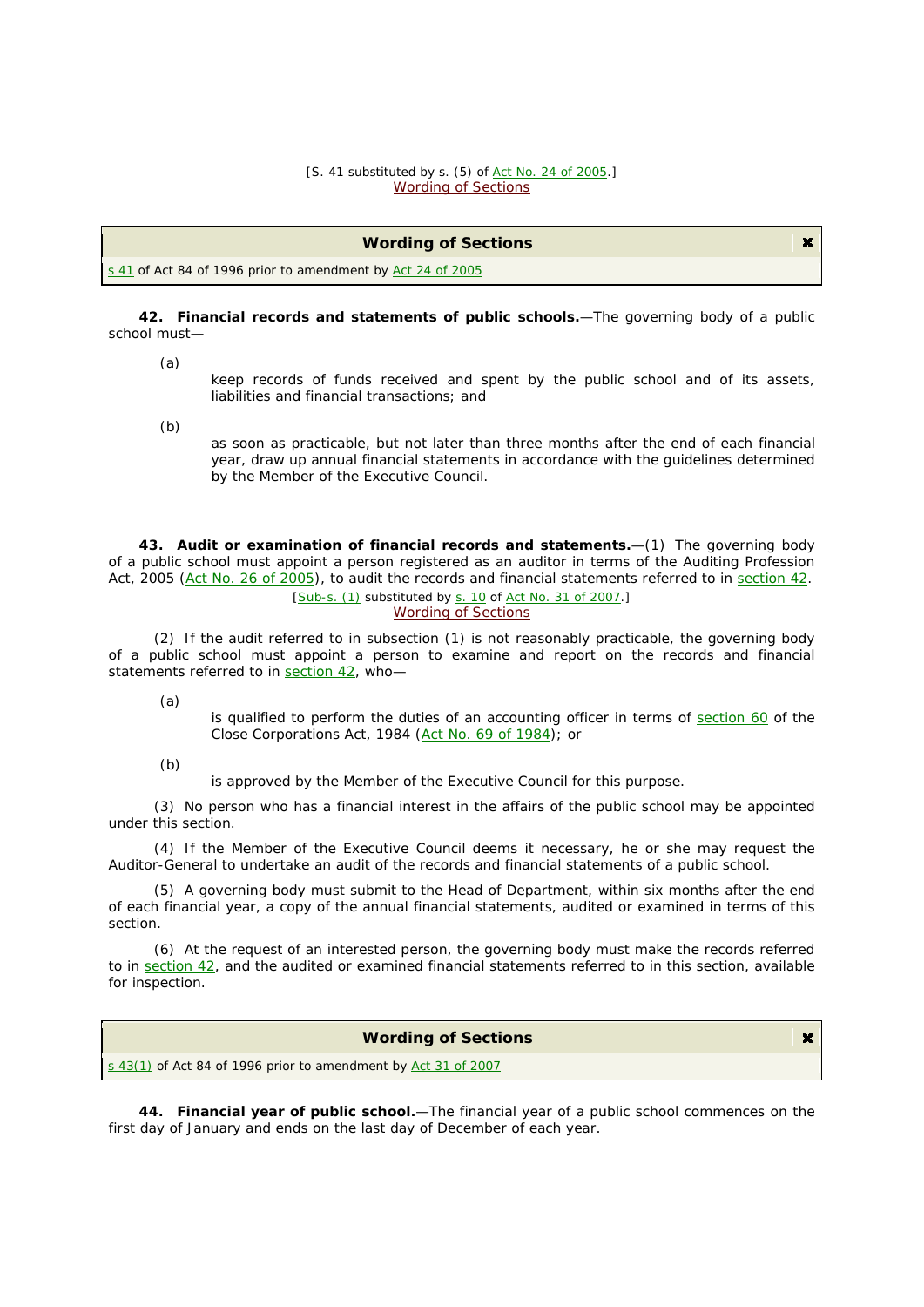#### CHAPTER 5 INDEPENDENT SCHOOLS

**45. Establishment of independent school.**—Subject to this Act and any applicable provincial law, any person may, at his or her own cost, establish and maintain an *independent school*.

**45A. Admission age to independent school.**—(*a*)The admission age of a *learner* to an *independent school* to—

| grade R is age four turning five by 30 June in the year of admission;                                                                                                      | (i)         |
|----------------------------------------------------------------------------------------------------------------------------------------------------------------------------|-------------|
| grade 1 is age five turning six by 30 June in the year of admission.                                                                                                       | (ii)        |
| (b) An independent school may admit a learner who-                                                                                                                         |             |
| is under the age contemplated in paragraph $(a)$ if good cause is shown; and                                                                                               | (i)         |
| complies with the criteria contemplated in paragraph $(c)$ .                                                                                                               | (ii)        |
| (c) The <i>Minister</i> may, by regulation, prescribe-                                                                                                                     |             |
| criteria <sup>2</sup> for the admission to an <i>independent school</i> at an age lower than the<br>admission age of an underage learner who complies with the criteria;   | (i)         |
| age requirements for different grades at an independent school.                                                                                                            | (ii)        |
| (d) For the purpose of paragraph $(b)$ (i), good cause shown means that-                                                                                                   |             |
| it can be shown that exceptional circumstances exist which necessitate the admission<br>of an underage learner because admission would be in his or her best interest; and | (i)         |
| the refusal to admit that <i>learner</i> would be severely detrimental to his or<br>development.".                                                                         | (ii)<br>her |
| [S. 45A inserted by s. 8 of Act No. 50 of 2002 with effect from 1 January, 2004.]                                                                                          |             |

#### **Footnotes**

It is acknowledged that criteria for admission of an underage learner are complex and take some considerable time to develop. The criteria must be reliable, effective and their proper implementation will require the training of evaluators. The criteria must be based on an educationally sound basis in order to ensure that—

2

- (*a*) learners are admitted on an equitable basis;
- (*b*)
- there is no unfair discrimination to learners; (*c*)
- the admission is fair to the individual learner as well as other learners in the classroom;
- (*d*)

recognition is given to the diversity of language, culture and economic background;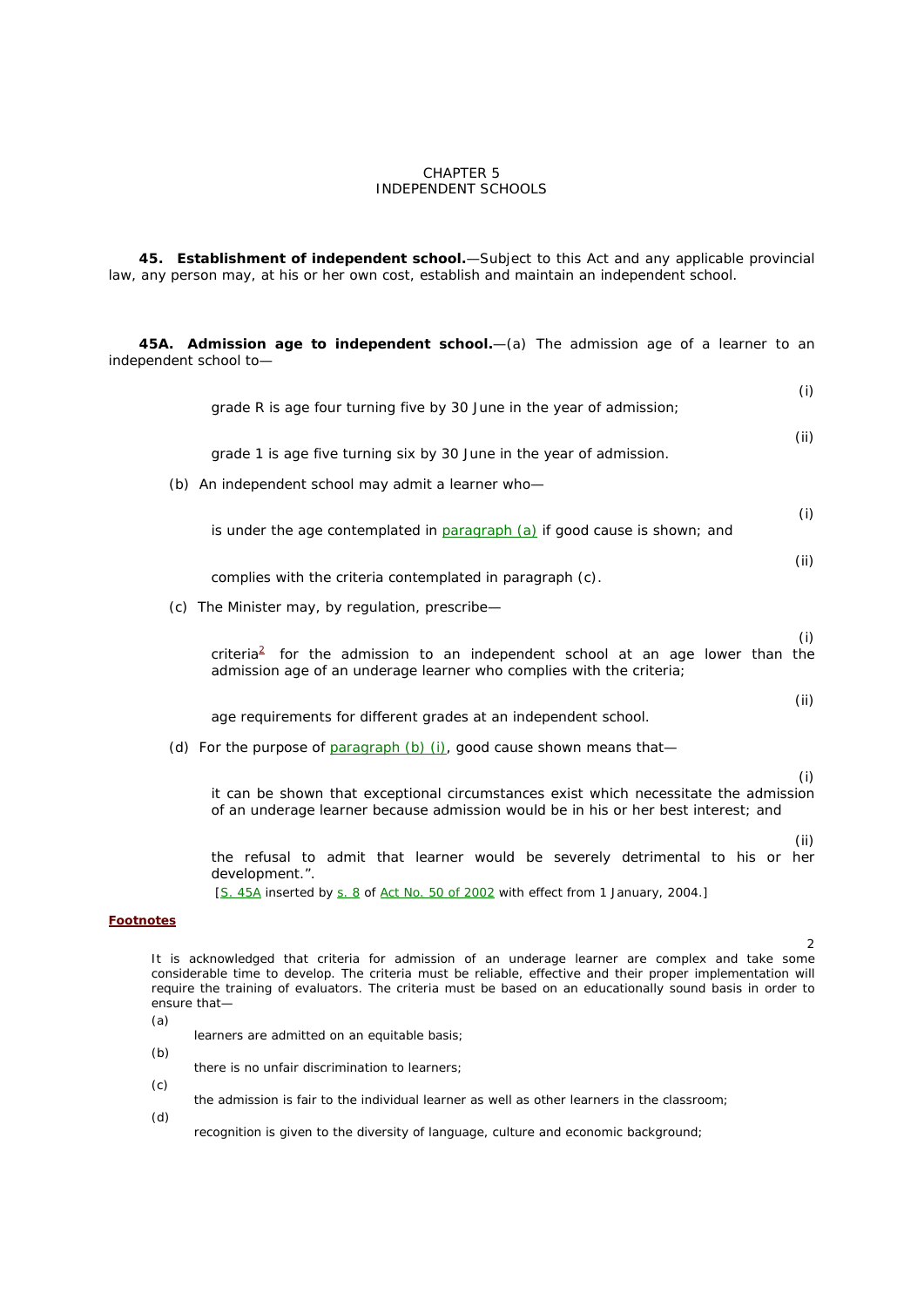(*e*)

notice is taken of the differences between urban and rural environments; and

(*f*)

the physical, psychological and mental development of the child are taken into account.

| <b>Footnote</b>                                                                                                                                                                                                                                                                                                                                                                                                                                                                                                                                                                                                                                                                                                                                                                                                                                           |   |
|-----------------------------------------------------------------------------------------------------------------------------------------------------------------------------------------------------------------------------------------------------------------------------------------------------------------------------------------------------------------------------------------------------------------------------------------------------------------------------------------------------------------------------------------------------------------------------------------------------------------------------------------------------------------------------------------------------------------------------------------------------------------------------------------------------------------------------------------------------------|---|
| It is acknowledged that criteria for admission of an underage learner are complex and take some<br>considerable time to develop. The criteria must be reliable, effective and their proper implementation will<br>require the training of evaluators. The criteria must be based on an educationally sound basis in order to<br>ensure that-<br>(a)<br>learners are admitted on an equitable basis;<br>(b)<br>there is no unfair discrimination to learners:<br>(c)<br>the admission is fair to the individual learner as well as other learners in the classroom;<br>(d)<br>recognition is given to the diversity of language, culture and economic background;<br>(e)<br>notice is taken of the differences between urban and rural environments; and<br>(f)<br>the physical, psychological and mental development of the child are taken into account. | 2 |
|                                                                                                                                                                                                                                                                                                                                                                                                                                                                                                                                                                                                                                                                                                                                                                                                                                                           |   |

**46. Registration of independent school.**—(1) No person may establish or maintain an *independent school* unless it is registered by the *Head of Department*.

(2) The *Member of the Executive Council* must, by notice in the Provincial Gazette, determine the grounds on which the registration of an *independent school* may be granted or withdrawn by the *Head of Department*.

(3) A *Head of Department* must register an *independent school* if he or she is satisfied that—

(*a*)

the standards to be maintained by such *school* will not be inferior to the standards in comparable *public schools*;

(*b*)

the admission policy of the *school* does not discriminate on the grounds of race; and

(*c*)

the *school* complies with the grounds for registration contemplated in **subsection (2)**.

(4) Any person who contravenes subsection  $(1)$  is quilty of an offence and upon conviction liable to a fine or imprisonment for a period of three months.

**47. Withdrawal of registration of independent school.**—(1) No withdrawal of the registration of an *independent school* is valid unless—

- (*a*)
	- the owner of such *independent school* has been furnished by the *Head of Department*  with a notice of intention to withdraw the registration, stating the reasons why such withdrawal is contemplated;
- (*b*)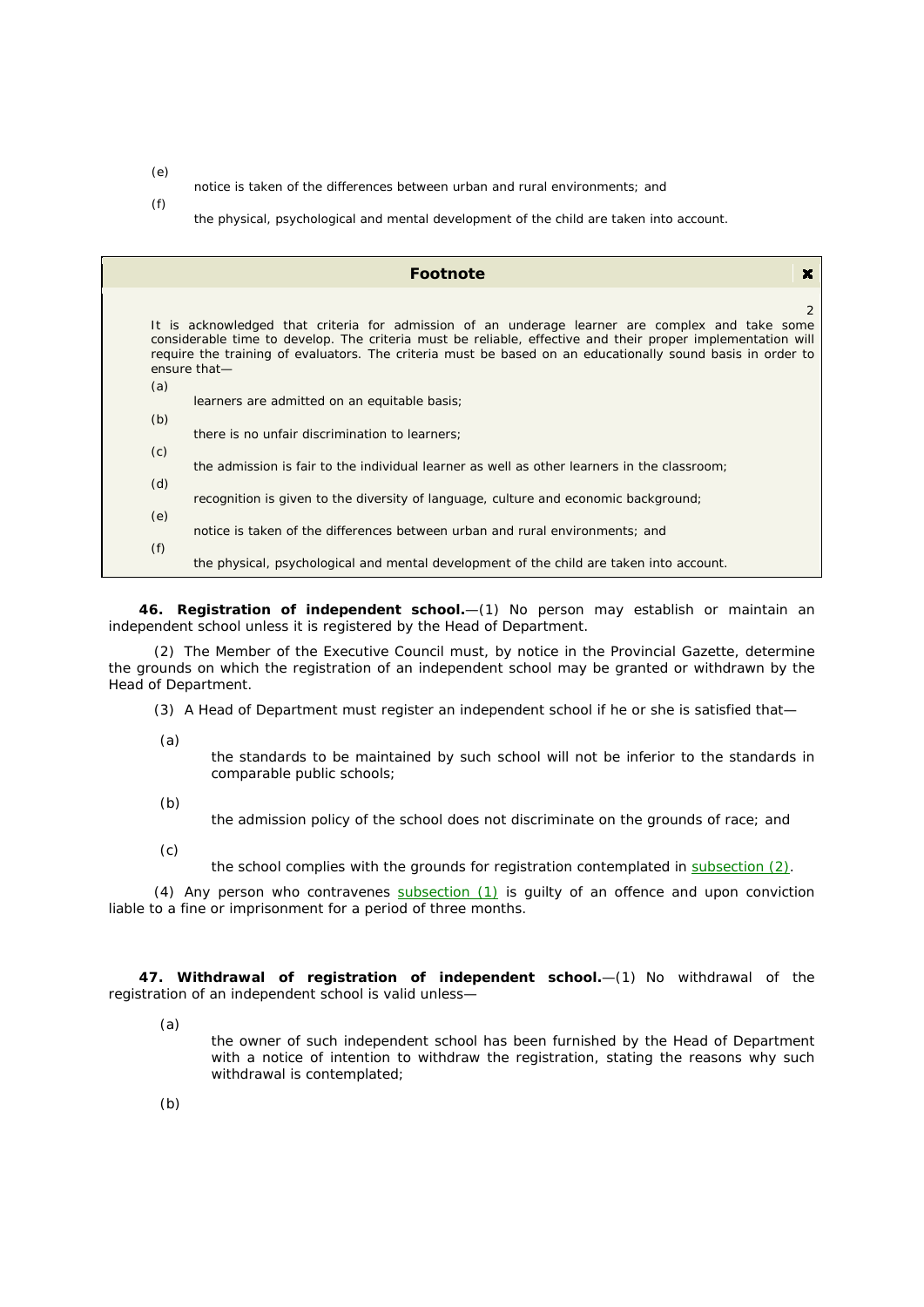the owner of such *independent school* has been granted an opportunity to make written representations to the *Head of Department* as to why the registration of the *independent school* should not be withdrawn; and

(*c*)

any such representations received have been duly considered.

(2) The owner of an *independent school* may appeal to the *Member of the Executive Council*  against the withdrawal of the registration of such *independent school*.

**48. Subsidies to registered independent schools.**—(1) The *Minister* may, by notice in the Government Gazette, determine norms and minimum standards for the granting of subsidies to *independent schools* after consultation with the *Council of Education Ministers* and the Financial and Fiscal Commission and with the concurrence of the Minister of Finance.

(2) The *Member of the Executive Council* may, out of funds appropriated by the *provincial legislature* for that purpose, grant a subsidy to an *independent school*.

(3) If a condition subject to which a subsidy was granted has not been complied with, the *Head of Department* may terminate or reduce the subsidy from a date determined by him or her.

(4) The *Head of Department* may not terminate or reduce a subsidy under subsection (3) unless—

(*a*)

the owner of such *independent school* has been furnished with a notice of intention to terminate or reduce the subsidy and the reasons therefor;

(*b*)

such owner has been granted an opportunity to make written representations as to why the subsidy should not be terminated or reduced; and

(*c*)

any such representations received have been duly considered.

(5) The owner of an *independent school* may appeal to the *Member of the Executive Council*  against the termination or reduction of a subsidy to such *independent school*.

**49. Declaration of independent school as public school.**—(1) The *Member of the Executive Council* may, with the concurrence of the Member of the Executive Council responsible for finance, enter into an agreement with the owner of an *independent school* in terms whereof such *independent school* is declared to be a *public school*.

(2) Notice of the change of status contemplated in  $subsection (1)$  must be published in the Provincial Gazette.

**50. Duties of Member of Executive Council relating to independent schools.**—(1) The *Member of the Executive Council* must, by notice in the Provincial Gazette, determine requirements for—

(*a*)

the admission of *learners* of an *independent school* to examinations conducted by or under the supervision of the *education department*;

(*b*)

the keeping of registers and other documents by an *independent school*;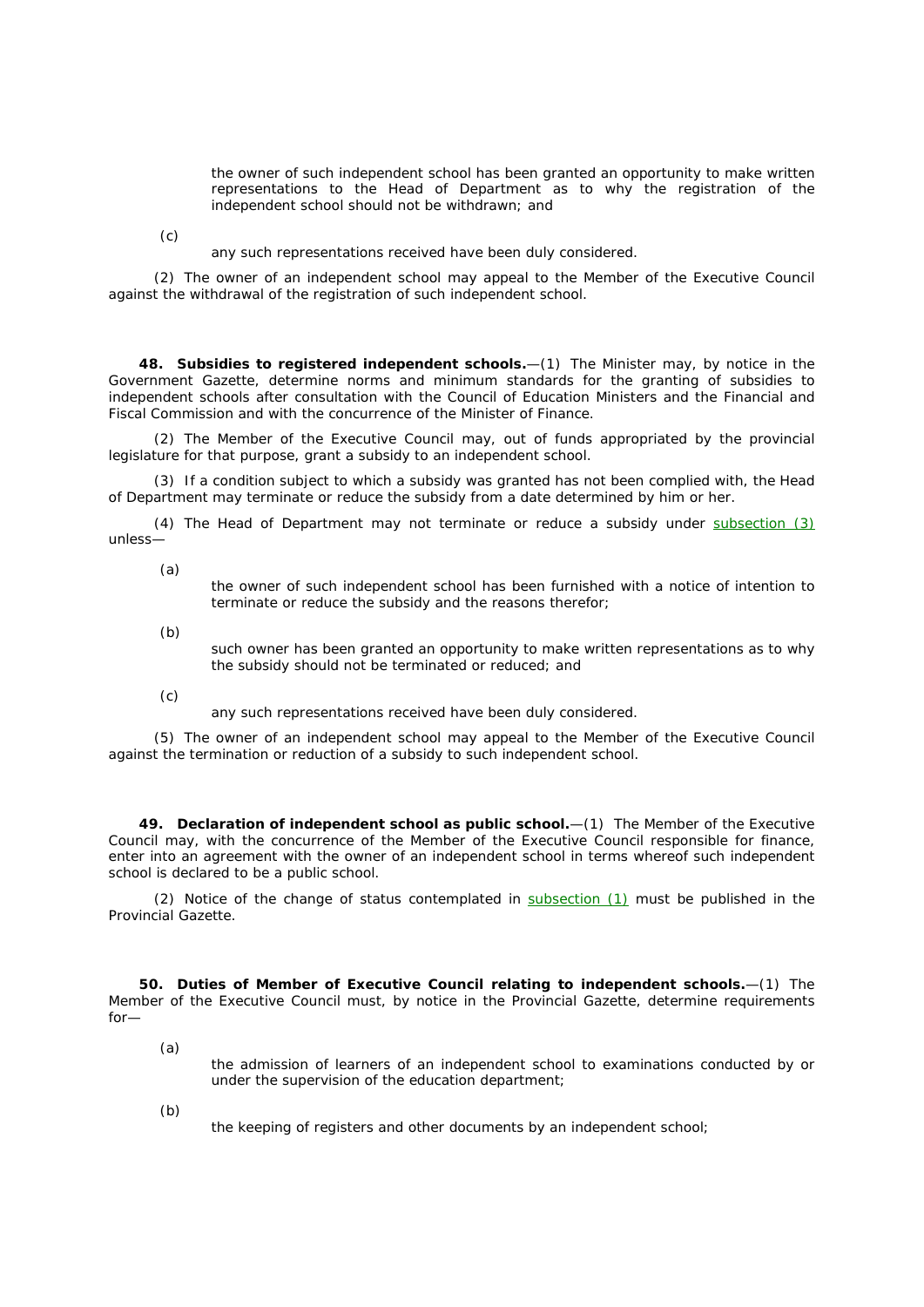criteria of eligibility, conditions and manner of payment of any subsidy to an *independent school*; and

(*d*)

any other matter relating to an *independent school* which must or may be prescribed in terms of *this Act*.

(2) Different requirements may be made under subsection (1) in respect of different *independent schools*.

(3) The *Member of the Executive Council* must allow the affected parties a reasonable period to comment on any requirement he or she intends to determine under subsection (1).

**51. Registration of learner for education at home.**—(1) A *parent* may apply to the *Head of Department* for the registration of a *learner* to receive education at the *learner*'*s* home.

(2) The *Head of Department* must register a *learner* as contemplated in subsection (1) if he or she is satisfied that—

(*a*)

the registration is in the interests of the *learner*;

(*b*)

the education likely to be received by the *learner* at home—

(i)

will meet the minimum requirements of the curriculum at *public schools*; and

(ii)

will be of a standard not inferior to the standard of education provided at *public schools*; and

(*c*)

the *parent* will comply with any other reasonable conditions set by the *Head of Department*.

(3) The *Head of Department* may, subject to subsection (4), withdraw the registration referred to in subsection (1).

(4) The *Head of Department* may not withdraw the registration until he or she—

(*a*)

has informed the *parent* of his or her intention so to act and the reasons therefor;

(*b*)

has granted the *parent* an opportunity to make representations to him or her in relation to such action; and

(*c*)

has duly considered any such representations received.

(5) A *parent* may appeal to the *Member of the Executive Council* against the withdrawal of a registration or a refusal to register a *learner* in terms of *this Act*.

## CHAPTER 6 TRANSITIONAL PROVISIONS

(*c*)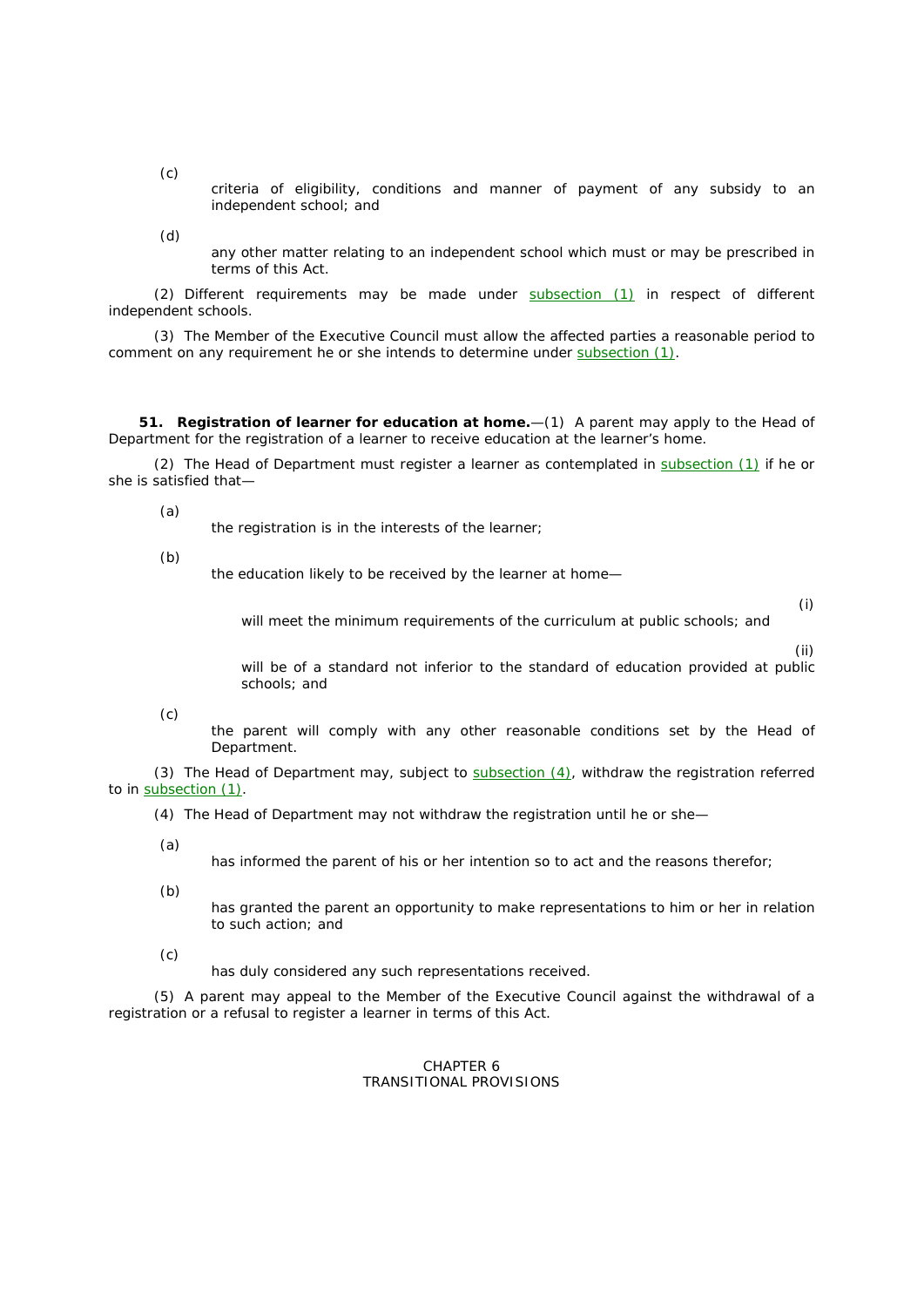**52. Transitional provisions relating to schools other than private schools.**—(1) Any *school* which was established or was deemed to have been established in terms of any law governing *school* education in the Republic of South Africa and which existed immediately prior to the commencement of *this Act*, other than a private *school* referred to in section 53 is deemed to be a *public school*.

(2) The assets and liabilities which vested in a *school* contemplated in subsection (1) immediately prior to the commencement of *this Act*, vest in the *public school* in question.

(3) Funds and other moveable assets used by, or held for or on behalf of, a *public school*  contemplated in subsection (1) and which in law are the property of the State, remain at the disposal of the *school*, and devolve on the *school* on a date and subject to conditions determined by the *Minister* by notice in the Government Gazette, after consultation with the *Council of Education Ministers*.

(4) Any transaction entered into prior to the commencement of *this Act* by a *school*  contemplated in subsection (1), which had the effect of transferring funds or other assets of such *school* to another person or body without value, is invalid.

**53. Transitional provisions relating to private schools.**—A private *school* which was registered or deemed to have been registered under the provisions of a law regulating *school*  education in the Republic of South Africa and which existed immediately prior to the commencement of *this Act*, is deemed to be an *independent school*.

**54. Transitional provisions relating to governing bodies.**—(1) The *Minister* must, after consultation with the *Member of the Executive Council* and by notice in the Government Gazette, determine dates—

(*a*)

by which the election of members of *governing bodies* at all *public schools* in a *province*  must be finalised in terms of *this Act*; and

(*b*)

from which the *governing bodies* referred to in subsection (1) (*a*) must function in terms of this Act.

(2) Different dates may be determined in terms of subsection (1) (*b*) in respect of *governing bodies* in the different provinces.

(3) Any *governing body*, management council or similar authority of a *public school*, which existed immediately prior to the commencement of *this Act*, continues to function until the day before the date on which the relevant *governing body* is elected and must perform all the functions it performed prior to the commencement of this Act which a *governing body* can lawfully perform in terms of *this Act*.

(4) Until a *governing body* begins to function in terms of subsection 1 (*b*), such *governing body*  of a *school* deemed to be a *public school* in terms of section 52 (1) must perform the functions lawfully performed by its predecessor which are capable of being performed by a *governing body* in terms of *this Act*.

**55. Transitional provisions relating to immovable property of certain schools.**—(1) The immovable property of a *school* which was declared to be a state-aided *school* under section 29 (2A) of the Education Affairs Act, 1988 (House of Assembly) (Act No. 70 of 1988), devolves upon the State on a date determined by the *Minister* by notice in the Government Gazette.

(2) The *Minister* may determine different dates in respect of different *schools* under subsection  $(1).$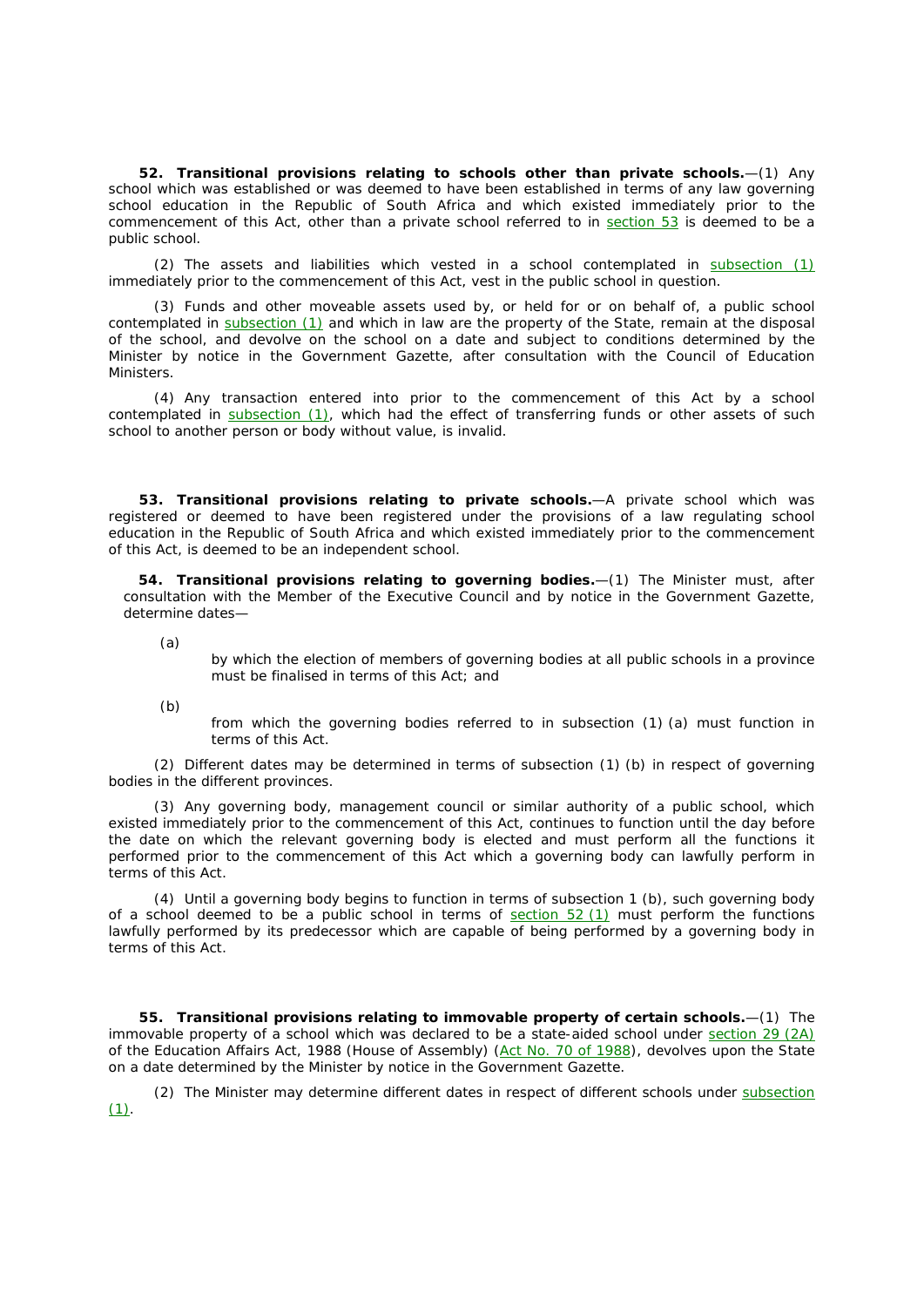(3) Any notice determining a date or dates referred to in  $subsection (1)$  or  $(2)$  must grant all interested parties a period of not less than 30 days in which to make written submissions.

(4) The *Minister* must consider all such submissions received, and thereafter may alter any notice referred to in subsection (1).

(5) Any transfer duty, stamp duty, other fees or costs payable as a result of the transfer of the immovable property contemplated in subsection (1) must be paid in full or in part from funds appropriated by Parliament for that purpose.

(6) The *Minister* may, with the concurrence of the Minister of Finance, direct that no transfer duty, stamp duty, other fees or costs contemplated in subsection (5) be paid in respect of a particular transfer under this section.

(7) The rights of third parties with claims against the *school* in respect of the immovable property affected by the transfer contemplated in this section are not extinguished by the transfer and—

(*a*)

a third party acquires no right of execution against the immovable property as a result of such transfer alone;

(*b*)

a third party is obliged to excuse the *school* in question if the *school* fails to meet its commitments to the third party; and

(*c*)

the State indemnifies such a third party in its claims against the *school* which were secured by the immovable property, but the third party does not acquire a greater right against the State than that which it had against the *school* prior to the transfer.

(8) The fact that compensation for any land and real rights in or over land expropriated in terms of subsection (1) has not been finalised or paid, does not impede the transfer of such land and real rights in or over land to the State.

(9) Until the date contemplated in subsection (1), a *public school* referred to in that subsection may not let, sell or otherwise alienate its immovable property, or grant to any person any real right thereon or servitude thereon without the written consent of the *Member of the Executive Council*.

(10) Any claim for compensation arising from  $subsection$  (1) must be determined as contemplated in the *Constitution*.

(11) The officer in charge of the deeds office or other office where the immovable property of a *school* is registered, must, on submission of the title deed in question, make such endorsement on the title deed and such entry in the register as may be required to register the transfer of the immovable property.

[Sub-s. (11) added by s. 9 of Act No. 100 of 1997 and substituted by s. 13 of Act No. 48 of 1999.] Wording of Sections

(12) Any immovable property belonging to the State which was used by a *school* and not transferred or endorsed into the name of the *school* contemplated in subsection (1) remains the property of the State.

#### [Sub-s. (12) added by s. 9 of Act No. 100 of 1997.]

(13) Any immovable property which was transferred into the name of a *school* contemplated in subsection (1) must, if such *school* is subsequently closed in terms of *this Act* or any other applicable law, devolve upon the State.

[Sub-s. (13) added by s. 9 of Act No. 100 of 1997.]

## **Wording of Sections**

s 55(11) of Act 84 of 1996 prior to amendment by Act 48 of 1999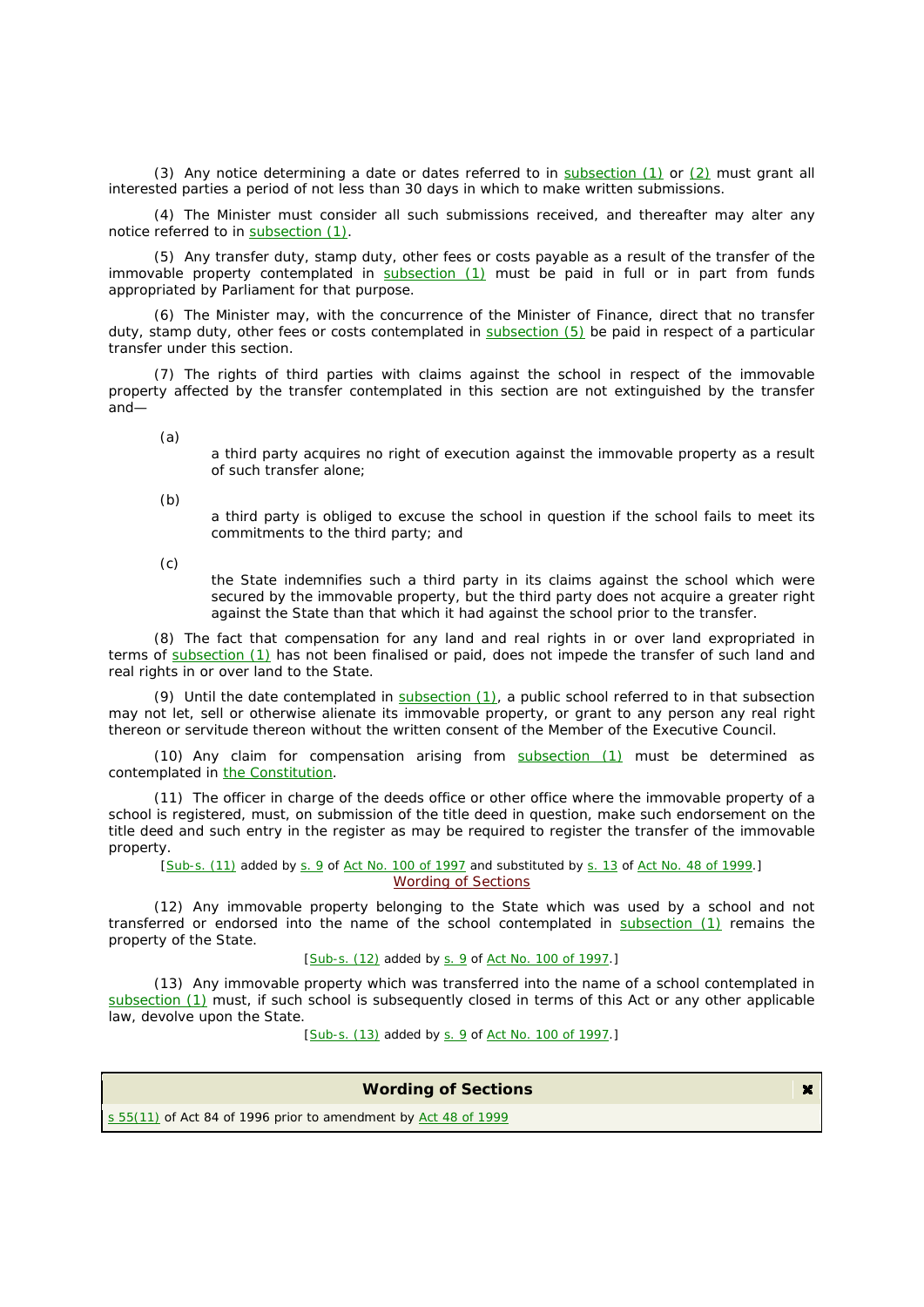**56. Transitional provisions relating to public schools on private property.**—If an agreement contemplated in section 14 does not exist at the commencement of *this Act* in respect of a *school*, standing on private property and which is deemed to be a *public school* in terms of section 52 (1), the *Member of the Executive Council* must take reasonable measures to conclude such an agreement within six months of the commencement of *this Act*.

**57. Transitional provisions relating to private property owned by religious organisation.**—If the owner of the private property referred to in section 56 is a religious organisation, such owner may require that the agreement contemplated in section 14 must recognise, in an appropriate manner consistent with *this Act*, the distinctive religious character of the *school*.

#### CHAPTER 7 GENERAL PROVISIONS

**58. Expropriation.**—(1) The *Member of the Executive Council* may, if it is in the public interest to do so, expropriate land or a real right in or over land for any purpose relating to *school* education in a *province*.

(2) The *Member of the Executive Council* must give notice in the Provincial Gazette of his or her intention to expropriate in terms of subsection (1).

(3) A notice contemplated in subsection (2) must—

(*a*)

identify the land or any real right in or over the land;

(*b*)

give interested parties an opportunity to make written submissions regarding the expropriation within a period of not less than 30 days; and

(*c*)

invite any person claiming compensation as a result of the expropriation to enter into negotiations with the *Member of the Executive Council* in that regard, and draw attention to the provisions of subsection (5).

(4) The *Member of the Executive Council* may, after considering all such written submissions, expropriate the land or any real right in or over the land referred to in subsection (3) by notice in the Provincial Gazette.

(5) Any expropriation contemplated in subsection (4) takes effect immediately even though compensation payable in respect of such land or real right in or over such land has not been finally determined or paid.

(6) If the *Member of the Executive Council* and an owner of the land or real right fail to reach agreement regarding the payment of compensation, either party may refer the matter to a court for determination, or they may agree to refer the dispute to an arbitrator for arbitration.

(7) The arbitrator determines the time, venue and procedures which apply in the arbitration.

(8) The arbitrator determines the dispute and makes a written award giving reasons for such award as soon as possible after the arbitration, and his or her determination is binding.

(9) The arbitrator may not make an award of costs.

(10) The arbitrator is paid, out of moneys appropriated for this purpose by the *provincial legislature*, such fees and allowances as the *Member of the Executive Council* may determine, with the concurrence of the Member of the Executive Council responsible for finance.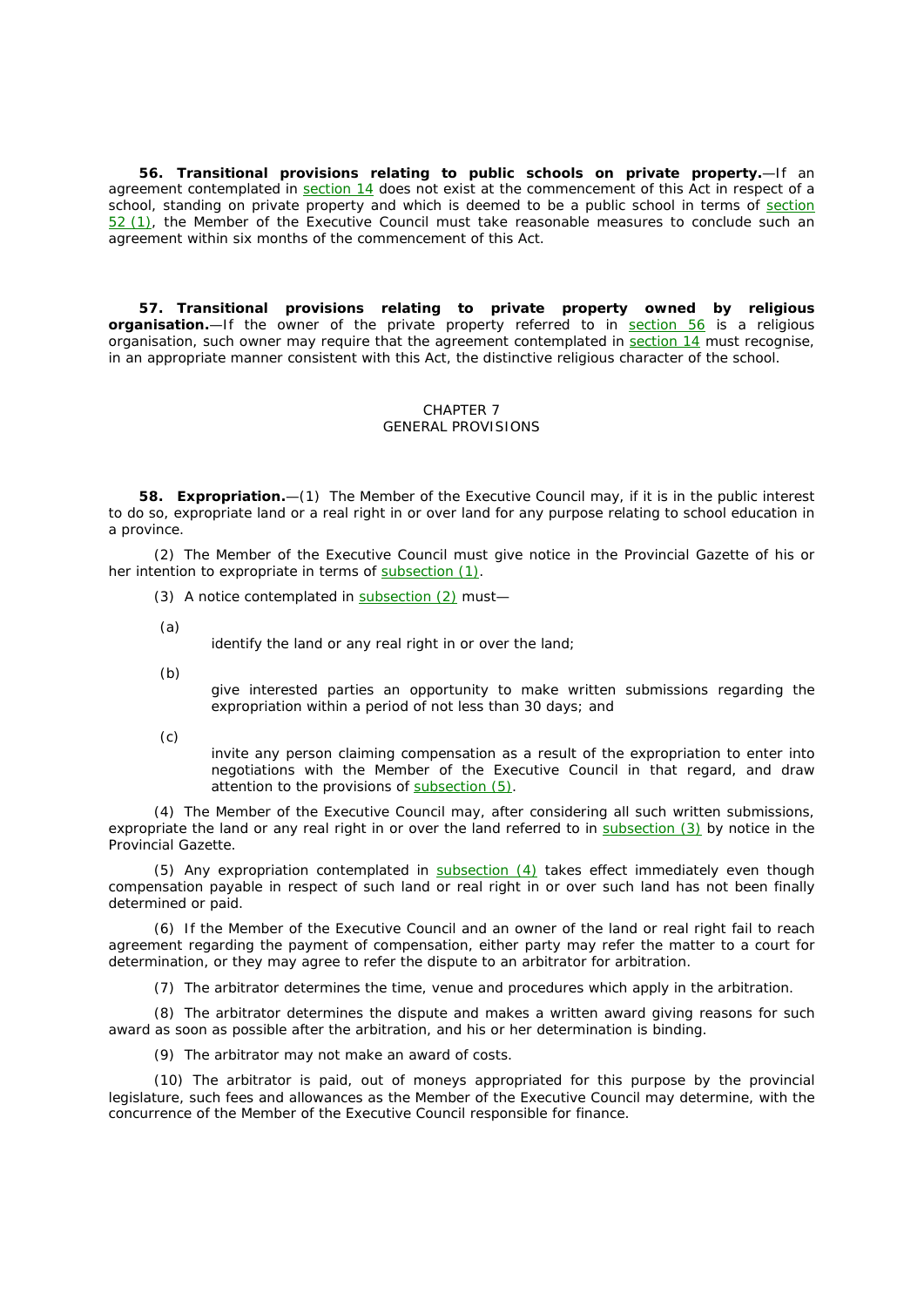(11) Any transfer duty, stamp duty, other fees or costs payable as a result of any transfer of land or a real right contemplated in subsection (1) may be paid in full or in part from funds appropriated by the *provincial legislature* for that purpose.

(12) Any claim to compensation arising from the expropriation contemplated in subsection (4) must be determined as contemplated in the *Constitution* and this section.

**58A. Alienation of assets of** *public school.*—(1) The *Head of Department* has the right to compile or inspect an inventory of all the assets of a *public school.*

(2) No person may alienate any assets owned by a *public school* to another person or body without the written approval of the *Member of the Executive Council.*

- (3) Despite subsection (2), the *Member of the Executive Council* may—
- (*a*)
- determine that certain categories of assets below a certain value may be alienated without his or her written approval; and
- (*b*)

determine and publish the value contemplated in paragraph (*a*) by notice in the Provincial Gazette.

(4) The assets of a *public school* may not be attached as a result of any legal action taken against the *school*.

[S. 58A inserted by s. 6 of Act No. 24 of 2005.]

**58B. Identification of underperforming public schools.**—(1) The *Head of Department*  must, annually, from the report contemplated in section 16A (1) (*b*) and from other relevant reports, identify any *public school* that is underperforming in relation to any matter referred to in subsection (2) (*a*), (*b*) or (*c*).

(2) The *Head of Department* must issue a written notice to the *school* contemplated in subsection (1), if he or she is satisfied that—

(*a*)

the standard of performance of *learners* is below the standards prescribed by the National Curriculum Statement and is likely to remain so unless the *Head of Department* exercises his or her power in terms of *this Act*;

(*b*)

there has been a serious breakdown in the way the *school* is managed or governed which is prejudicing, or likely to prejudice, the standards of performance; or

(*c*)

the safety of *learners* or staff is threatened.

(3) The written notice contemplated in subsection (2) must inform the *school* that it must—

(*a*)

within 14 days after delivery of the notice, respond to the notice; and

(*b*)

as soon as possible after that response, provide the *Head of Department* with a plan for correcting the situation.

(4) The *Head of Department* must take all reasonable steps to assist a *school* identified in terms of subsection (1) in addressing the underperformance.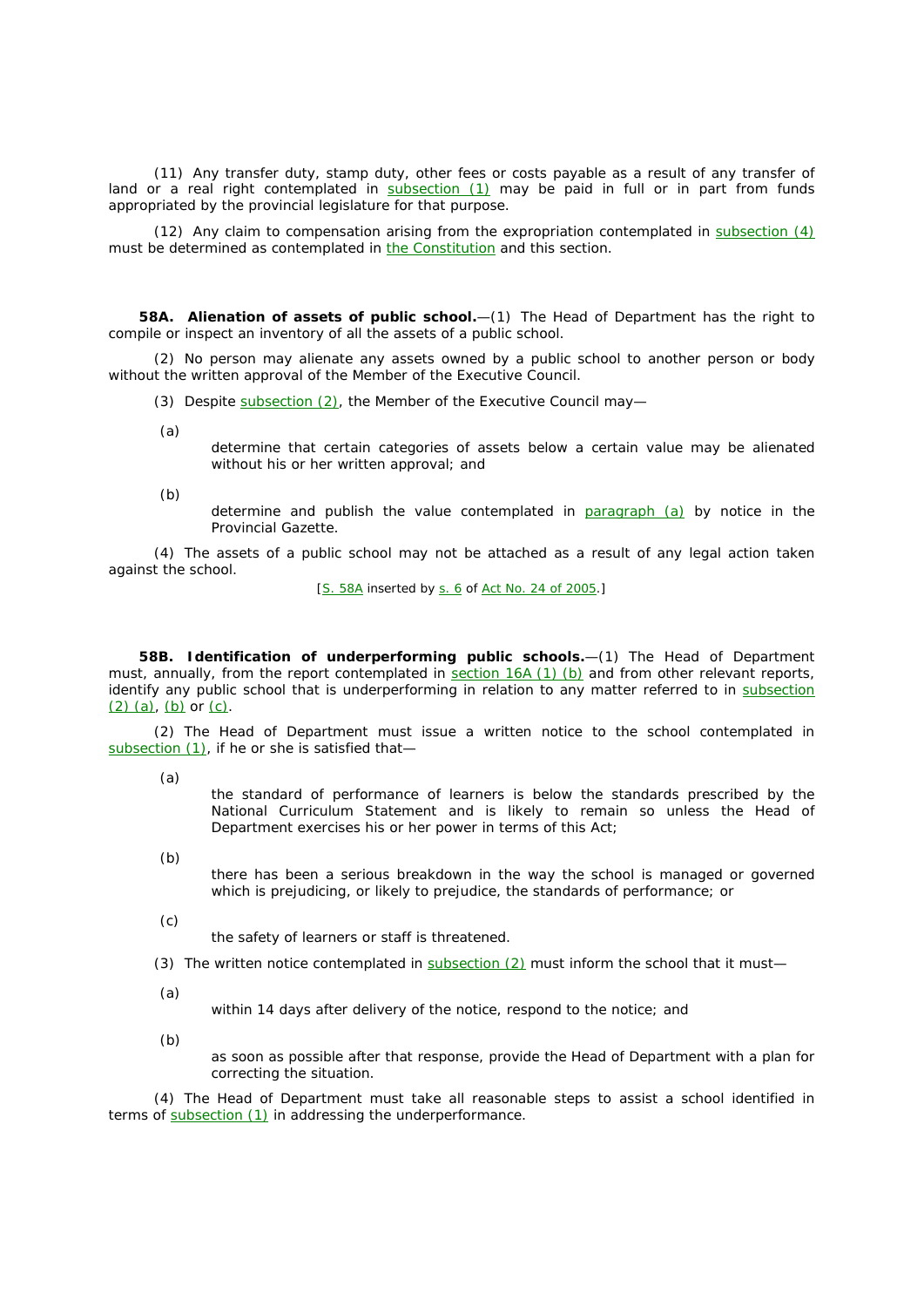(5) Without limiting the nature and extent of the steps contemplated in  $subsection (4)$ , the *Head of Department* must consider—

(*a*)

implementing the incapacity code and procedures for poor work performance referred to in section 16 of the Employment of Educators Act, 1998 (Act No. 76 of 1998);

(*b*) withdrawing the functions of the *governing body* in terms of section 22; or

(*c*)

appointing persons in terms of  $section 25$  to perform the functions or specified functions of the *governing body*.

(6) The counselling of the *principal* as contemplated in Item 2 (5) (*b*) (ii) of Schedule 1 to the Employment of Educators Act, 1998 (Act No. 76 of 1998), may include the appointment of an academic mentor to take over the functions and responsibilities of the *principal* for the period determined by the *Head of Department*.

(7) In order to assist the *Minister* in carrying out his or her duties referred to in section 8 of the National Education Policy Act, 1996 (Act No. 27 of 1996), the *Member of the Executive Council* must report to the *Minister* within three months after the end of a *school* year on the action taken by the *Head of Department* in regard to an underperforming *public school*.

[S. 58B inserted by s. 11 of Act No. 31 of 2007.]

**58C. Compliance with norms and standards.**—(1) The *Member of the Executive Council*  must, in accordance with an implementation protocol contemplated in section 35 of the Intergovernmental Relations Framework Act, 2005 (Act No. 13 of 2005), ensure compliance with-

(*a*)

norms and standards determined in terms of sections 5A, 6 (1), 20 (11), 35 and 48 (1);

(*b*)

minimum outcomes and standards set in terms of section 6A; and

(*c*)

performance standards contemplated in Item 2 (2) of Schedule 1 to the Employment of Educators Act, 1998 (Act No. 76 of 1998),

(in this section jointly referred to as "norms and standards").

(2) The *Member of the Executive Council* must ensure that the policy determined by a *governing body* in terms of sections 5 (5) and 6 (2) complies with the norms and standards.

(3) The *Member of the Executive Council* must, annually, report to the *Minister* the extent to which the norms and standards have been complied with or, if they have not been complied with, indicate the measures that will be taken to comply.

(4) Any dispute between the *Minister* and a *Member of the Executive Council* in respect of noncompliance with the norms and standards contemplated in subsection (1) must—

(*a*)

be dealt with in accordance with the principles of co-operative governance referred to in section 41 (1) of the Constitution and the provisions of the Intergovernmental Relations Framework Act, 2005 (Act No. 13 of 2005); and

(*b*)

whenever necessary, be settled in accordance with Chapter 4 of the Intergovernmental Relations Framework Act, 2005.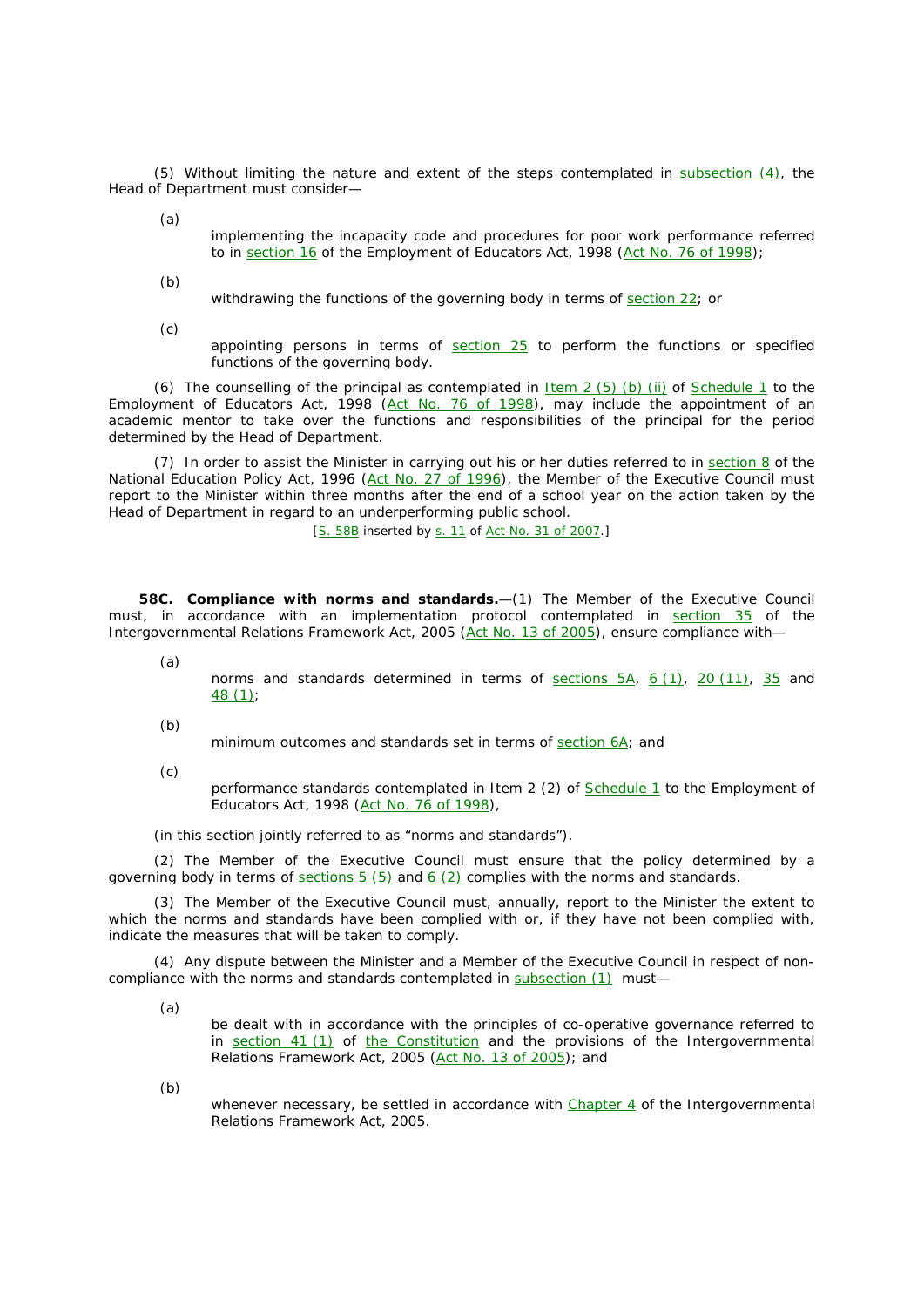(5) The *Head of Department* must comply with all norms and standards contemplated in subsection (1) within a specific *public school* year by—

(*a*)

identifying resources with which to comply with such norms and standards;

(*b*)

identifying the risk areas for compliance;

(*c*)

developing a compliance plan for the province, in which all norms and standards and the extent of compliance must be reflected;

(*d*)

developing protocols with the *schools* on how to comply with norms and standards and manage the risk areas; and

(*e*)

reporting to the *Member of the Executive Council* on the state of compliance and on the measures contemplated in paragraphs (a) to  $(d)$ , before 30 September of each year.

(6) The *Head of Department* must—

(*a*)

in accordance with the norms and standards contemplated in section 5A determine the minimum and maximum capacity of a *public school* in relation to the availability of classrooms and *educators*, as well as the curriculum programme of such *school*; and

(*b*)

in respect of each *public school* in the province, communicate such determination to the chairperson of the *governing body* and the *principal*, in writing, by not later than 30 September of each year.

 $\mathbf{M}$ 

[S. 58C inserted by s. 11 of Act No. 31 of 2007.]

**59. Duty of schools to provide information.**—(1) A *school* must make information available for inspection by any person, insofar as such information is required for the exercise and protection of such person's rights.

(2) Every *school* must provide such information about the *school* as is reasonably required by the *Head of Department* or the Director-General of the national Department of Education in consultation with the *Head of Department*.

> [Sub-s. (2) substituted by s. 10 of Act No. 100 of 1997.] Wording of Sections

## **Wording of Sections**

s 59(2) of Act 84 of 1996 prior to amendment by Act 100 of 1997

**60. Liability of State.**—(1) (*a*) Subject to paragraph (*b*), the State is liable for any delictual or contractual damage or loss caused as a result of any act or omission in connection with any school activity conducted by a public school and for which such public school would have been liable but for the provisions of this section.

> [Para. (a) substituted by s. 14 of Act No. 15 of 2011.] Wording of Sections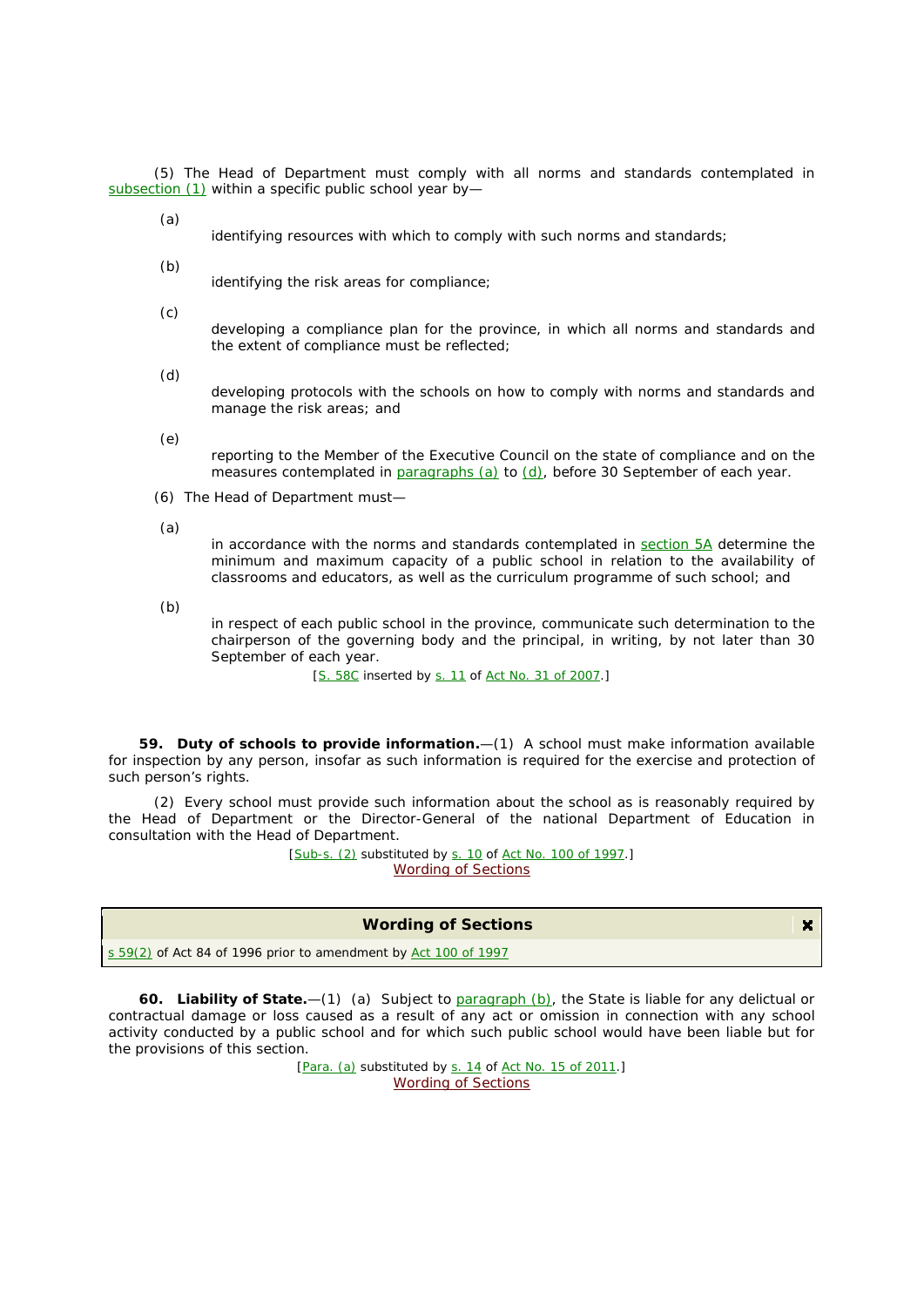(*b*)Where a *public school* has taken out insurance and the *school* activity is an eventuality covered by the insurance policy, the liability of the State is limited to the extent that the damage or loss has not been compensated in terms of the policy.

> [Sub-s. (1) substituted by s. 12 of Act No. 31 of 2007.] Wording of Sections

(2) The provisions of the State Liability Act, 1957 (Act No. 20 of 1957), apply to any claim under subsection (1).

(3) Any claim for damage or loss contemplated in subsection (1) must be instituted against the *Member of the Executive Council* concerned.

[Sub-s. (3) added by s. 14 of Act No. 48 of 1999.]

(4) Despite the provisions of subsection (1), the State is not liable for any damage or loss caused as a result of any act or omission in connection with any enterprise or business operated under the authority of a *public school* for purposes of supplementing the resources of the *school* as contemplated in section 36, including the offering of practical educational activities relating to that enterprise or business.

[Sub-s. (4) added by s. 14 of Act No. 48 of 1999.]

(5) Any legal proceedings against a *public school* for any damage or loss contemplated in subsection (4), or in respect of any act or omission relating to its contractual responsibility as employer as contemplated in section 20 (10), may only be instituted after written notice of the intention to institute proceedings against the *school* has been given to the *Head of Department* for his or her information.

[Sub-s. (5) added by s. 14 of Act No. 48 of 1999.]

| <b>Wording of Sections</b>                                          | × |
|---------------------------------------------------------------------|---|
| s $60(1)(a)$ of Act 84 of 1996 prior to amendment by Act 15 of 2011 |   |
| <b>Wording of Sections</b>                                          |   |
| $\leq 60(1)$ of Act 84 of 1996 prior to amendment by Act 31 of 2007 |   |

## **61. Regulations.**—The *Minister* may make regulations—

(*a*)

to provide for safety measures at *public* and *independent schools*;

(*b*)

on any matter which must or may be prescribed by regulation under *this Act*;

(*c*)

to prescribe a national curriculum statement applicable to *public* and *independent schools*;

(*d*)

to prescribe a national process and procedures for the assessment of *learner*  achievement in *public* and *independent schools*;

- (*e*) to prescribe a national process for the assessment, monitoring and evaluation of education in *public* and *independent schools*;
	- ( *f* )

on initiation practices at *public* and *independent schools*;

(*g*)

to prescribe the age norm per grade in *public* and *independent schools*;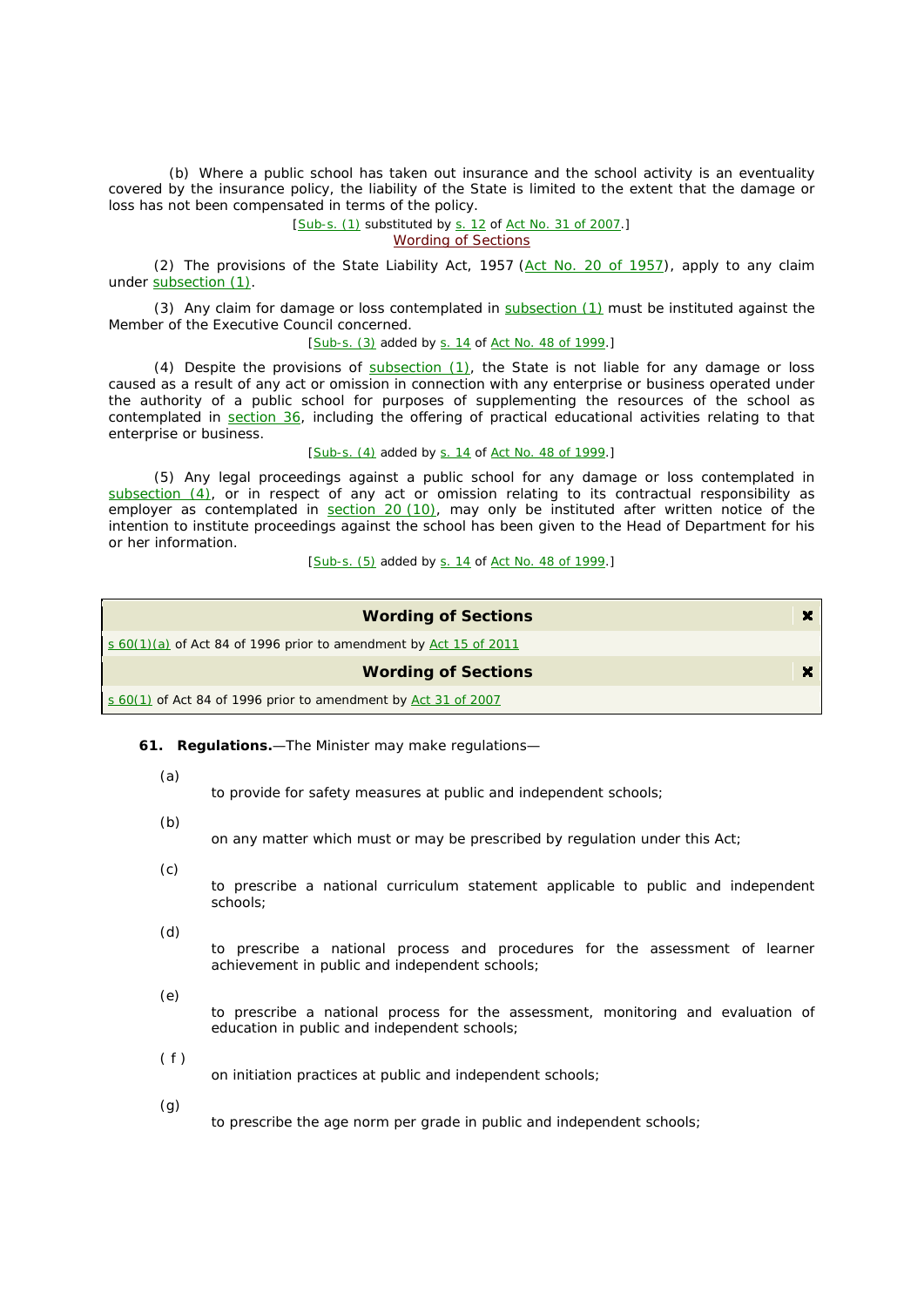to provide for norms and minimum standards for *school* funding; and

(*i*)

(*h*)

on any matter which may be necessary or expedient to prescribe in order to achieve the objects of *this Act.*

[S. 61 substituted by s. 5 of Act No. 53 of 2000 and by s. 9 of Act No. 50 of 2002.] Wording of Sections

| <b>Wording of Sections</b>                                                                                                 |  |
|----------------------------------------------------------------------------------------------------------------------------|--|
| s 61 of Act 84 of 1996 prior to amendment by Act 53 of 2000<br>s 61 of Act 84 of 1996 prior to amendment by Act 50 of 2002 |  |

**62. Delegation of powers.**—(1) The *Member of the Executive Council* may, subject to such conditions as he or she may determine, delegate any power conferred upon him or her by or under *this Act* to the *Head of Department* or an *officer*, except the power to publish a notice and the power to decide an appeal lodged with him or her in terms of *this Act*.

(2) The *Head of Department* may, subject to such conditions as he or she may determine, delegate to an *officer* any of his or her powers in terms of *this Act* or delegated to him or her in terms of subsection (1).

(3) A delegation under subsection (1) or (2) does not prevent the *Member of the Executive Council* or *Head of Department*, as the case may be, from exercising such power or performing such duty.

**63. Repeal and amendment of laws.**—(1) The laws listed in the first column of Schedule 1 are hereby repealed to the extent set out in the third column of that Schedule.

(2) The Educators' Employment Act, 1994 (Proclamation No. 138 of 1994), is hereby amended to the extent set out in Schedule 2.

| <b>Repealed Act</b>                                           |  |
|---------------------------------------------------------------|--|
| P 138 of 1994 has been repealed by s 137(1) of Act 76 of 1998 |  |

**64. Short title and commencement.**—*This Act* is the South African Schools Act, 1996, and comes into operation on a date fixed by the President by proclamation in the Government Gazette.

| No. and year of Act   | <b>Short title</b>                      | Extent of repeal                                                 |
|-----------------------|-----------------------------------------|------------------------------------------------------------------|
| Act No. 47 of<br>1963 | Coloured Persons Education Act,<br>1963 | Sections 1A, 8 to 20, 26 and 28 to<br><u>31</u>                  |
| Act No. 61 of<br>1965 | Indians Education Act, 1965             | Sections 1B, 8 to 20, 26, 28, 29,<br>31 and 33 $(1)$ $(q)$       |
| Act No. 90 of<br>1979 | Education and Training Act, 1979        | Sections 1A, 3, 4, 11 to 29, 31, 32,<br>43 and<br>44 $(1)$ $(h)$ |

#### **Schedule 1**